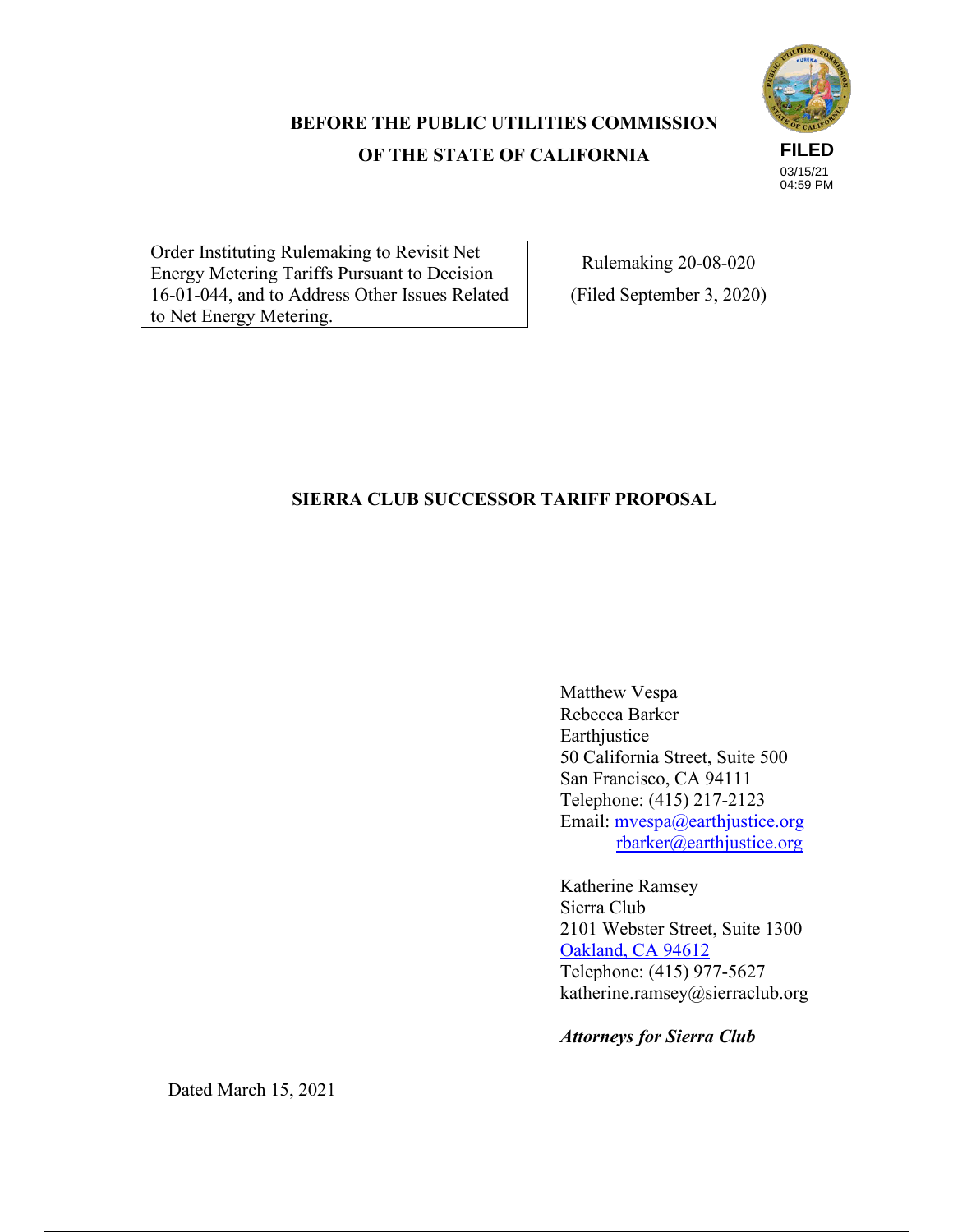## **TABLE OF CONTENTS**

| A. The Commission Should Move Existing Residential NEM Customers to TOU Rates With<br>at Least a 2:1 Differential Between Peak Summer Evening and Mid-Day Off Peak Periods<br>Approximately Eight Years from Taking Service under the NEM Tariff.  4 |
|------------------------------------------------------------------------------------------------------------------------------------------------------------------------------------------------------------------------------------------------------|
| 1. Commission Decisions Have Repeatedly Determined that Changes to the Underlying<br>Rate Structures for NEM Customers are Both Permitted and To Be Expected.  5                                                                                     |
| 2. The Vast Majority of Existing Residential NEM Customers Are on Tiered or Mildly                                                                                                                                                                   |
|                                                                                                                                                                                                                                                      |
|                                                                                                                                                                                                                                                      |
|                                                                                                                                                                                                                                                      |
| 3. The Rates Most Existing Residential NEM Customers Subscribe to Are Not Well-<br>Aligned with System Costs and Do Not Encourage Environmentally Beneficial                                                                                         |
| 4. Moving Existing Customers to More Differentiated TOU Rates will Better Align with<br>Cost-Causation and Incentivize Load Shifting, Electrification of Fossil Fuel End Uses,                                                                       |
| a) Moving Existing NEM Customers to More Differentiated TOU Rates Substantially<br>Reduces Export Compensation During Hours of Peak Solar Generation While Still                                                                                     |
|                                                                                                                                                                                                                                                      |
|                                                                                                                                                                                                                                                      |
|                                                                                                                                                                                                                                                      |
| b) Moving Existing NEM Customers to More Differentiated TOU Rates Incentivizes                                                                                                                                                                       |
| 5. Prior to Moving to More Differentiated Rates, the Utilities Should Provide Existing<br>NEM Customers With Information on Ways to Maximize System Value and<br>Environmental Benefits through Load Shifting and Electrification Technologies.  22  |
| 6. Transitioning Existing NEM Customers to More Differentiated TOU Rates Should Occur                                                                                                                                                                |
|                                                                                                                                                                                                                                                      |
| 1. The Commission Should Require Residential NEM 3.0 Customers to Be on a Highly                                                                                                                                                                     |
|                                                                                                                                                                                                                                                      |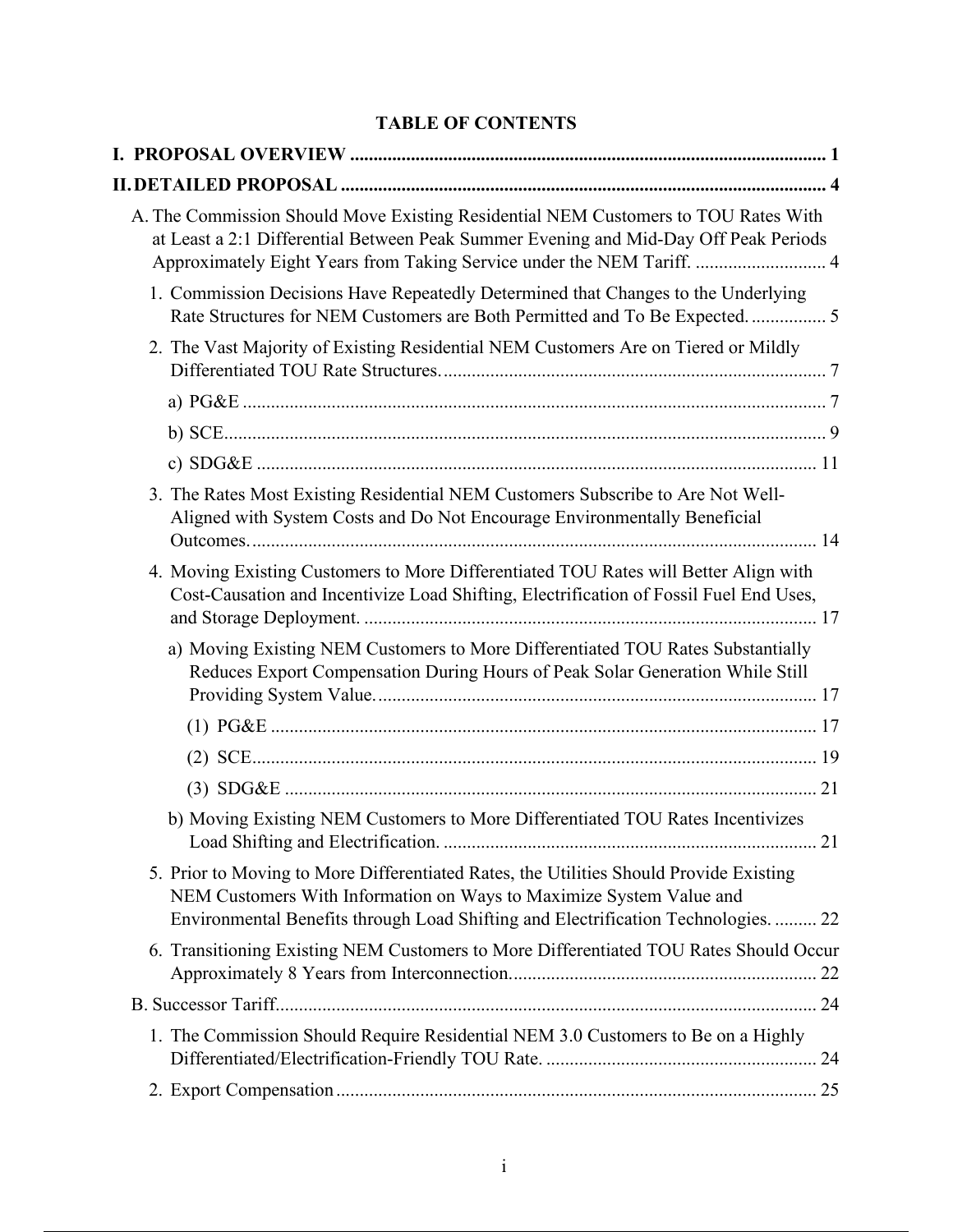| a) Sierra Club Agrees with the White Paper that the Successor Tariff Should Use Net                                                                                           |
|-------------------------------------------------------------------------------------------------------------------------------------------------------------------------------|
|                                                                                                                                                                               |
|                                                                                                                                                                               |
| c) Sierra Club Recommends Step-Downs to Reach Avoided Cost Compensation After 10                                                                                              |
| d) The Initial Export Credit Should be Set to Allow for a Transition Between Default and<br>All-Electric Rates and Have Export Compensation at Avoided Cost as the End State. |
| 3. System Size Limits Should Be Based Off Demand with Electric Appliances and Vehicle                                                                                         |
|                                                                                                                                                                               |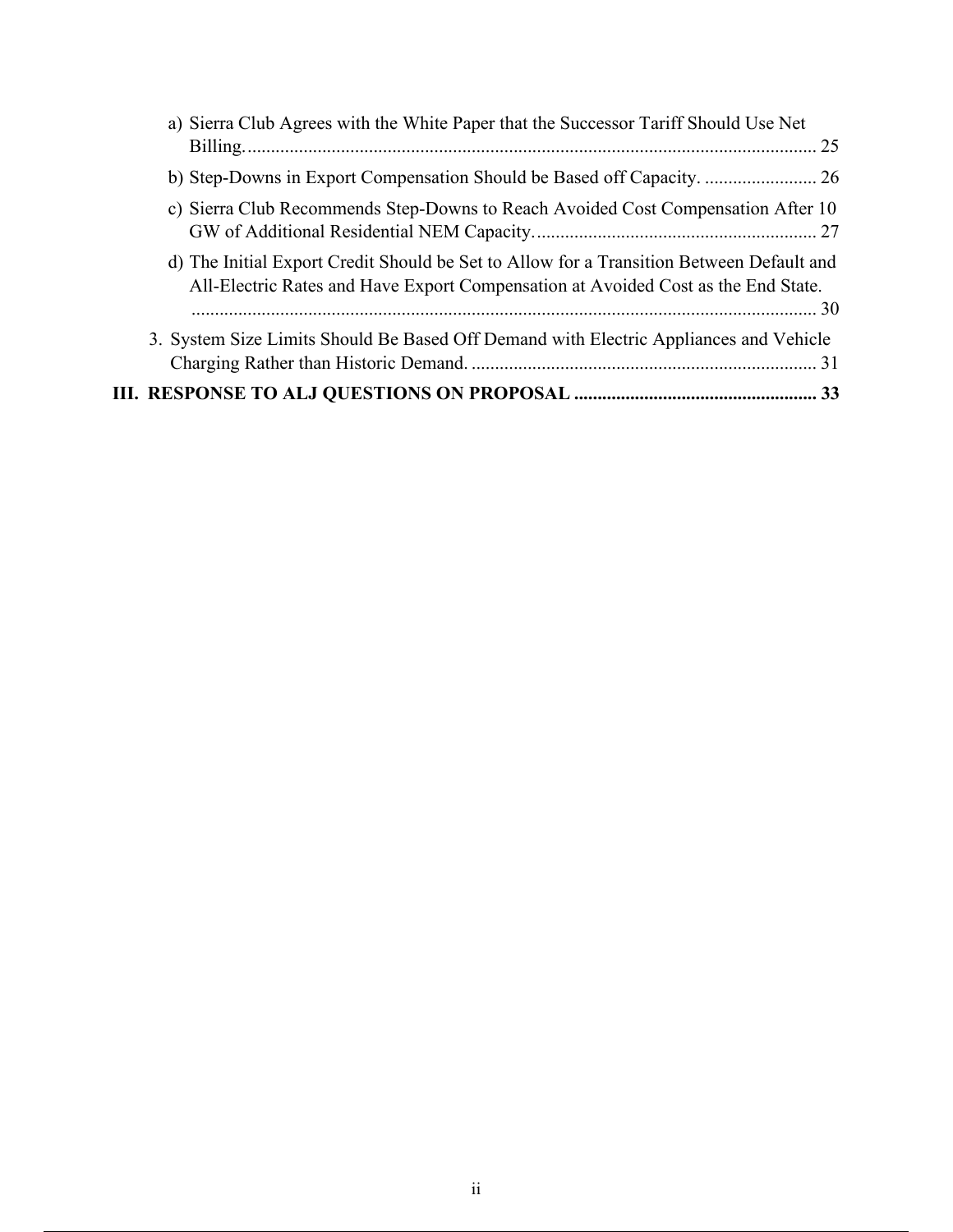# **BEFORE THE PUBLIC UTILITIES COMMISSION OF THE STATE OF CALIFORNIA**

Order Instituting Rulemaking to Revisit Net Energy Metering Tariffs Pursuant to Decision 16-01-044, and to Address Other Issues Related to Net Energy Metering.

Rulemaking 20-08-020 (Filed September 3, 2020)

### **SIERRA CLUB SUCCESSOR TARIFF PROPOSAL**

Pursuant to the November 19, 2020 Joint Assigned Commissioner's Scoping Memo and Administrative Law Judge ("ALJ") Ruling Directing Comments on Proposed Guiding Principles and ALJ Hymes' January 28, 2021 Email Ruling Introducing White Paper, Noticing Workshop on White Paper, and Providing Instructions for Successor Proposals, Sierra Club submits this Proposed Successor to the Current Net Energy Metering ("NEM") Tariff. Matt Vespa (mvespa@earthjustice.org) will present Sierra Club's proposal at the workshops scheduled for March 23–24th. As set forth in the ALJ Ruling, Sierra Club first provides a three-page overview of its proposal, then sets forth its proposal in additional detail, and then provides a brief response to each proposal element specified in the ALJ Ruling.

### **I. PROPOSAL OVERVIEW**

To best ensure sustainable growth of rooftop solar in a manner that minimizes rate impacts to non-participants and encourages deeper decarbonization through adoption of electrification and load-shifting technologies, Sierra Club recommends that the Commission look at its NEM program holistically and proposes changes to underlying rate structures for existing residential NEM customers and a successor tariff with a declining market transformation credit ("MTC") similar to what is contemplated in E3's Successor Tariff White Paper.<sup>1</sup>

<sup>&</sup>lt;sup>1</sup> E3, *Alternative Ratemaking Mechanisms for Distributed Generation in California* (Jan. 28, 2021) ("Successor Tariff White Paper"), https://www.ethree.com/wp-content/uploads/2021/02/Alternative-Ratemaking-Mechanisms-for-Distributed-Energy-Resources-in-California-Successor-Tariff-Options-Compliant-with-AB-327-1.pdf; Sierra Club's proposal is for residential NEM customers only, which constitute roughly 98 percent of NEM solar deployment. *See* Verdant Associates, *Net-Energy Metering 2.0 Lookback Study*, at 24–25 (Jan. 21, 2021) ("Lookback Study") ("Year after year, residential projects represent the vast majority of total NEM interconnections. Almost 98 percent of NEM systems interconnected during 2019 were residential. That proportion has remained relatively constant since 2013.").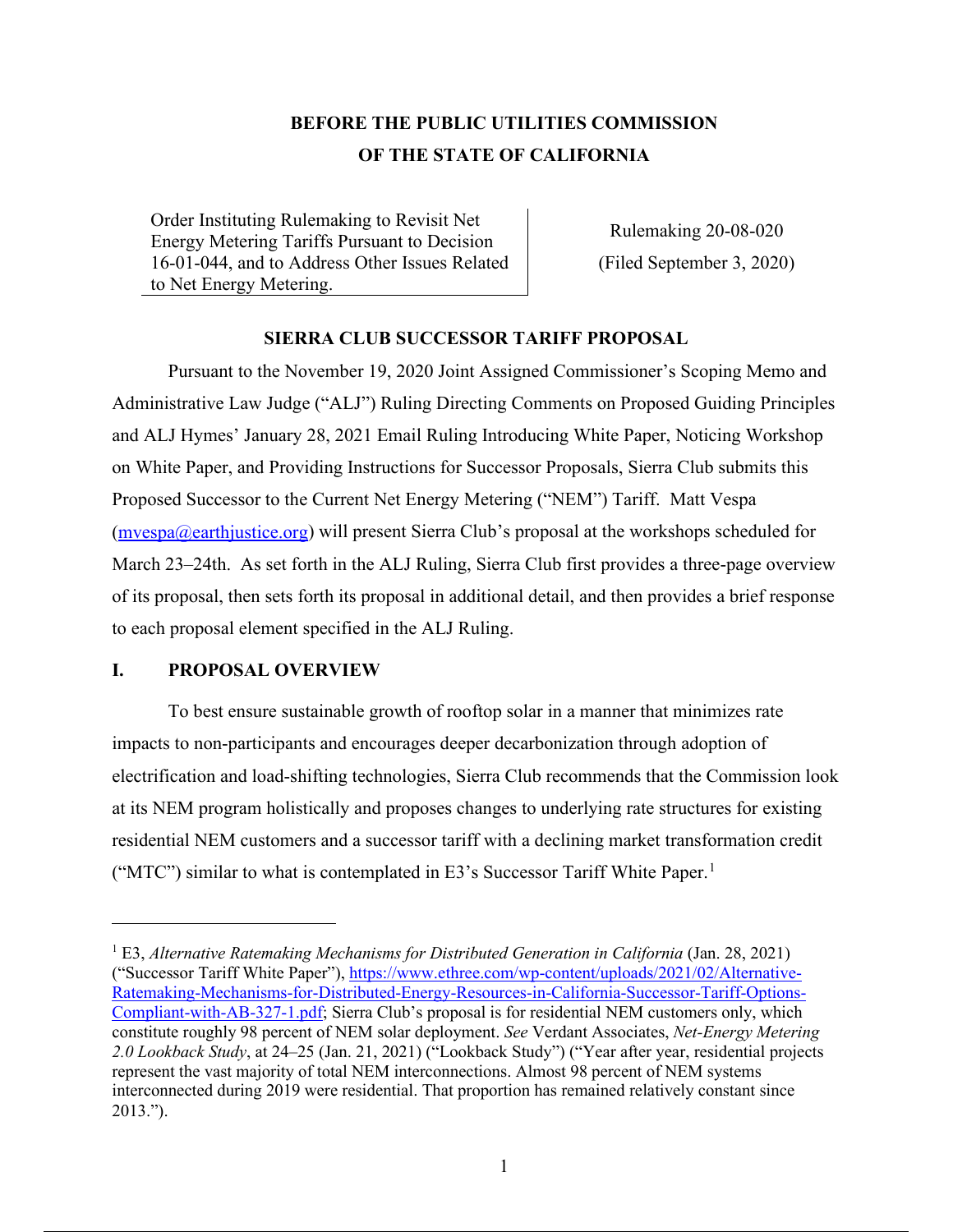The vast majority of existing residential NEM customers are either on tiered rates or time-of-use ("TOU") rates that are not sufficiently correlated with the substantially higher marginal cost of evening electricity. To better align NEM with California's climate objectives and mitigate rate impacts to non-participants identified in the Lookback Study and the Commission's White Paper on *Utility Costs and Affordability of the Grid of the Future*, <sup>2</sup> Sierra Club proposes the Commission move residential NEM 1.0 and NEM 2.0 customers to existing TOU rates with at least a 2:1 differential between summer peak evening and summer weekday off-peak periods. Existing low-income NEM customers would not be required to move to a different rate.<sup>3</sup>

Moving existing NEM customers to a different rate structure is well within Commission authority. While the Commission has repeatedly stated that NEM customers can remain on the NEM tariff for 20 years, the Commission has also repeatedly affirmed that underlying rates are subject to change. Under Sierra Club's proposal, Pacific Gas & Electric ("PG&E") customers would have the choice of moving to either its EV2 or its proposed E-ELEC rate. Southern California Edison ("SCE") NEM customers would move to its TOU-D-Prime rate. San Diego Gas & Electric ("SDG&E") does not yet have a qualifying TOU rate but is scheduled to propose an electrification-friendly rate in September as part of its Rate Design Window application.<sup>4</sup> To reduce uncertainty and to ensure consistent treatment across utilities, Sierra Club recommends the Commission ensure that SDG&E's electrification-friendly rate has differentials and any fixed charge component within the range of the electrification-friendly rates approved for PG&E and SCE. Prior to moving existing customers to their new rate, each investor-owned utility ("IOU")

<sup>3</sup> Sierra Club proposes defining low-income NEM customers as those with "household incomes below 80 percent of the area median income" as set for in the Commission's Environmental and Social Justice Action Plan. Environmental and Social Justice Action Plan at 10 n.6 (Feb. 21, 2019), https://www.cpuc.ca.gov/uploadedFiles/CPUCWebsite/Content/UtilitiesIndustries/Energy/EnergyProgra<br>ms/Infrastructure/DC/Env%20and%20Social%20Justice%20ActionPlan %202019-02-21.docx.pdf. <sup>4</sup> See A.10-07-009/A.19-03-002, Joint Motion for Approval of General Rate Case Phase 2 Settlement *Agreement*, at 14 (Oct. 8, 2020),

https://docs.cpuc.ca.gov/PublishedDocs/Efile/G000/M348/K580/348580462.PDF.

<sup>2</sup> CPUC, *Utility Costs and Affordability of the Grid of the Future: An Evaluation of Electric Costs, Rates, and Equity Issues Pursuant to P.U. Code Section 913.1*, at 27–28 (Feb. 2021),

https://www.cpuc.ca.gov/uploadedFiles/CPUC\_Website/Content/Utilities\_and\_Industries/Energy/Reports and White Papers/Feb%202021%20Utility%20Costs%20and%20Affordability%20of%20the%20Grid %20of%20the%20Future.pdf (Lookback Study finding that under Total Resource Cost ("TRC") test, total benefits were \$7.96 billion and total costs \$9.46 billion) and under ratepayer impact measure ("RIM") test, total benefits were \$7.58 billion and total costs \$20.58 billion).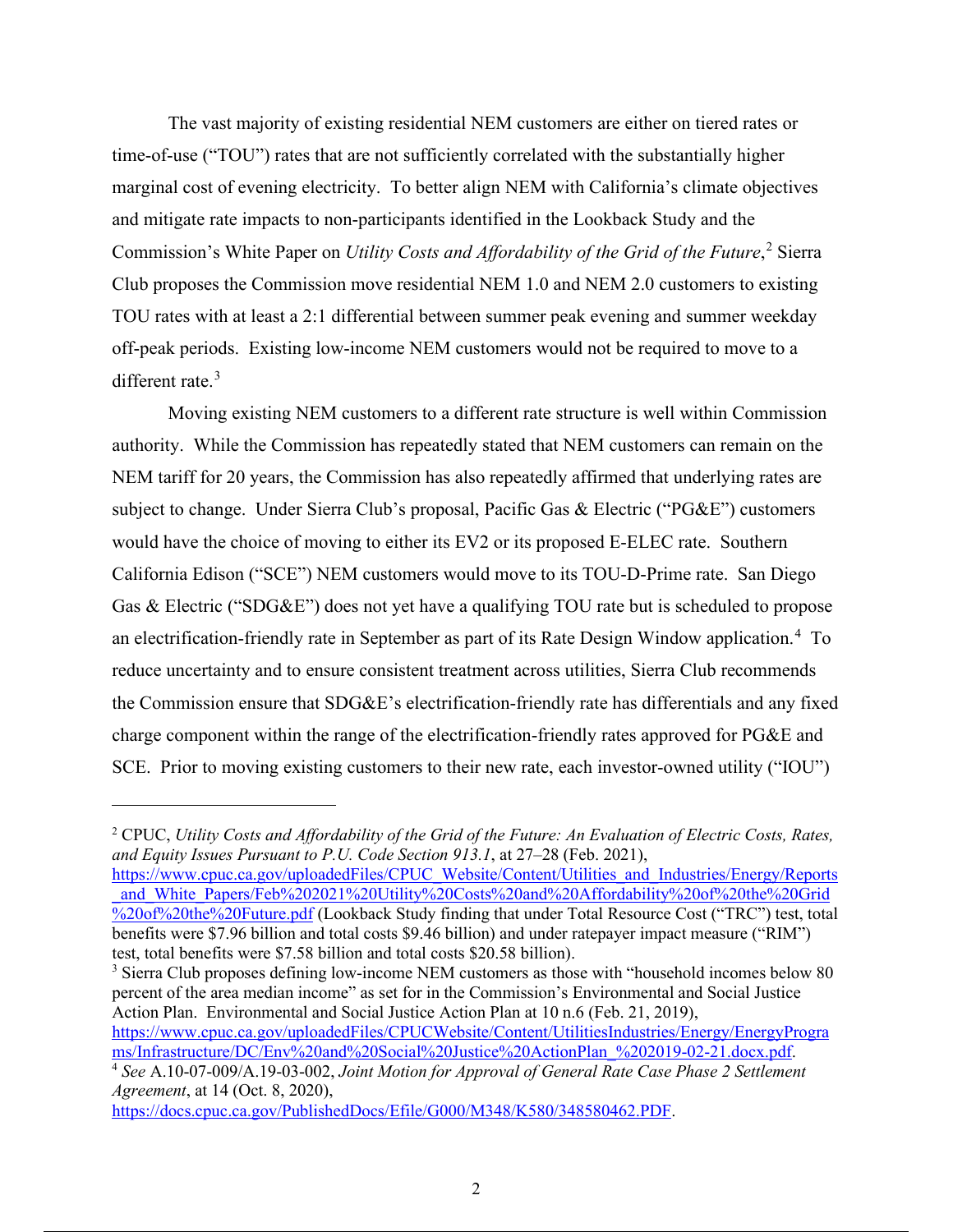would provide customers with recommendations on maximizing system value through loadshifting, information on available rebates for electrification and demand response technologies, and the additional GHG reductions and potential operational cost savings that could be achieved through fuel switching to electric appliances and vehicle.

Assigning existing NEM customers to more differentiated rates better aligns system costs and benefits pursuant to Public Utilities Code Section ("Section") 2827.1(b)(3) and (b)(4). The reduction in mid-day summer export compensation by moving from PG&E and SCE default TOU baseline rates as compared to EV2, E-ELEC and TOU-D-Prime is between 15 and 36 percent.<sup>5</sup> To comply with Commission precedent allowing customers to retain their rate for at least five years and maintain reasonable expectations for system value, Sierra Club proposes the transition to more differentiated rates for existing NEM residential customers occur eight years from system interconnection.

NEM program savings resulting from reductions in mid-day export compensation for existing customers can offset costs of an MTC for successor tariff customers and Sierra Club's separate joint proposal with Grid Alternatives and Vote Solar for programs to increase solar deployment among low-income customers, thereby helping to ensure "customer-sited renewable distributed generation continues to grow sustainably" pursuant to Section 2827.1(b)(1). In sending price signals that encourage load-shifting and electrification, Sierra Club's proposal also provides "customer incentives for bill savings with benefits to the grid and advancement of California's GHG goals."<sup>6</sup>

With regard to a prospective tariff for residential customer-sited distributed generation, Sierra Club is generally supportive of the structure outlined in the Successor Tariff White Paper with modifications. Rather than create a new rate with complex features and/or substantial fixed charges, Sierra Club proposes successor tariff customers subscribe to the more differentiated electrification-friendly rates adopted or under consideration by each IOU. With regard to export compensation, Sierra Club supports a net billing mechanism in California.<sup>7</sup> Because the highly differentiated/electrification-friendly rates already reduce mid-day compensation compared to

<sup>5</sup> *See* Section II.A.4.(a).

<sup>6</sup> Successor Tariff White Paper at 26.

<sup>7</sup> Sierra Club notes that California's high residential rates and levels of solar penetration differentiate it from other states with NEM programs and that support for net billing in California should not be construed as support for net billing elsewhere.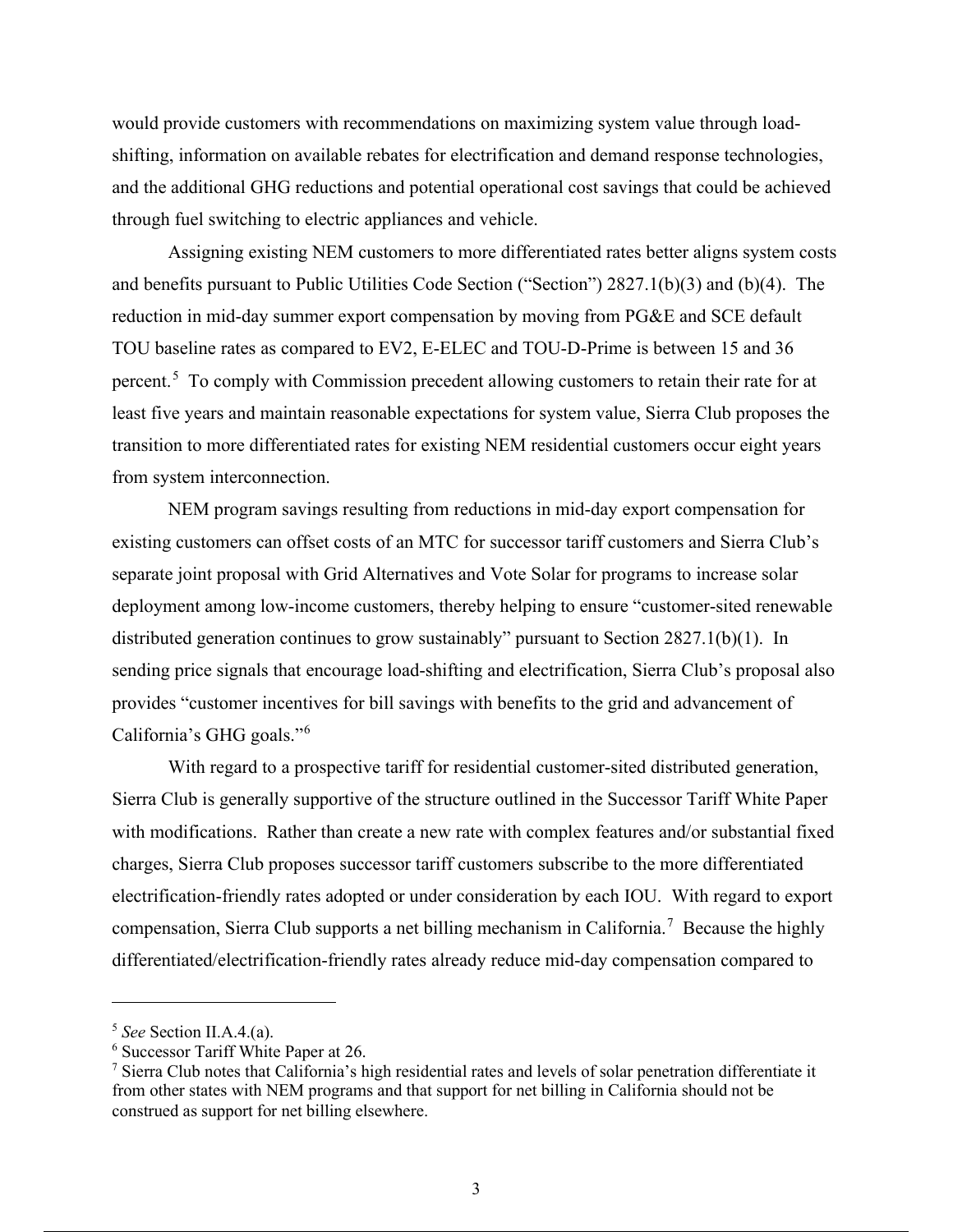default TOU rates, Sierra Club proposes that an export credit first be set at the more differentiated/electrification-friendly rate. This export rate would be set for 20 years and unlike NEM, would not increase with retail rates. With each GW of total solar deployment across the IOUs, export compensation for the next tranche of successor tariff customers would be reduced by 10 percent toward avoided cost as determined by that year's avoided cost calculator ("ACC"). Like the initial set of successor tariff customers, customers subscribing in each tranche would have their export rate set for 20 years. At 10 GW of total deployment, approximately equal to the total customer-sided generation modelled in the Integrated Resource Plan ("IRP") proceeding to meet 2030 energy sector greenhouse ("GHG") targets, compensation would reach avoided cost.

Unlike the Successor Tariff White Paper, Sierra Club does not propose increases to fixed charges beyond those included in underlying electrification-friendly rates and proposes that additional fees on rooftop solar customers not be considered at this time given the significant program changes already being contemplated. To encourage future electrification, systems should also be allowed to be sized to serve demand assuming all-electric appliances and up to two electric vehicles, rather than historic usage. In lieu of providing payment or credit to successor tariff customers for any Net Surplus Compensation ("NSC"), any such funds would instead be directed to help fund low-income clean energy programs.

With regard to addressing inequities in adoption by low-income customers, Sierra Club's proposal is submitted separately in collaboration with Grid Alternatives and Vote Solar. Sierra Club reserves the right to modify its proposal as discussion and analysis on a potential successor tariff continue and looks forward to reviewing other party proposals.

#### **II. DETAILED PROPOSAL**

### **A. The Commission Should Move Existing Residential NEM Customers to TOU Rates With at Least a 2:1 Differential Between Peak Summer Evening and Mid-Day Off Peak Periods Approximately Eight Years from Taking Service under the NEM Tariff.**

To support the proposal to move existing NEM customers to more differentiated existing TOU rates, Sierra Club first identifies the legal authority permitting the Commission to change underlying rates for NEM customers. Sierra Club then provides a summary of data request responses identifying the main rate structures under which NEM 1.0 and 2.0 customers are currently enrolled. The vast majority of existing NEM customers are on either flat rates or,

4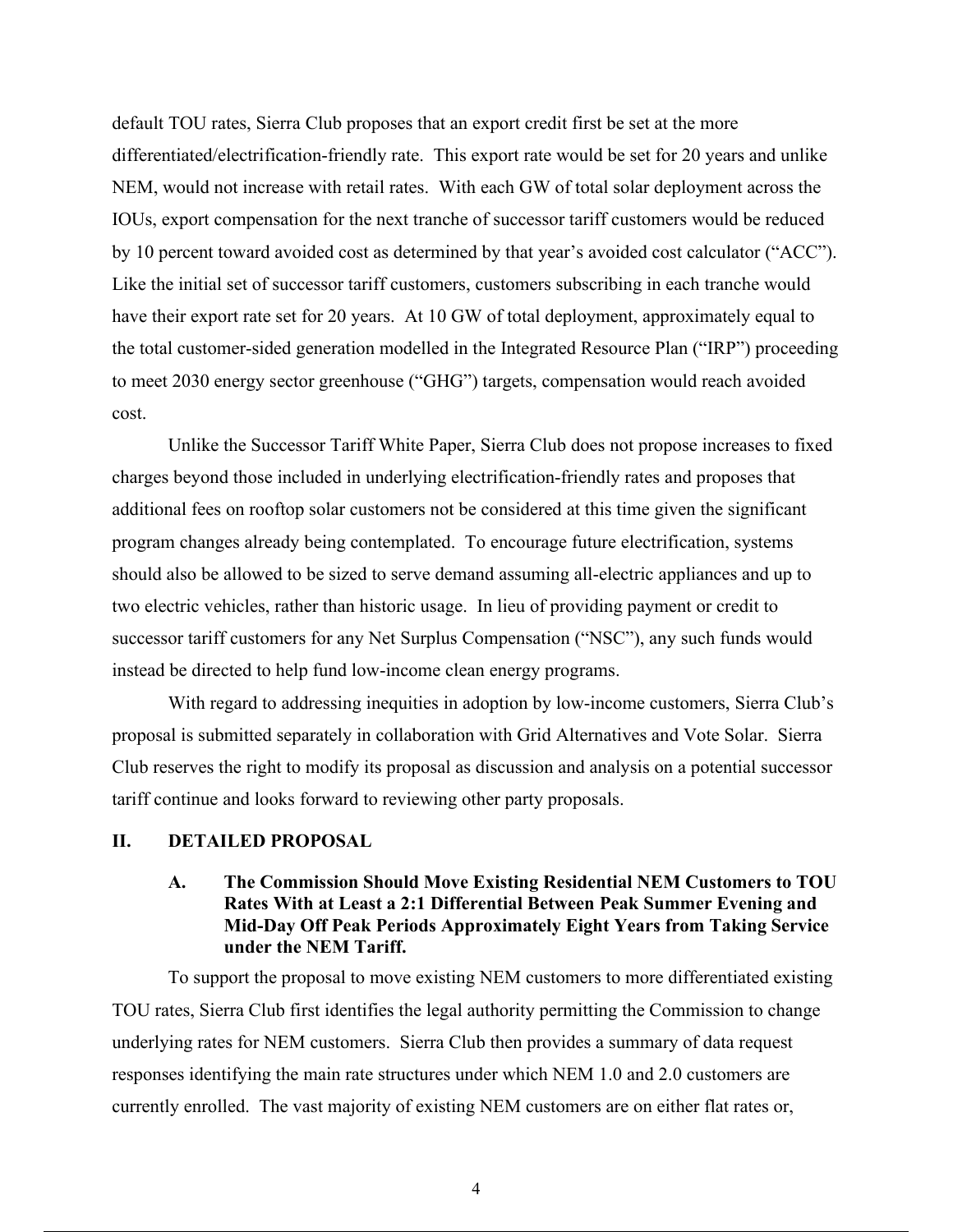depending on the IOU, TOU rates that have between a 1.2:1 to 1.7:1 differential between evening peak and off-peak weekday periods. These rates are not well aligned with system costs. As the Successor Tariff White Paper observes, "having all customer-generators enroll in TOU rates as part of NEM 2.0 helped move compensation for customer-sited renewable generation closer towards cost causation," but there is continued misalignment in part because "current residential TOU rates are not strictly reflective of the avoided (marginal) costs at different times of day."<sup>8</sup> Sierra Club then describes the rates it recommends existing customers be moved to, the timeframe that Sierra Club recommends the transition occur, and the resulting nonparticipant and environmental benefits.

### **1. Commission Decisions Have Repeatedly Determined that Changes to the Underlying Rate Structures for NEM Customers are Both Permitted and To Be Expected.**

Both the NEM 1.0 and NEM 2.0 tariffs are overlays, meaning that the structure of the NEM program applies on top of whatever the customer's otherwise applicable tariff would be.<sup>9</sup> Past Commission decisions have determined that both NEM 1.0 and NEM 2.0 customers ("existing NEM customers") are guaranteed the option to remain on NEM until 20 years after their date of interconnection, while also making clear that the 20-year "transition period" for existing NEM customers guarantees only a continuing right to the NEM overlay on their rates, not to any particular underlying rate or rate structure.<sup>10</sup> Not only are changes to the underlying rates and rate structures through which NEM customers take service permitted,<sup>11</sup> but the

<sup>10</sup> D.14-03-041, *Decision Establishing a Transition Period Pursuant to Assembly Bill 327 for Customers Enrolled in Net Energy Metering Tariffs*, at 18–20 (Apr. 4, 2014) ("D. 14-03-041") (holding NEM 1.0 customers have a right to stay on NEM 1.0 for 20 years from their individual interconnection date), https://docs.cpuc.ca.gov/PublishedDocs/Published/G000/M089/K386/89386131.PDF; D.15-07-001 at 154–155; D.16-01-044, *Decision Adopting Successor to Net Energy Metering Tariff*, at 100–101 (Feb. 5, 2016) ("D.16-01-044") (holding that NEM 2.0 customers also have a right to stay on NEM 2.0 for 20 years from their interconnection date),<br>https://docs.cpuc.ca.gov/PublishedDocs/Published/G000/M158/K181/158181678.pdf.

<sup>8</sup> Successor Tariff White Paper at 11.

<sup>&</sup>lt;sup>9</sup> D.15-07-001, *Decision on Residential Rate Reform for Pacific Gas and Electric Company, Southern California Edison Company, and San Diego Gas & Electric Company and Transition to Time-Of-Use Rates*, at 149, 154 (July 13, 2015) ("D.15-07-001"),<br>https://docs.cpuc.ca.gov/PublishedDocs/Published/G000/M153/K110/153110321.PDF.

 $\frac{11}{11}$  The Commission has authority to place conditions on a customer's participation in net energy metering, such as conditioning net energy metering on enrollment in TOU rates. Federal law also requires the Commission to allow customers with distributed solar generation to opt out of net energy metering, take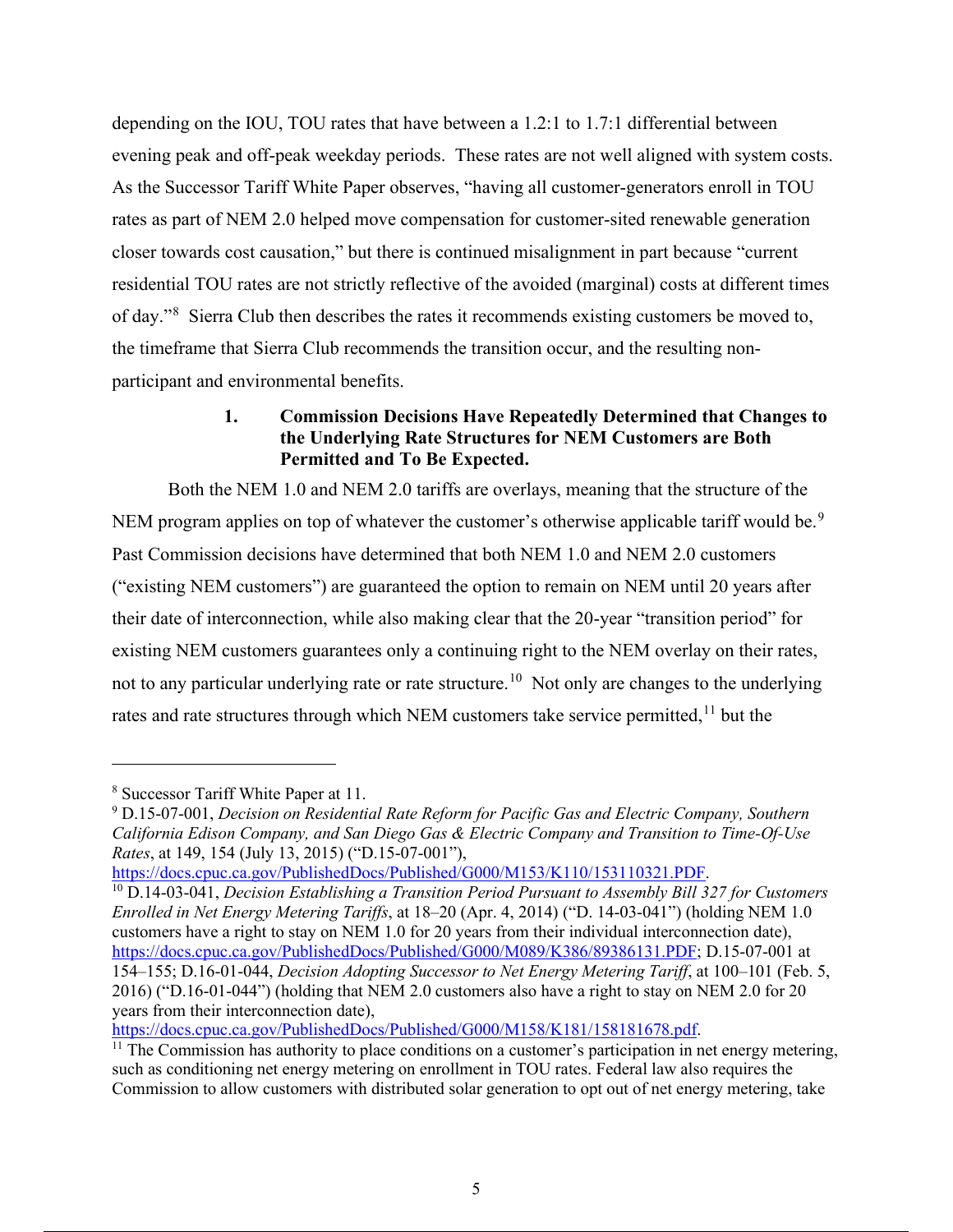Commission has repeatedly signaled changes to rates should be expected.

First, in D.14-03-041, which established the 20-year transition period for NEM 1.0 customers, the Commission acknowledged that changes to residential rate design were "expected to result in significant changes to the residential rate structure, which may reduce the monthly savings from NEM," $^{12}$  and noted that any forecasts by utilities about payback periods were fundamentally limited because they "cannot account for future changes to the actual electric rates underlying the NEM structure."<sup>13</sup> Then, in D.15-07-001, a decision implementing broad residential rate reform and structuring the transition to default TOU rates for residential customers, the Commission rejected the argument that "because the residential rate tariffs and the NEM tariff work jointly to determine a customer's bill, the Commission should require the utilities to retain all existing TOU rate schedules."14 Instead, the Commission determined "contentions regarding customers' reliance on existing rates and rate structures to be unreasonable," and reiterated that there was no right for NEM customers to retain their underlying rate structure.<sup>15</sup> Then, in D.16-01-044, the Decision adopting NEM 2.0, the Commission again stated:

To avoid any misunderstanding, we reiterate our observation in D.15-07-001 that [NEM] customers do not have any entitlement to the continuation of any particular underlying rate design, or particular rates. The 20-year period we designate applies only to a customer-generator's ability to continue service under the NEM successor tariff established by this decision.<sup>16</sup>

Accordingly, while existing NEM customers have the right to retail rate compensation for exports for twenty years, the retail rates themselves are subject to change. As the Commission has observed, "rates and rate structures change periodically, mostly gradually, though periodic revenue requirement and revenue allocation proceedings, but occasionally abruptly."17 To mitigate the impact of changing rate structures for existing NEM customers, the Commission has

service under non-discriminatory rates, and sell any excess generation to the utility at avoided-cost rates. 18 C.F.R. §§ 292.305(a); 292.304.

<sup>12</sup> D.14-03-041 at 19 (internal citation omitted). 13 *Id.* at 18–19.

<sup>14</sup> D.15-07-001 at 150.

<sup>15</sup> *Id.* at 154.

<sup>16</sup> D.16-01-044 at 100–101.

 $17$  D.15-07-001 at 155.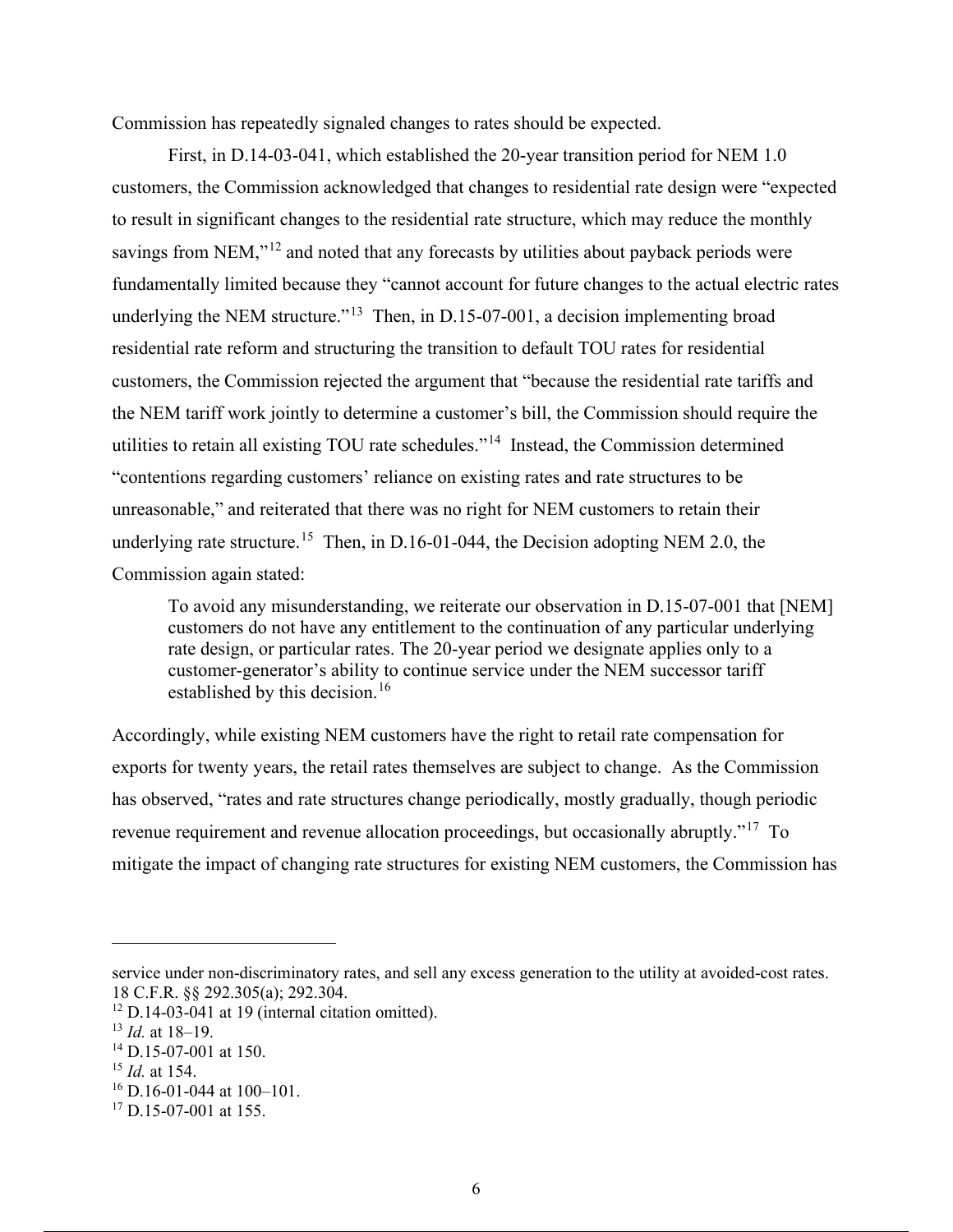allowed customers to remain on their existing rates for at least five years.18 Ensuring a NEM customer can stay on their existing rate for five years is the balance the Commission has struck between moving to rates that better align with grid conditions and avoiding abrupt impacts to provide greater certainty to NEM customers.<sup>19</sup> Changing the underlying rate structure to which NEM customers subscribe – provided that any such change occurs after five years of a customer subscribing to NEM – is in keeping with Commission precedent.

### **2. The Vast Majority of Existing Residential NEM Customers Are on Tiered or Mildly Differentiated TOU Rate Structures.**

In response to data requests, the utilities provided Sierra Club with information on the amount of NEM capacity subscribed to the various rate structures offered by each utility. The overwhelming majority of existing PG&E NEM customers are on a tiered rate or a TOU rate with approximately a 1.3:1 differential between summer peak evening periods and weekday offpeak periods. Close to half of SCE's existing NEM capacity is on a tiered rate. SCE's default TOU rate for NEM 2.0 customers, TOU-D (4 to 9), is more differentiated than PG&E's with a summer weekday peak to off-peak differential of approximately 1.6:1. Similarly, close to half of SDG&E's NEM capacity is on a tiered rate. The default TOU rate most NEM 2.0 customers subscribe to in SDG&E's service territory also has a differential of close to 1.7:1 between summer peak evening and mid-day periods. To assist the Commission and parties in understanding the rates and main rate structures existing NEM customers are currently enrolled in, and the value in moving existing NEM customers to more differentiated TOU rates, Sierra Club summarizes residential NEM enrollment for each IOU below.

### **a) PG&E**

As of October 2020, PG&E had over 2,750 MW of installed residential rooftop solar capacity, with approximately 1,350 MW under NEM 1.0 and 1,400 MW under NEM 2.0.20 The majority of NEM 1.0 capacity, or over 880 MW, takes service under Schedule E1, a singlefamily residential tiered rate with the following rates: $^{21}$ 

<sup>&</sup>lt;sup>18</sup> *Id.* ("Given the number of significant changes we are adopting, including tier flattening and increased use of minimum bills, and given the need for customer acceptance, we also find that the transition period for PG&E's E-6 tariff and SDG&E's DR-TOU tariff should be at least five years.").

<sup>&</sup>lt;sup>19</sup> D.16-01-044 at 93–94.<br><sup>20</sup> PG&E Response to Data Request Sierra Club-PG&E-01, Q.1, Attachment 1.

<sup>&</sup>lt;sup>21</sup> Id. (combining totals for E1 and E1L) Rate Schedules; PG&E, *Electric Schedule E-1*, at 1.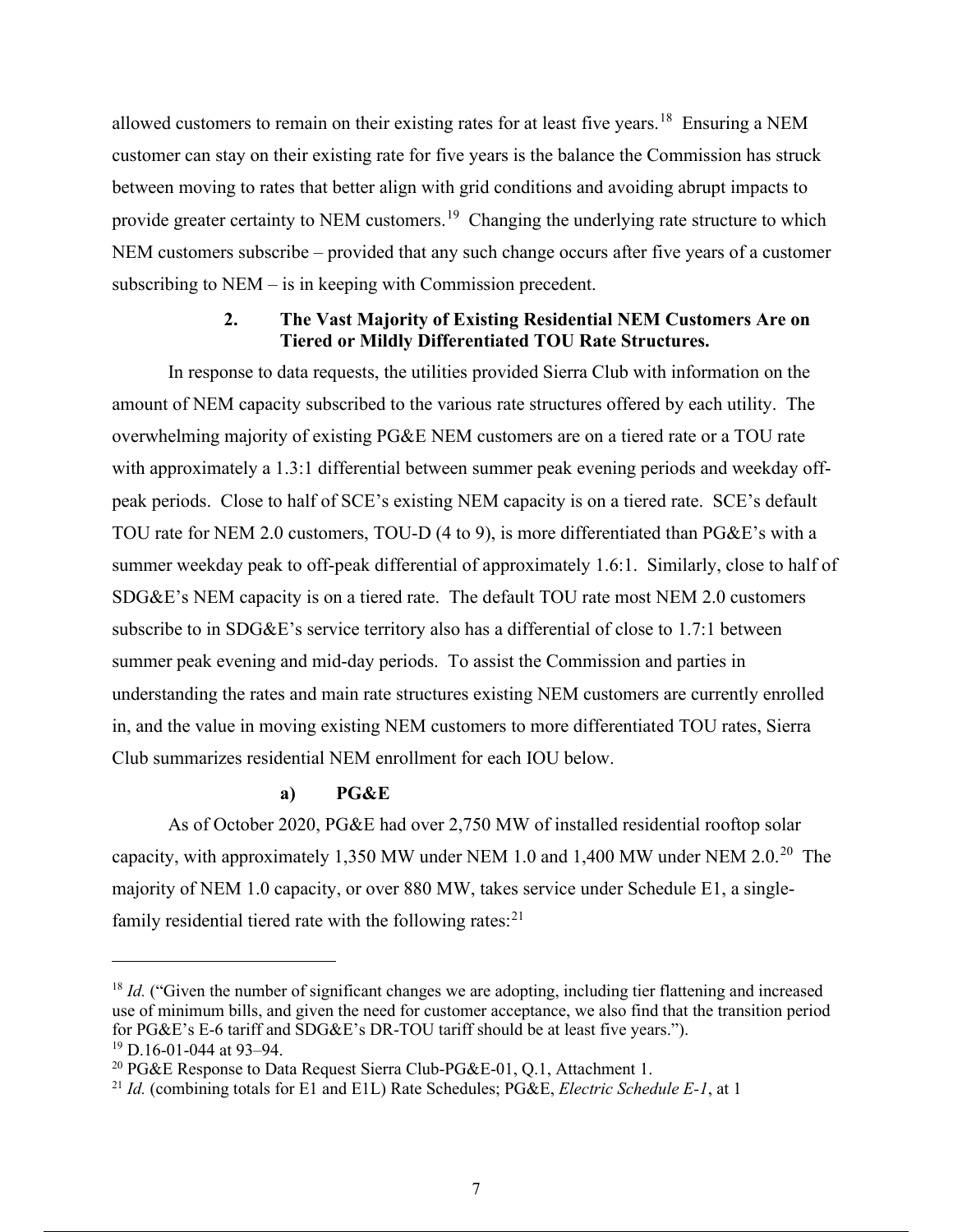| <b>Schedule E1</b>                 |            |  |  |
|------------------------------------|------------|--|--|
| <b>Baseline Usage</b>              | \$0.26/kWh |  |  |
| 101% to 400% of Baseline Usage     | \$0.33/kWh |  |  |
| High Usage (Over 400% of Baseline) | \$0.41/kWh |  |  |
| Minimum bill of \$0.33 per day.    |            |  |  |

The next most common rate for PG&E's residential NEM 1.0 customers is Schedule E6, a legacy tiered TOU rate serving approximately 290 MW of NEM 1.0 residential installed capacity and slightly over 23 MW of NEM 2.0 residential capacity.<sup>22</sup> With a partial peak from noon to 3 pm, this rate provides substantial compensation for solar exports during hours of peak solar generation. Schedule E6 provides the following rates: $^{23}$ 

| <b>Schedule E6</b>  |                       |                                       |                                       |                     |
|---------------------|-----------------------|---------------------------------------|---------------------------------------|---------------------|
|                     | <b>Tier</b>           | Peak                                  | <b>Partial Peak</b>                   | <b>Off-Peak</b>     |
|                     |                       | $(3 \text{ pm to } 8 \text{ pm } M$ - | (Noon to 3 pm $& 8$                   | (All other times,   |
|                     |                       | F)                                    | pm to 10 pm M-F;                      | including holidays) |
|                     |                       |                                       | plus 5 pm to 8 pm                     |                     |
|                     |                       |                                       | on weekends)                          |                     |
| <b>Summer Rates</b> | <b>Baseline Usage</b> | \$0.42/kWh                            | \$0.30/kWh                            | \$0.23/kWh          |
| $(June 1 -$         | Over $100\%$ of       | \$0.50/kWh                            | \$0.38/kWh                            | \$0.30/kWh          |
| September 30)       | <b>Baseline</b>       |                                       |                                       |                     |
|                     |                       | Peak                                  | <b>Partial Peak</b>                   | <b>Off-Peak</b>     |
|                     |                       |                                       | $(5 \text{ pm to } 8 \text{ pm } M$ - | (All other times,   |
|                     |                       |                                       | F)                                    | including holidays) |
|                     |                       |                                       |                                       |                     |
| <b>Winter Rates</b> | <b>Baseline Usage</b> | N/A                                   | \$0.25/kWh                            | \$0.23/kWh          |
| (October $1-$       | Over $100\%$ of       | N/A                                   | \$0.32/kWh                            | \$0.31/kWh          |
| <b>May 31)</b>      | <b>Baseline</b>       |                                       |                                       |                     |

The most common rate for NEM 2.0 capacity is E-TOU-C, a tiered TOU rate, which serves over 950 MW of residential installed NEM 2.0 capacity and 68 MW of NEM 1.0 capacity.24 Schedule E-TOU-C has a summer peak to off-peak differential of approximately

https://www.pge.com/tariffs/assets/pdf/tariffbook/ELEC\_SCHEDS\_E-1.pdf. All rates are rounded to the nearest \$0.01 and updated as of March 9, 2021.

<sup>&</sup>lt;sup>22</sup> PG&E Response to Data Request Sierra Club-PG&E-01, Q.1, Attachment 1.

<sup>&</sup>lt;sup>23</sup> PG&E, *Electric Schedule E-6*, https://www.pge.com/tariffs/assets/pdf/tariffbook/ELEC\_SCHEDS\_E- $\frac{6. \text{pdf}}{24}$  PG&E Response to Data Request Sierra Club-PG&E-01, Q.1, Attachment 1 (combining installation

capacities for TOU-C and TOU-CL).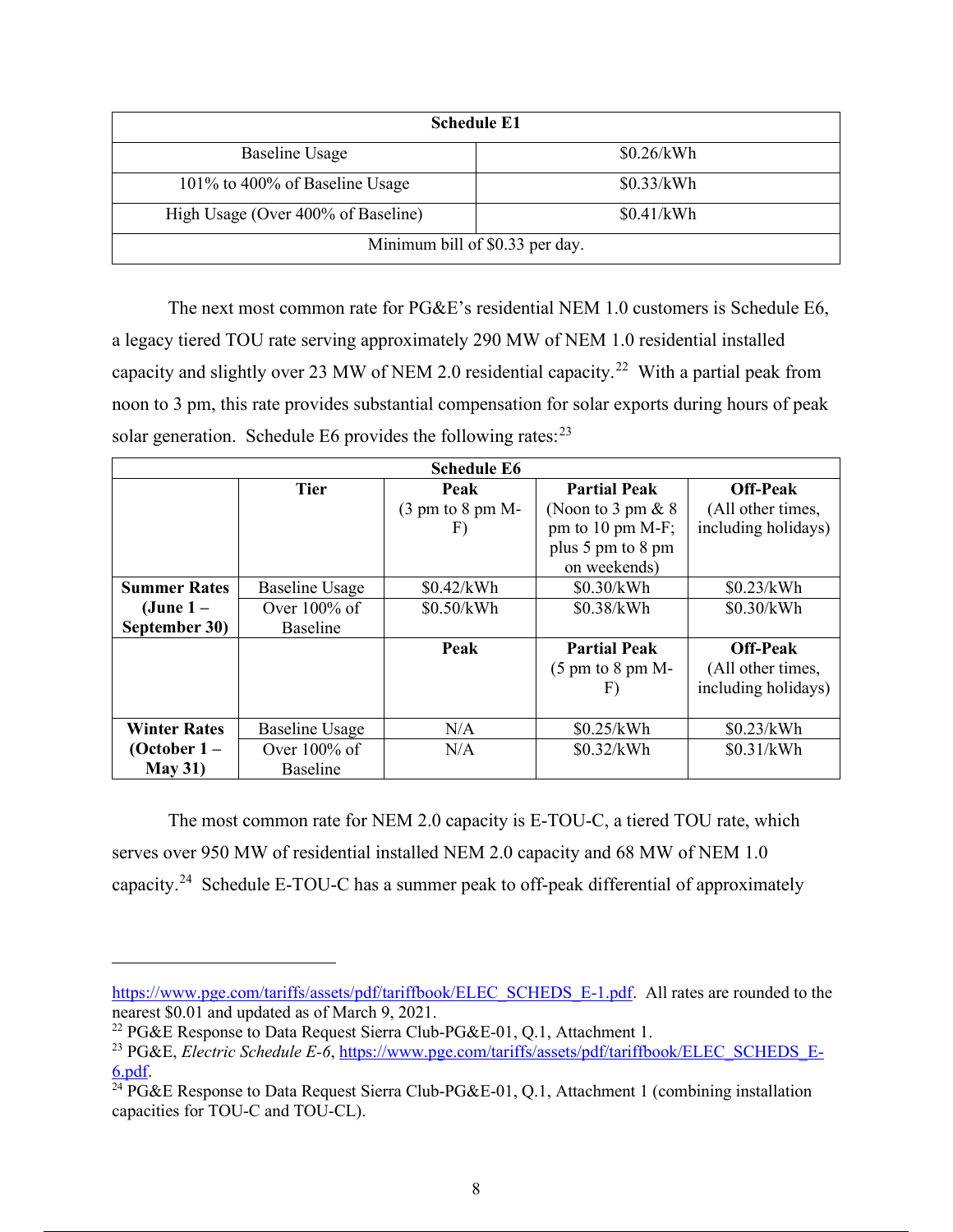$1.2:1.^{25}$ 

| E-TOU-C                                                                                   |                                                     |                   |  |
|-------------------------------------------------------------------------------------------|-----------------------------------------------------|-------------------|--|
|                                                                                           | Peak                                                | <b>Off-Peak</b>   |  |
|                                                                                           | $(4 \text{ pm to } 9 \text{ pm}, \text{ all days})$ | (All other hours) |  |
| Summer Rates (June $1 -$                                                                  | \$0.42/kWh                                          | \$0.35/kWh        |  |
| September 30)                                                                             |                                                     |                   |  |
| Winter Rates (October $1 -$                                                               | \$0.32/kWh                                          | \$0.30/kWh        |  |
| May 31)                                                                                   |                                                     |                   |  |
| With a \$0.07 baseline credit applied to baseline usage and a minimum bill of \$.033/day. |                                                     |                   |  |

E-TOU-B accounts for 230 MW of residential NEM 2.0 and 28 MW of NEM 1.0 capacity. Schedule E-TOU-B is an untiered TOU offering rates as follows with a summer peak to off-peak ratio of approximately  $1.3:1.^{26}$ 

| E-TOU-B                     |                              |                   |  |  |
|-----------------------------|------------------------------|-------------------|--|--|
|                             | Peak                         | <b>Off-Peak</b>   |  |  |
|                             | (4 pm to 9 pm on non-holiday | (All other hours) |  |  |
|                             | weekdays)                    |                   |  |  |
| Summer Rates (June 1 –      | \$0.41/kWh                   | \$0.31/kWh        |  |  |
| September 30)               |                              |                   |  |  |
| Winter Rates (October $1 -$ | \$0.28/kWh                   | \$0.26/kWh        |  |  |
| May 31)                     |                              |                   |  |  |
| Minimum bill of \$0.33/day. |                              |                   |  |  |

The only residential TOU rate with a substantial differential between evening peak and mid-day periods is EV2. Only 63 MW of NEM capacity, approximately two percent of total NEM capacity in PG&E's service territory, is currently under this rate.<sup>27</sup>

### **b) SCE**

As of January 2021, SCE had approximately 2,044 MW of residential rooftop solar, with approximately 1,171 MW under NEM 1.0 and 873 MW under NEM 2.0.<sup>28</sup> The largest subset of

<sup>25</sup> PG&E, *Electric Schedule E-TOU-C*,

https://www.pge.com/tariffs/assets/pdf/tariffbook/ELEC\_SCHEDS\_E-TOU-C.pdf. 26 PG&E, *Electric Schedule E-TOU-B*,

https://www.pge.com/tariffs/assets/pdf/tariffbook/ELEC\_SCHEDS\_E-TOU-B.pdf. Schedule E-TOU-B has been closed to new customers since May 2020 and will be eliminated effective October 31, 2025. *Id.* at 1.

<sup>&</sup>lt;sup>27</sup> PG&E Response to Data Request Sierra Club-PG&E-01, Q.1, Attachment 1 (36.6 MW under NEM 1.0 and 26.6 MW under NEM 2.0).

 $28$  SCE Response to Data Request Sierra Club-SCE-01, Q.1, Attachment 1 (numbers and percentages indicated here excluded information from the Attachment about any non-residential rates, and includes residential NEM Aggregation capacity). SCE provided Total Nameplate Capacity for each rate schedule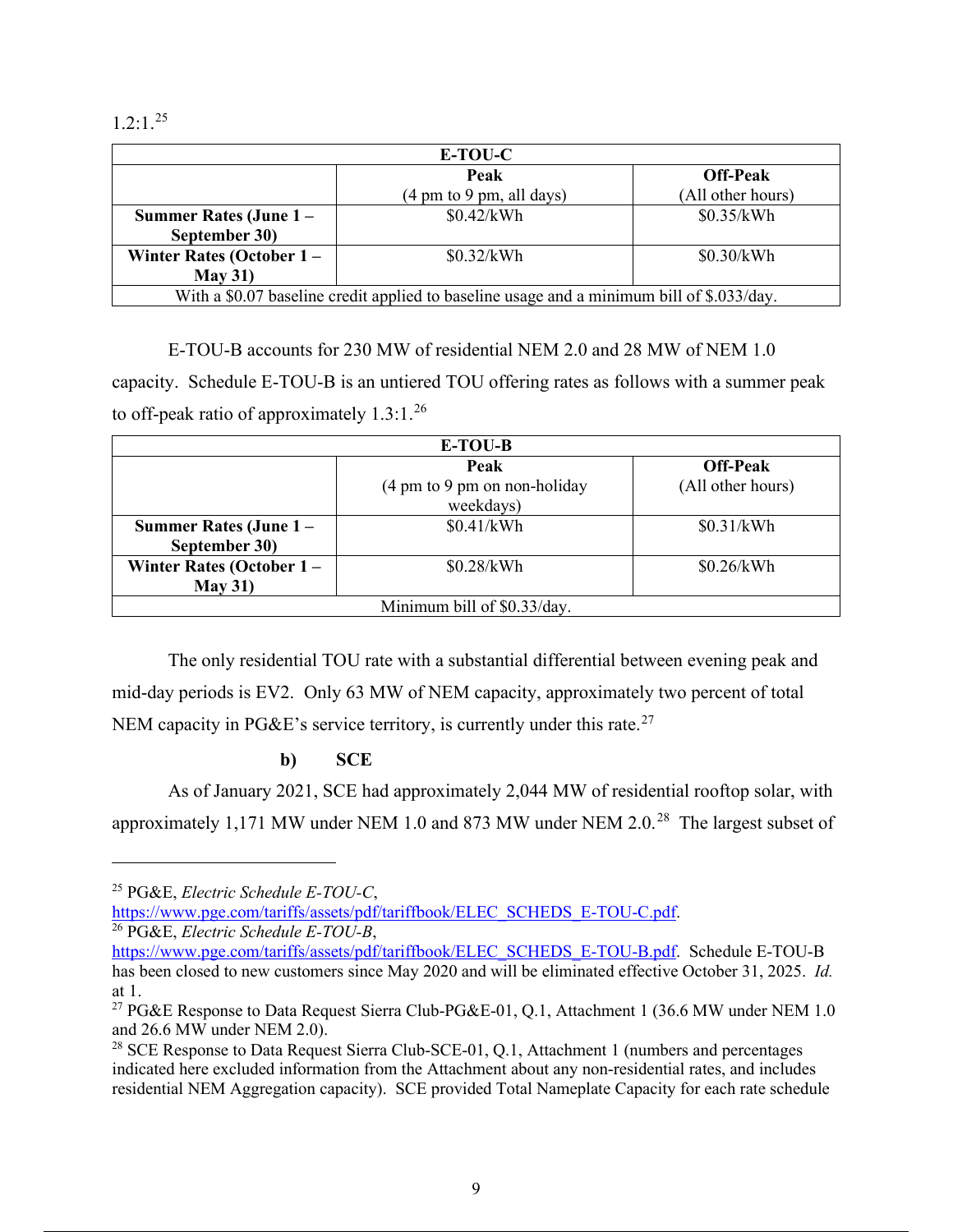SCE's installed NEM capacity takes service under the Tiered D Rate: approximately 963 MW of NEM 1.0 capacity and 1 MW of NEM 2.0 capacity, or roughly 47 percent of all of SCE's existing NEM capacity.<sup>29</sup> The rates for the Tiered D Schedule are as follows:<sup>30</sup>

| <b>Tiered D</b>                                                                                  |            |  |  |
|--------------------------------------------------------------------------------------------------|------------|--|--|
| <b>Baseline</b>                                                                                  | \$0.23/kWh |  |  |
| $101\%$ - 400% of Baseline                                                                       | \$0.30/kWh |  |  |
| High Usage Charge – Over $400\%$ of Baseline                                                     | \$0.37/kWh |  |  |
| Basic Charge of \$0.03 per meter per day for single-family and \$0.02 per meter per day for      |            |  |  |
| multi-family residences.                                                                         |            |  |  |
| Minimum charge of \$0.35 per meter per day in the event that the bill, including the basic<br>2. |            |  |  |
| charge, is less than the minimum charge.                                                         |            |  |  |

The next most common rate schedule for SCE's NEM customers is its TOU-D (4 pm to 9 pm) Schedule.<sup>31</sup> This is the default rate for NEM 2.0 customers, with approximately 430 MW of NEM 2.0 capacity taking service under this Schedule and TOU Period Option, as well as 36 MW of NEM 1.0 capacity.<sup>32</sup> Schedule TOU-D (4 pm to 9 pm) has a summer weekday peak to offpeak differential of approximately 1.6:1, and offers the following rates:  $33$ 

| Schedule TOU-D (4 to 9 PM)                                                                       |                  |                  |                       |  |
|--------------------------------------------------------------------------------------------------|------------------|------------------|-----------------------|--|
| <b>Summer TOU Periods:</b>                                                                       | <b>On-Peak</b>   | <b>Mid-Peak</b>  | <b>Off-Peak</b>       |  |
|                                                                                                  | 4 pm to 9 pm on  | 4 pm to 9 pm on  | All other hours       |  |
|                                                                                                  | weekdays         | weekends         |                       |  |
|                                                                                                  |                  |                  |                       |  |
| <b>Summer Rates</b> (June $1 -$ October 31)                                                      | \$0.43/kWh       | \$0.35/kWh       | \$0.27/kWh            |  |
| <b>Winter TOU Periods:</b>                                                                       | <b>Mid-Peak</b>  | <b>Off-Peak</b>  | <b>Super-Off-Peak</b> |  |
|                                                                                                  | 4 pm to 9 pm all | 9 pm to 8 am all | 8 am to 4 pm all      |  |
|                                                                                                  | days             | days             | days                  |  |
|                                                                                                  |                  |                  |                       |  |
| <b>Winter Rates</b> (November $1 - May$                                                          | \$0.37/kWh       | \$0.28/kWh       | \$0.26/kWh            |  |
| 31)                                                                                              |                  |                  |                       |  |
| Baseline credit of \$0.07/kWh applies to 100% of Baseline Usage regardless of time of use.<br>1. |                  |                  |                       |  |

2. Basic charge of \$0.03 per day for single-family and \$0.02 per day for multi-family residences.

<sup>30</sup> SCE, *Schedule D: Domestic Service*, <u>https://library.sce.com/content/dam/sce-</u><br>doclib/public/regulatory/tariff/electric/schedules/residential-rates/ELECTRIC SCHEDULES D.pdf.

by multiplying the Average Nameplate Capacity from that rate schedule by the number of customers enrolled.

<sup>29</sup> *Id.* 

 $31$  SCE Response to Data Request Sierra Club-SCE-01, Q.1, Attachment 1 (numbers and percentages indicated here excluded information from the Attachment about any non-residential rates, and includes residential NEM Aggregation capacity).

<sup>32</sup> *Id.*

<sup>33</sup> SCE, *Schedule TOU-D: Time-of-Use Domestic*, at Sheet 2, https://library.sce.com/content/dam/scedoclib/public/regulatory/tariff/electric/schedules/residential-rates/ELECTRIC\_SCHEDULES\_TOU-D.pdf.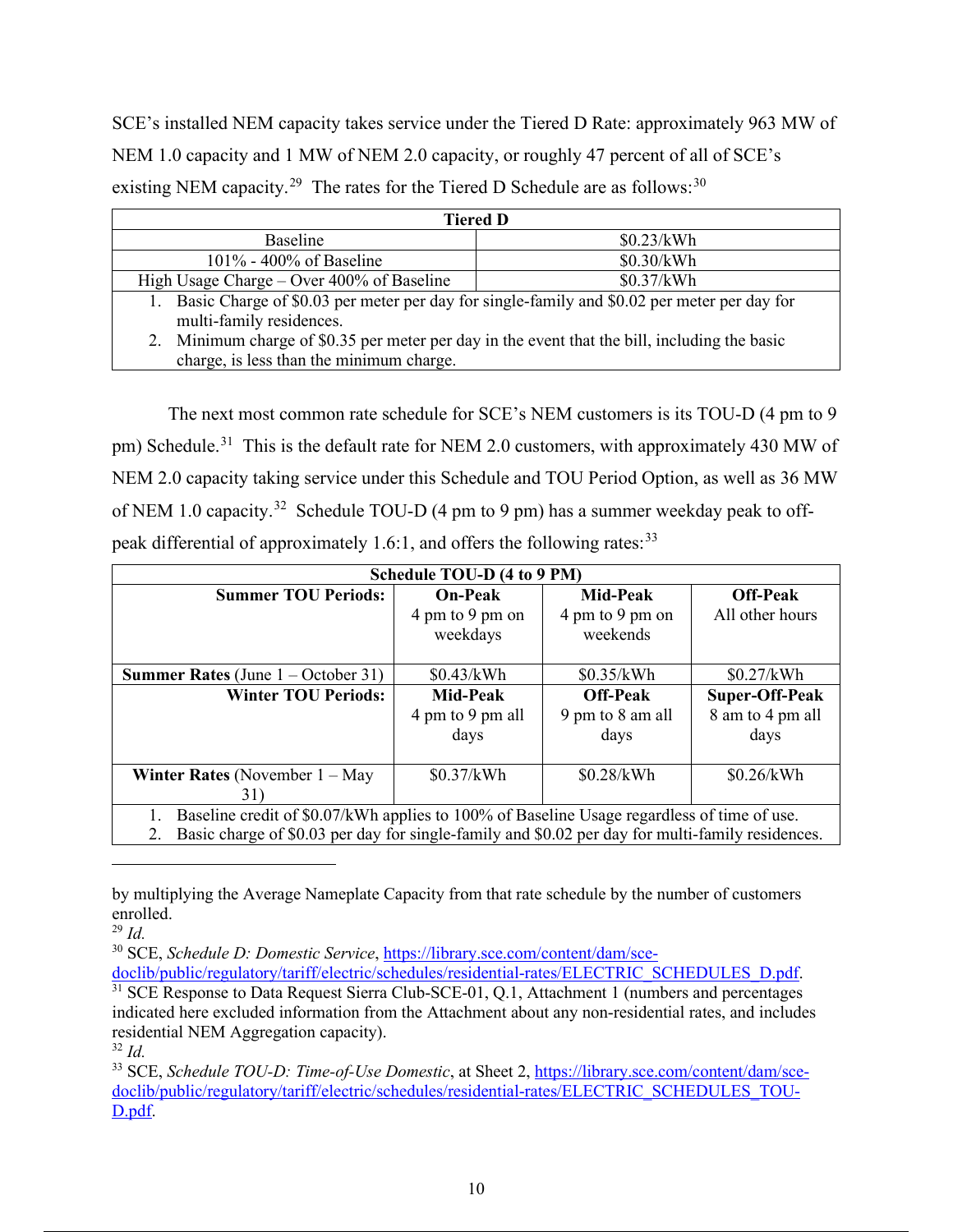#### 3. Minimum charge of \$0.35 per day in the event that the bill, including the basic charge, is less than the minimum charge.

The third most common rate for SCE's existing NEM capacity is TOU-D-A, which serves approximately 57 MW of NEM 1.0 capacity and 351 MW of NEM 2.0 capacity.<sup>34</sup> TOU-D-A is not currently enrolling new customers and it is Sierra Club's understanding that NEM 1.0 and NEM 2.0 customers who are enrolled in this rate are permitted to continue using its TOU periods in legacy capacity for up to five years.<sup>35</sup> Schedule TOU-D-A offers the following rates: 36

| <b>Schedule TOU-D-A</b>                                                                                |                                  |                 |                   |  |  |
|--------------------------------------------------------------------------------------------------------|----------------------------------|-----------------|-------------------|--|--|
| <b>Super Off-Peak</b><br><b>TOU Periods Year-Round:</b><br><b>On-Peak</b><br><b>Off-Peak</b>           |                                  |                 |                   |  |  |
|                                                                                                        | $2 \text{ pm}$ to $8 \text{ pm}$ | All other hours | 10 pm to 8 am all |  |  |
|                                                                                                        | weekdays                         |                 | days              |  |  |
|                                                                                                        |                                  |                 |                   |  |  |
| <b>Summer Rates</b> (June $1 -$ October 31)                                                            | \$0.61/kWh                       | \$0.34/kWh      | \$0.16/kWh        |  |  |
| <b>Winter Rates</b> (November $1 - May$                                                                | \$0.40/kWh                       | \$0.30/kWh      | \$0.16/kWh        |  |  |
| 31)                                                                                                    |                                  |                 |                   |  |  |
| Baseline credit of \$0.07/kWh applies to 100% of Baseline Usage regardless of time of use.             |                                  |                 |                   |  |  |
| Basic charge of \$0.03 per day for single-family and \$0.02 per day for multi-family residences.<br>2. |                                  |                 |                   |  |  |
| Minimum charge of \$0.35 per day in the event that the bill, including the basic charge, is less<br>3. |                                  |                 |                   |  |  |
| than the minimum charge.                                                                               |                                  |                 |                   |  |  |

## **c) SDG&E**

As of December 31, 2020, SDG&E had over 1,090 MW of residential rooftop solar, with

<sup>&</sup>lt;sup>34</sup> SCE Response to Data Request Sierra Club-SCE-02, Q.02, Attachment 1 (numbers and percentages indicated here include both legacy and non-legacy customers, and exclude capacity allocable to less than 15 customers on any given rate schedule as SCE could not provide that information while protecting customer privacy).

<sup>35</sup> *See* SCE, *Schedule TOU-D, Time-of-Use Domestic*, at Sheet 22, Special Condition No. 13, https://library.sce.com/content/dam/sce-doclib/public/regulatory/tariff/electric/schedules/residentialrates/ELECTRIC\_SCHEDULES\_TOU-D.pdf; D.17-10-018, *Decision Granting Limited Modification and Otherwise Denying Petition for Modification of Decision 17-01-006* (Nov. 1, 2017).

<sup>36</sup> SCE, *Schedule TOU-D, Time-of-Use Domestic*, at Sheet 8, https://library.sce.com/content/dam/scedoclib/public/regulatory/tariff/electric/schedules/residential-rates/ELECTRIC\_SCHEDULES\_TOU-

D.pdf. SCE did not distinguish NEM capacity served by Schedule TOU-D-A from capacity served by the Critical Peak Pricing ("CPP") version of TOU-D-A. The CPP version of this rate includes a CPP Event Energy Charge of \$0.80/kWh during CPP Event Periods, which can occur up to 12 times every calendar year between 4 pm and 9 pm on weekdays. In exchange for the potential for CPP pricing, customers receive a \$0.15/kWh "on-peak energy credit" during summer on-peak hours when there is not a CPP event. *See id.*, https://library.sce.com/content/dam/sce-

doclib/public/regulatory/tariff/electric/schedules/residential-rates/ELECTRIC\_SCHEDULES\_TOU-D.pdf.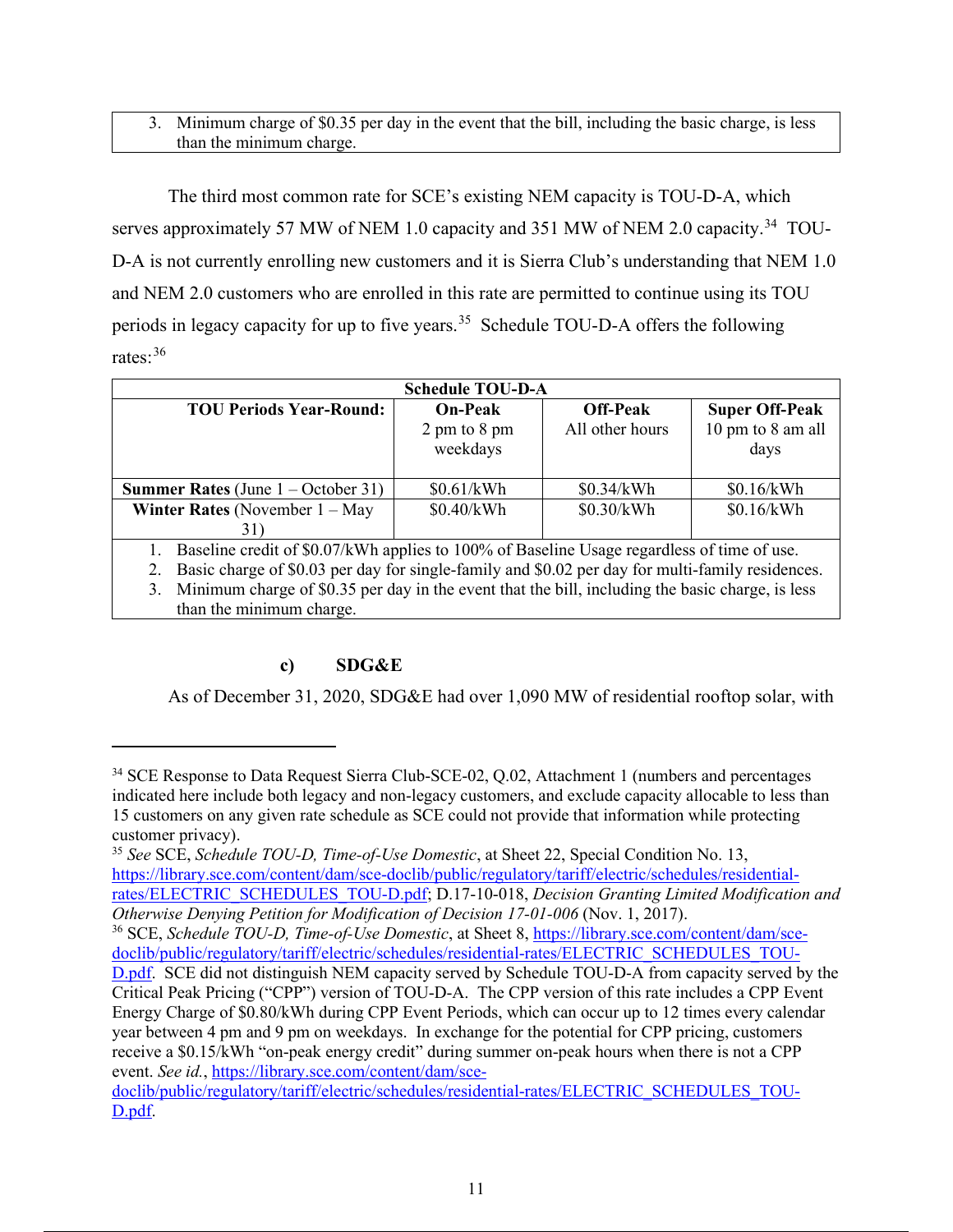approximately 463 MW under NEM 1.0 and 628 MW under NEM 2.0.<sup>37</sup> The majority of SDG&E's NEM customers take service under a tiered, non-TOU rate, or the default tiered TOU rate. Because SDG&E's residential TOU rates were in the process of being adjusted at the time that NEM 2.0 was adopted, SDG&E currently has some NEM 2.0 customers who take service under non-TOU rates and are permitted to remain on their rate for up to five years from interconnection before transitioning to TOU rates.<sup>38</sup>

Approximately 46 percent of SDG&E's NEM 1.0 installed capacity, 212 MW, and 25 percent of SDG&E's NEM 2.0 capacity, 159 MW, takes service under Schedule DR, which is a single-family residential tiered rate.<sup>39</sup>

| Schedule DR <sup>40</sup>                       |            |  |  |  |
|-------------------------------------------------|------------|--|--|--|
| \$0.33/kWh<br>Tier $1 - Up$ to 130% of Baseline |            |  |  |  |
| Tier $2 - 130\%$ to 400% of Baseline            | \$0.41/kWh |  |  |  |
| High Usage Charge – Over $400\%$ of Baseline    | \$0.51/kWh |  |  |  |
| Minimum bill of \$0.34/day                      |            |  |  |  |

The year-round rates for Schedule DR are as follows:

The most popular TOU rate for NEM 1.0 and NEM 2.0 customers is the default residential TOU rate, Schedule TOU-DR1, which includes usage tiers and three TOU periods. Approximately 37 percent of residential NEM 1.0 capacity, or 171 MW, is enrolled in Schedule TOU-DR1, as well as 27 percent, or 169 MW, of NEM 2.0 capacity.<sup>41</sup> This rate is more

<sup>&</sup>lt;sup>37</sup> SDG&E Response to Data Request Sierra Club-SDG&E-01, Q.1, Attachment 1 (numbers and percentages indicated here excluded information from the worksheet about any non-residential rates). <sup>38</sup> *See* D.16-01-044 at 93, fn. 111; SDG&E Response to Data Request Sierra Club-SDG&E-01, Q.1, Attachment 1 (footnotes); D.17-01-006 at 48–49 (finding that a legacy transition period of five years was appropriate for residential customers, but that no TOU period legacy treatment could extend past July 31, 2022). These customers are permitted to remain on the tiered rate they signed up for "for up to five

years," if they had completed their interconnection application prior to 120 days after the effective date of SDG&E's 2016 General Rate Case Phase 2. The 2016 General Rate Case Phase 2 went into effect on December 1, 2017.

<sup>&</sup>lt;sup>39</sup> SDG&E Response to Data Request Sierra Club-SDG&E-01, Q.1, Attachment 1 (numbers and percentages indicated here excluded information from the worksheet about any non-residential rates). There are also three other non-TOU rates that serve NEM 1.0 customers, but the amount of capacity taking service under those rates is negligible. (Schedules DM, DT, and DS, the Multi-Family Residential Inclining Block Tiered Rates (2.2 MW, 0.88 MW, and 0.0081 MW NEM 1.0 capacity respectively)). <sup>40</sup> Schedule DR's rates are not seasonally differentiated, although baseline usage calculations are. SDG&E Response to Data Request Sierra Club-SDG&E-01, Q.1, Attachment 1 (numbers and percentages indicated here excluded information from the worksheet about any non-residential rates). <sup>41</sup> *Id.*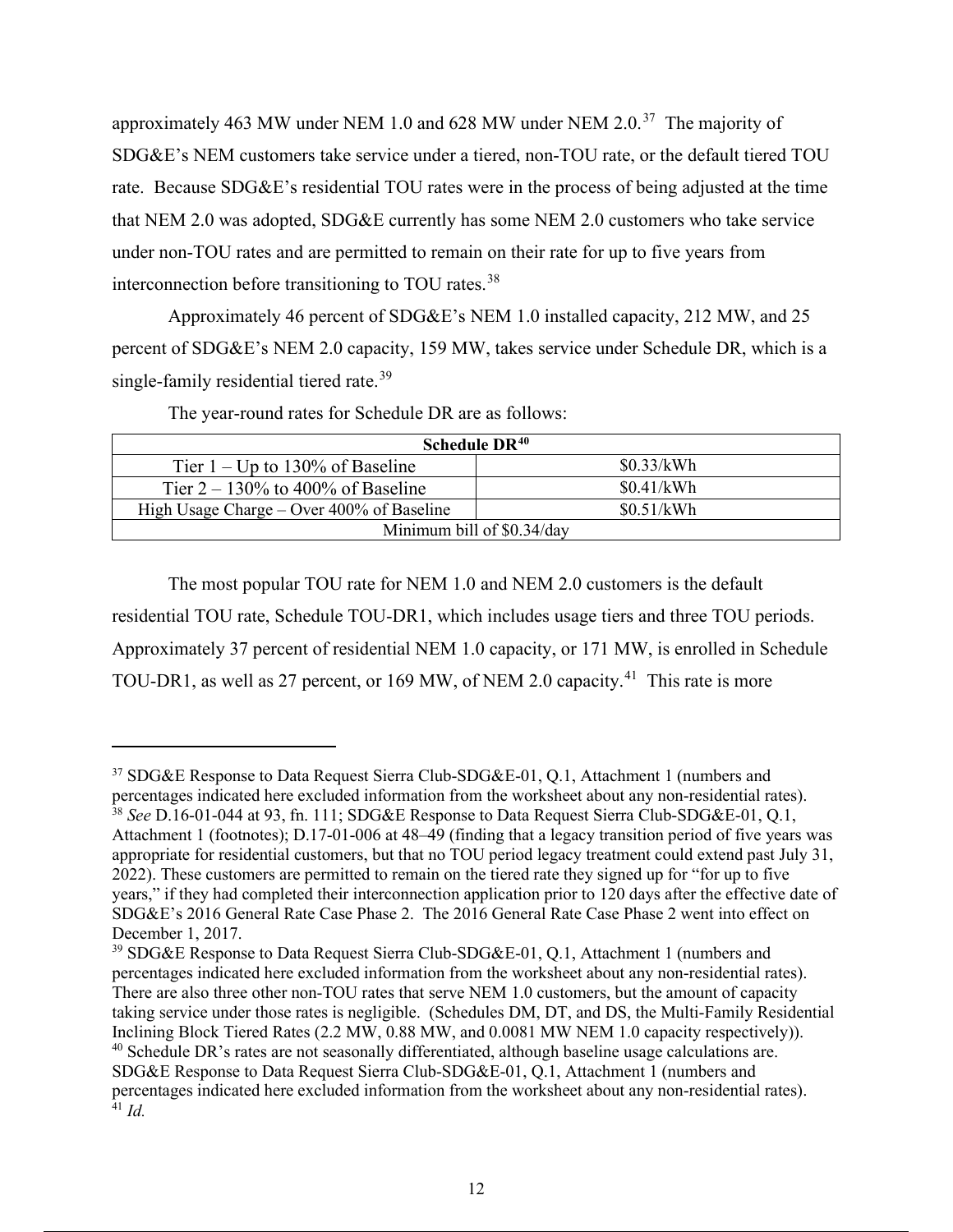differentiated than PG&E's default TOU rate, with a 1.67:1 differential between peak summer evening and mid-day off peak periods on weekdays and a 2:1 differential on weekends and holidays. Schedule TOU-DR1's rates are as follows: $42$ 

| <b>Schedule TOU-DR1</b>                                                                               |              |                                |                             |  |  |
|-------------------------------------------------------------------------------------------------------|--------------|--------------------------------|-----------------------------|--|--|
|                                                                                                       | Peak         | <b>Off-Peak</b>                | <b>Super Off-Peak</b>       |  |  |
|                                                                                                       | 4 pm to 9 pm | Weekdays: 6 am to 4 pm; 9 pm   | Weekdays: Midnight to 6 am  |  |  |
|                                                                                                       | all days     | to midnight                    |                             |  |  |
|                                                                                                       |              |                                | Weekends and Holidays:      |  |  |
|                                                                                                       |              | Weekends and Holidays: 2 pm to | Midnight to 2 pm            |  |  |
|                                                                                                       |              | 4 pm; 9 pm to midnight         |                             |  |  |
| <b>Summer Rates</b>                                                                                   | \$0.60/kWh   | \$0.36/kWh                     | \$0.30/kWh                  |  |  |
| (June $1 -$ October                                                                                   |              |                                |                             |  |  |
| 31)                                                                                                   |              |                                |                             |  |  |
|                                                                                                       | Peak         | <b>Off-Peak</b>                | <b>Super Off-Peak</b>       |  |  |
|                                                                                                       | 4 pm to 9 pm | Weekdays: 6 am to 4 pm,        | Weekdays: Midnight to 6 am, |  |  |
|                                                                                                       | all days     | excluding 10 am to 2 pm in     | 10 am to 2 pm in March and  |  |  |
|                                                                                                       |              | March and April, 9 pm to       | April                       |  |  |
|                                                                                                       |              | midnight                       |                             |  |  |
|                                                                                                       |              |                                |                             |  |  |
|                                                                                                       |              | Weekends and Holidays: 2 pm to | Weekends and Holidays:      |  |  |
|                                                                                                       |              | 4 pm, 9 pm to midnight         | Midnight to 2 pm            |  |  |
| <b>Winter Rates</b>                                                                                   | \$0.42/kWh   | \$0.41/kWh                     | \$0.40/kWh                  |  |  |
| (November $1 -$                                                                                       |              |                                |                             |  |  |
| May $31)$                                                                                             |              |                                |                             |  |  |
| For Tier 1, up to 130% of baseline usage, there is a \$0.08/kWh baseline adjustment credit that<br>1. |              |                                |                             |  |  |
| is not applied to higher usage.                                                                       |              |                                |                             |  |  |
| There is a minimum bill of approximately \$0.35 per day.<br>2.                                        |              |                                |                             |  |  |

The remainder of SDG&E's NEM 1.0 and NEM 2.0 residential customers take service on a variety of underlying rates, most of which are TOU rates. The next most popular rate for NEM customers is Schedule DR-SES. Schedule DR-SES offers similar rates to TOU-DR1 during summer months<sup>43</sup> and serves 30 MW of NEM 1.0 capacity and 178 MW of NEM 2.0 capacity.<sup>44</sup>

<sup>42</sup> SDG&E, *Schedule TOU-DR1*, http://regarchive.sdge.com/tm2/pdf/ELEC\_ELEC-SCHEDS\_TOU-DR1.pdf.<br><sup>43</sup> Schedule DR-SES offers summer rates of \$0.61, \$0.34, and \$0.28 for On-Peak, Off-Peak, and Super

Off-Peak periods respectively, compared with TOU-DR1's summer rates of \$0.60, \$0.36, and \$0.30 for the same TOU periods. The major differences between DR-SES and TOU-DR1 are the winter rates, which are more than 10 cents lower on DR-SES for all winter TOU periods, and the tiers and corresponding baseline credit offered under TOU-DR1. SDG&E Response to Data Request Sierra Club-SDG&E-01, Q.1, Attachment 1. <sup>44</sup> *Id*.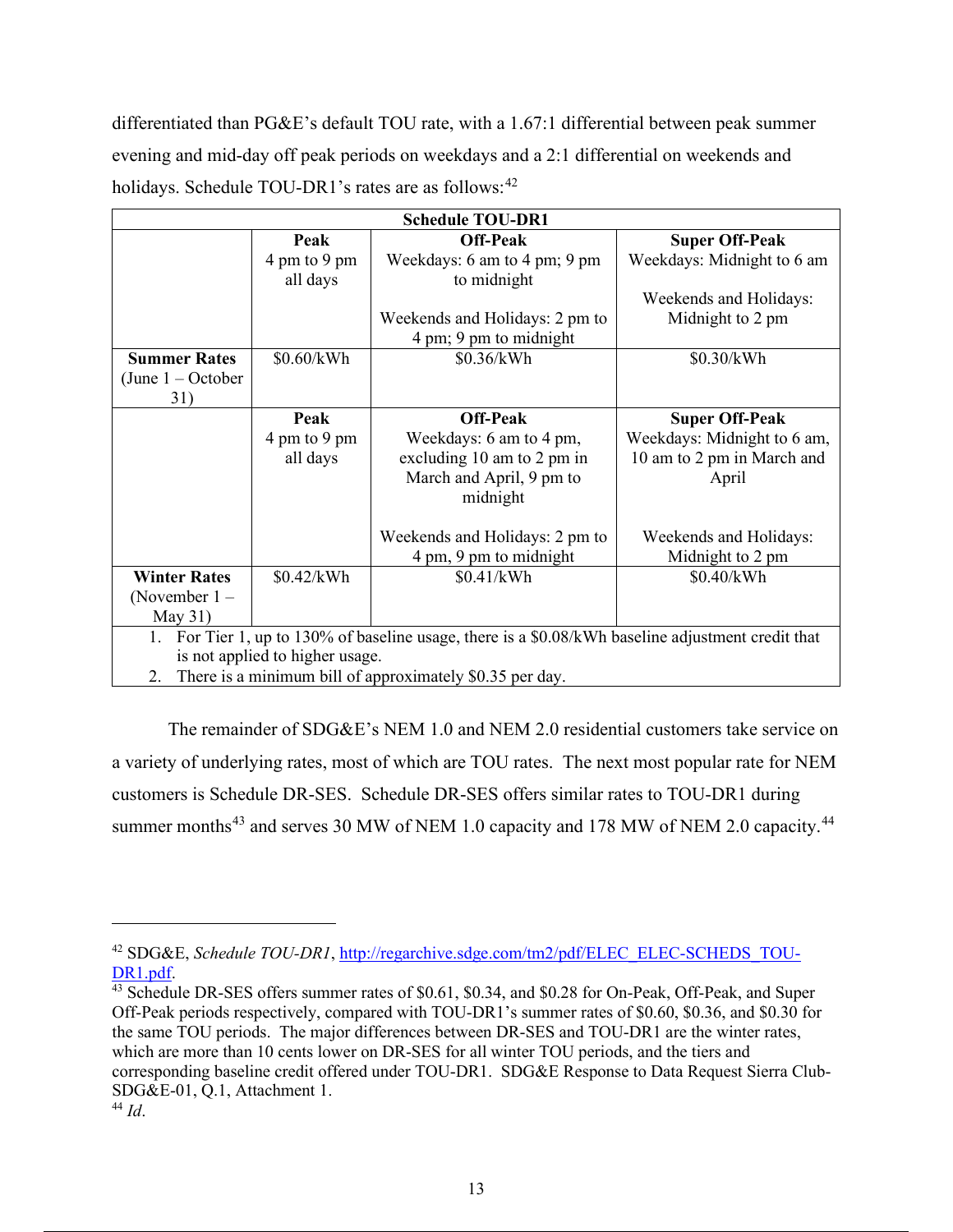### **3. The Rates Most Existing Residential NEM Customers Subscribe to Are Not Well-Aligned with System Costs and Do Not Encourage Environmentally Beneficial Outcomes.**

The high value of mid-day export compensation under many of the residential rate structures to which existing NEM 1.0 and NEM 2.0 customers are subscribed is poorly aligned with system costs and does not incentivize optimal environmental outcomes. According to the Solar Energy Industries Association ("SEIA"), solar now provides over 22 percent of California's electricity needs.<sup>45</sup> As penetration levels approach ten percent, the marginal economic value of solar decreases in large part due to decreased capacity value, with energy value decreases at higher penetration levels.<sup>46</sup> As noted in the Successor Tariff White Paper, "[w]hile the majority of the solar photovoltaic ("PV") generation takes place during the middle of the day, the higher marginal cost value falls between hours ending 16 through 21 (4 to 9 pm), which include almost the entire fixed generation capacity, transmission, and upstream (primary) distribution costs."<sup>47</sup> The Successor Tariff White Paper illustrates the misalignment between peak solar generation and system costs as follows:<sup>48</sup>

<sup>45</sup> SEIA, *California Solar* (Q3 2020), https://www.seia.org/state-solar-policy/california-solar. 46 Andrew Mills & Ryan Wiser, *Changes in the Economic Value of Variable Generation at High* 

*Penetration Levels: A Pilot Case Study of California*, Lawrence Berkeley National Laboratory, at 7 (June 2012), https://eta-publications.lbl.gov/sites/default/files/lbnl-5445e.pdf. 47 Successor Tariff White Paper at 11.

<sup>48</sup> *Id.* at 12.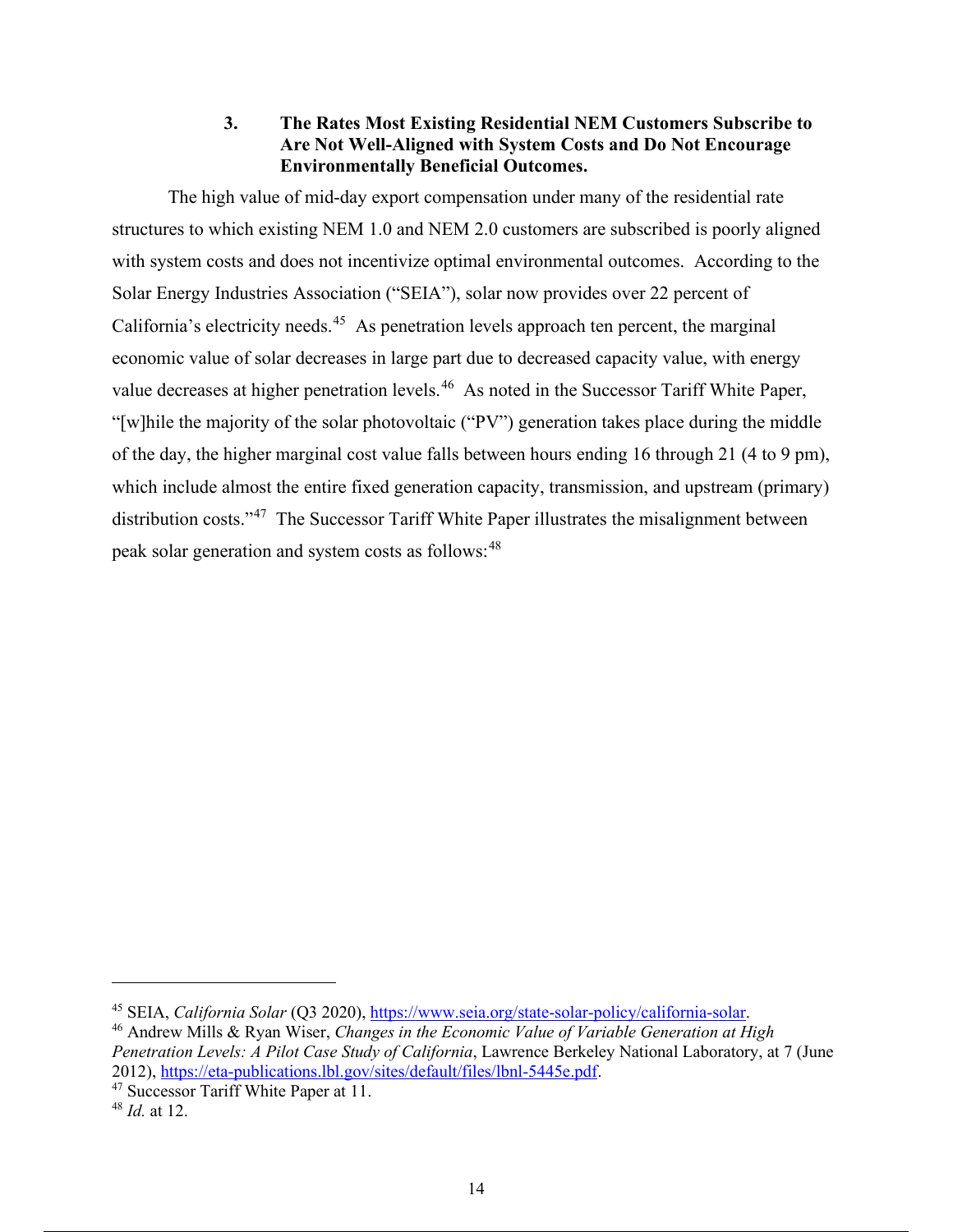

Figure 4. 2020 Hourly Average Avoided Costs and Solar Generation, Annual Averages

In awarding the same or slightly lower export compensation for mid-day solar, the tiered and mildly differentiated TOU rates many NEM customers currently subscribe to fail to reflect the steep difference in value between mid-day and evening generation.

In addition to failing to reflect value, tiered and mildly differentiated TOU rates do not incentivize optimal environmental outcomes. As a result of California's success in solar deployment, the carbon intensity of grid electricity is now at its lowest during hours of peak solar generation. As shown below in CAISO's analysis of grid emissions in both recent summer and winter months, greenhouse gas emissions from energy use in the middle of the day are now lower than in the middle of the night, with evening energy use in summer months having the higher greenhouse gas intensity.<sup>49</sup>

<sup>49</sup> CAISO, *Greenhouse Gas Emission Tracking Report* (July 2020), http://www.caiso.com/Documents/GreenhouseGasEmissions-TrackingReport-Jul2020.pdf; CAISO, *Greenhouse Gas Emission Tracking Report* (January 2021), http://www.caiso.com/Documents/GreenhouseGasEmissions-TrackingReport-Jan2021.pdf.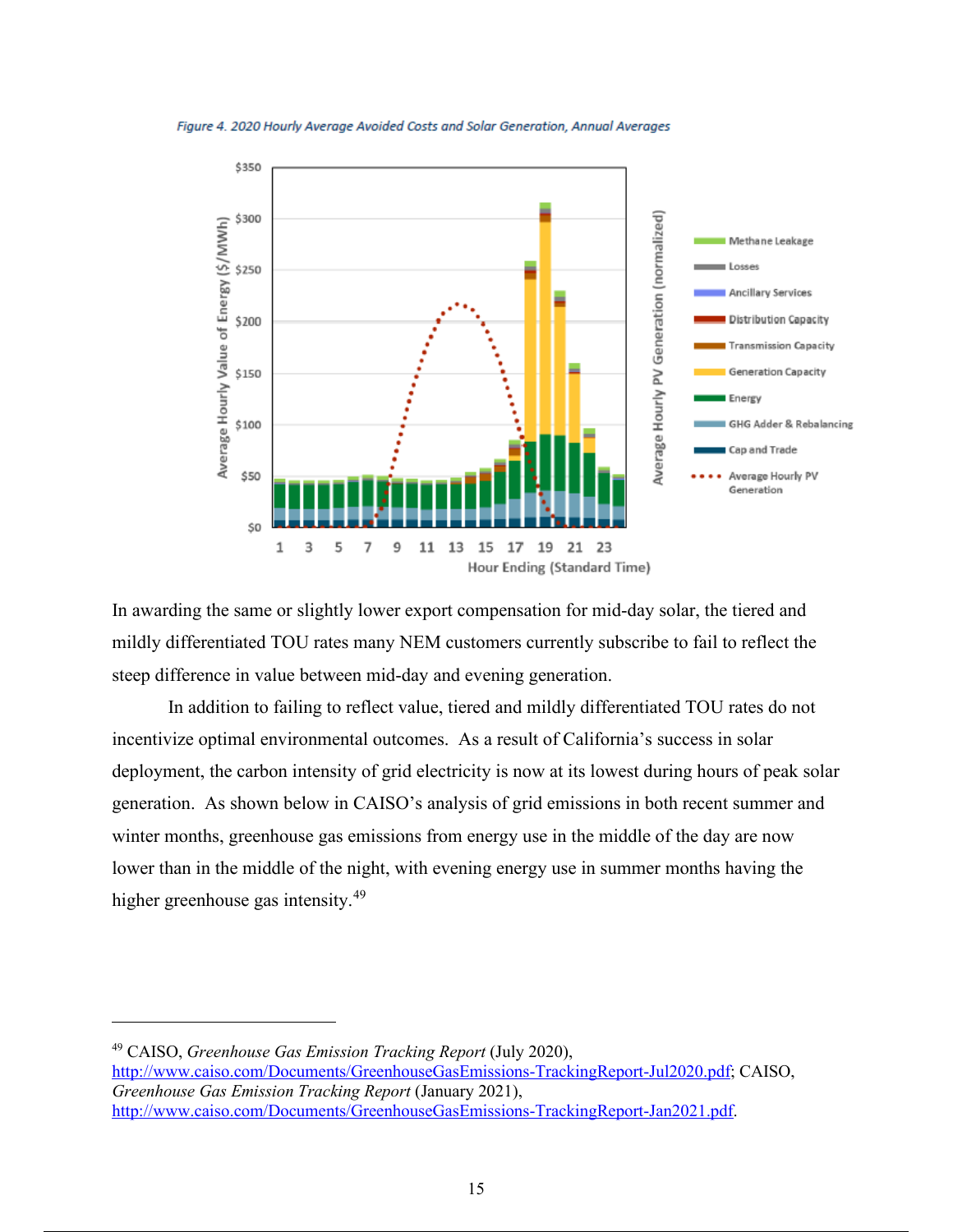FIGURE 3 - Total hourly GHG emissions to serve ISO load. This figure reflects the hourly sum of GHG emissions from internal ISO dispatches and GHG emissions from imports serving ISO load for the month of July 2020.



FIGURE 3 - Total hourly GHG emissions to serve ISO load. This figure reflects the hourly sum of GHG emissions from internal ISO dispatches and GHG emissions from imports serving ISO load for the month of January 2021.



As solar continues to be deployed, the direct greenhouse gas benefits of solar production will continue to diminish as the carbon intensity of mid-day grid emissions is further reduced. Maximizing the climate benefits of solar will therefore increasingly depend on the degree to which solar energy is either directly used to power end uses, such as water heating and vehicles that have traditionally been powered by fossil fuel combustion, or is stored and discharged during hours of higher intensity. In continuing to put a high value on mid-day solar exports though tiered and poorly differentiated TOU rates, existing NEM customers do not have a significant economic incentive to load shift and minimize energy use during hours when grid emissions are highest or deploy electrification technologies.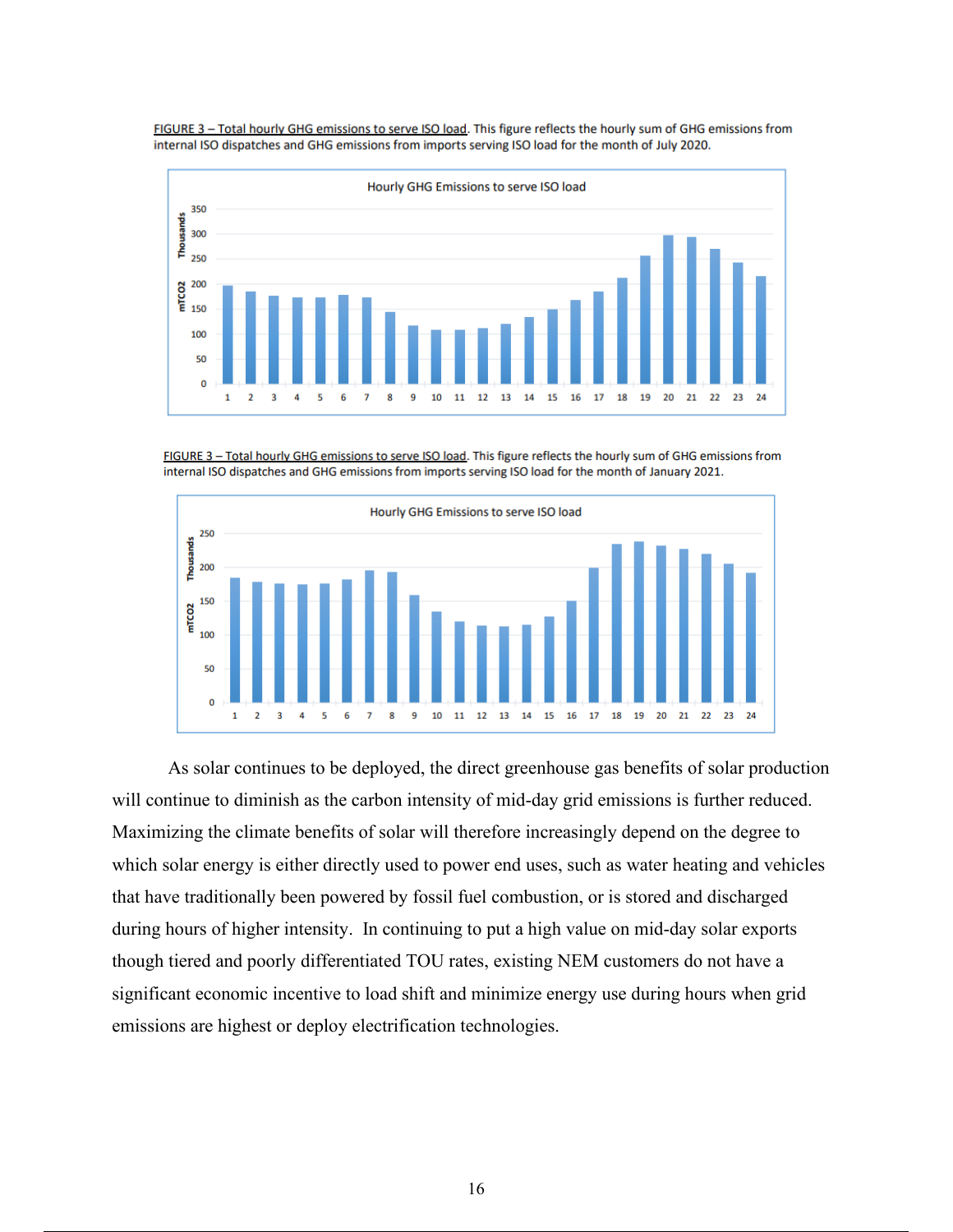### **4. Moving Existing Customers to More Differentiated TOU Rates will Better Align with Cost-Causation and Incentivize Load Shifting, Electrification of Fossil Fuel End Uses, and Storage Deployment.**

Moving existing NEM customers to more differentiated rates mitigates non-participant impacts by better aligning export compensation with cost-causation, and encourages load shifting and deployment of electrification technologies that are critical for California to achieve its decarbonization objectives. As set forth in Section II.A., Commission precedent allows underlying rates for NEM customers to be changed five years from interconnection. Sierra Club proposes the Commission move existing NEM customers to existing more differentiated rates at eight years from interconnection.

- **a) Moving Existing NEM Customers to More Differentiated TOU Rates Substantially Reduces Export Compensation During Hours of Peak Solar Generation While Still Providing System Value.** 
	- (1) PG&E

PG&E's EV2 rate has at least a 2:1 differential between evening and mid-day summer rates. This rate is currently open only to customers with registered electric vehicles ("EVs") but could be modified to be open to all customers.<sup>50</sup>

| <b>PG&amp;E EV2 Rate</b>    |              |                                                                  |                  |  |
|-----------------------------|--------------|------------------------------------------------------------------|------------------|--|
|                             | Peak         | Part-Peak                                                        | <b>Off-Peak</b>  |  |
|                             | 4 pm to 9 pm | $3 \text{ pm}$ to $4 \text{ pm}$ ; $9 \text{ pm}$ to<br>midnight | Midnight to 3 pm |  |
|                             |              |                                                                  |                  |  |
| <b>Summer Rates</b>         | \$0.50/kWh   | \$0.39/kWh                                                       | \$0.18/kWh       |  |
| (June 1 – September 30)     |              |                                                                  |                  |  |
| <b>Winter Rates</b>         | \$0.37/kWh   | \$0.35/kWh                                                       | \$0.18/kWh       |  |
| (October 1 – May 31)        |              |                                                                  |                  |  |
| Minimum bill of \$0.33/day. |              |                                                                  |                  |  |

As part of Phase 2 of its General Rate Case ("GRC"), PG&E has also proposed E-ELEC, a rate design to encourage all-electric homes. As currently proposed, rates under E-ELEC are as  $follows:$ <sup>51</sup>

<sup>50</sup> PG&E, *Electric Schedule EV2*,<br>https://www.pge.com/tariffs/assets/pdf/tariffbook/ELEC SCHEDS EV2%20(Sch).pdf.

<sup>&</sup>lt;sup>51</sup> A.19-11-019, *PG&E 2020 GRC Phase II, Exhibit PG&E-5, Schedule E-ELEC-Un-Tiered Residential TOU Rate with Fixed Charge*, at 1-8 (May 15, 2020).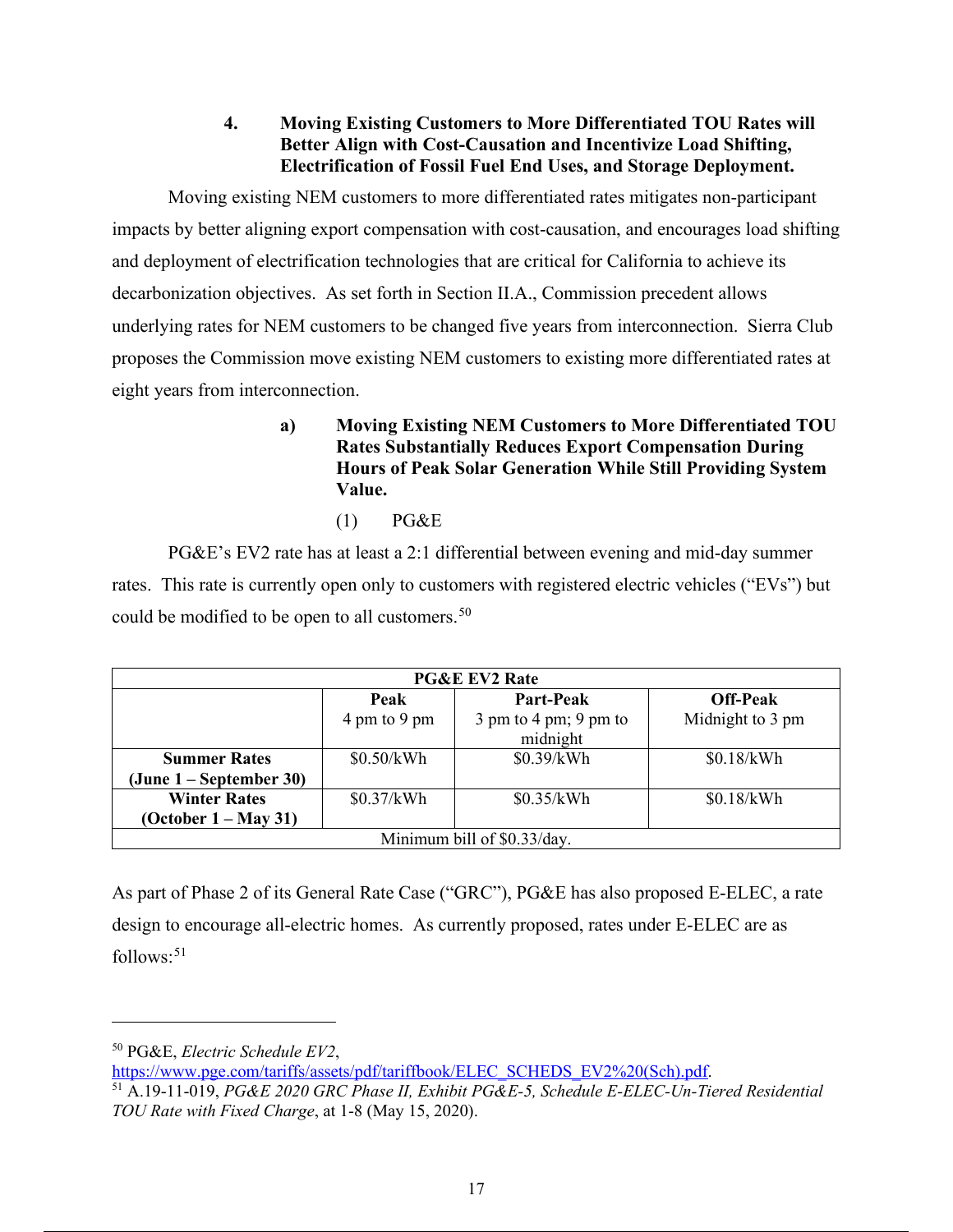| <b>PG&amp;E Proposed E-ELEC</b>                   |              |                                                                  |                  |  |  |  |  |
|---------------------------------------------------|--------------|------------------------------------------------------------------|------------------|--|--|--|--|
|                                                   | Peak         | Part-Peak                                                        | <b>Off-Peak</b>  |  |  |  |  |
|                                                   | 4 pm to 9 pm | $3 \text{ pm}$ to $4 \text{ pm}$ ; $9 \text{ pm}$ to<br>midnight | Midnight to 3 pm |  |  |  |  |
| Summer Rates (June 1-<br>September 30)            | \$0.42/kWh   | \$0.26/kWh                                                       | \$0.21/kWh       |  |  |  |  |
| <b>Winter Rates (October</b><br>$1 - May 31$      | \$0.21/kWh   | \$0.19/kWh                                                       | \$0.18/kWh       |  |  |  |  |
| This rate has a proposed \$25/month fixed charge. |              |                                                                  |                  |  |  |  |  |

Sierra Club has not attempted to quantify cost-shift reductions that would be achieved should the Commission require existing NEM customers to move to either of these rates. However, a comparison of the current default TOU rates under E-TOU-C and the more highly differentiated EV2 and E-ELEC rates show a substantial percentage decrease in export compensation during hours of peak solar generation.

| Comparison between E-TOU-C Baseline and EV2/Proposed E-ELEC Rates <sup>52</sup> |         |        |                           |                         |                           |  |  |
|---------------------------------------------------------------------------------|---------|--------|---------------------------|-------------------------|---------------------------|--|--|
| <b>Time of Day</b>                                                              | E-TOU-C | EV2    | <b>Percent Difference</b> | $E$ -ELEC <sup>53</sup> | <b>Percent Difference</b> |  |  |
| (Summer)                                                                        | Rate    | Rate   | $(E-TOU-C/EV2)$           | Rate                    | (E-TOU-C/E-ELEC)          |  |  |
| Midnight to 3<br>pm                                                             | \$0.28  | \$0.18 | $-36%$                    | \$0.21                  | $-25%$                    |  |  |
| 3 pm to 4 pm                                                                    | \$0.28  | \$0.39 | $+39\%$                   | \$0.26                  | $-7\%$                    |  |  |
| 4 pm to 9 pm                                                                    | \$0.35  | \$0.50 | $+43%$                    | \$0.42                  | $+20\%$                   |  |  |
| 9 pm to<br>Midnight                                                             | \$0.28  | \$0.39 | $+39\%$                   | \$0.26                  | $-7\%$                    |  |  |

E-TOU-B, which substantially less NEM 2.0 customers currently subscribe to, can be used for a comparison between an untiered TOU rate and the proposed EV2 and E-ELEC rates:

<sup>&</sup>lt;sup>52</sup> This analysis assumes self-generation reduces consumption to below baseline and that exports are valued at baseline rates based on the finding in the Lookback Study that "NEM 2.0 system electricity production averages 89 to 96 percent of household post-installation electricity consumption." Lookback Study at 31. Using export compensation at the baseline rate assumes self-consumption by the solar system moves the customer to below baseline such that exports are valued at the a \$0.07/kWh reduction under the baseline credit. To the extent exports are above baseline, the difference between mid-day export compensation under TOU-C and EV2/E-ELEC would increase.

<sup>53</sup> As currently proposed, Schedule E-ELEC also has a \$25/month fixed charge.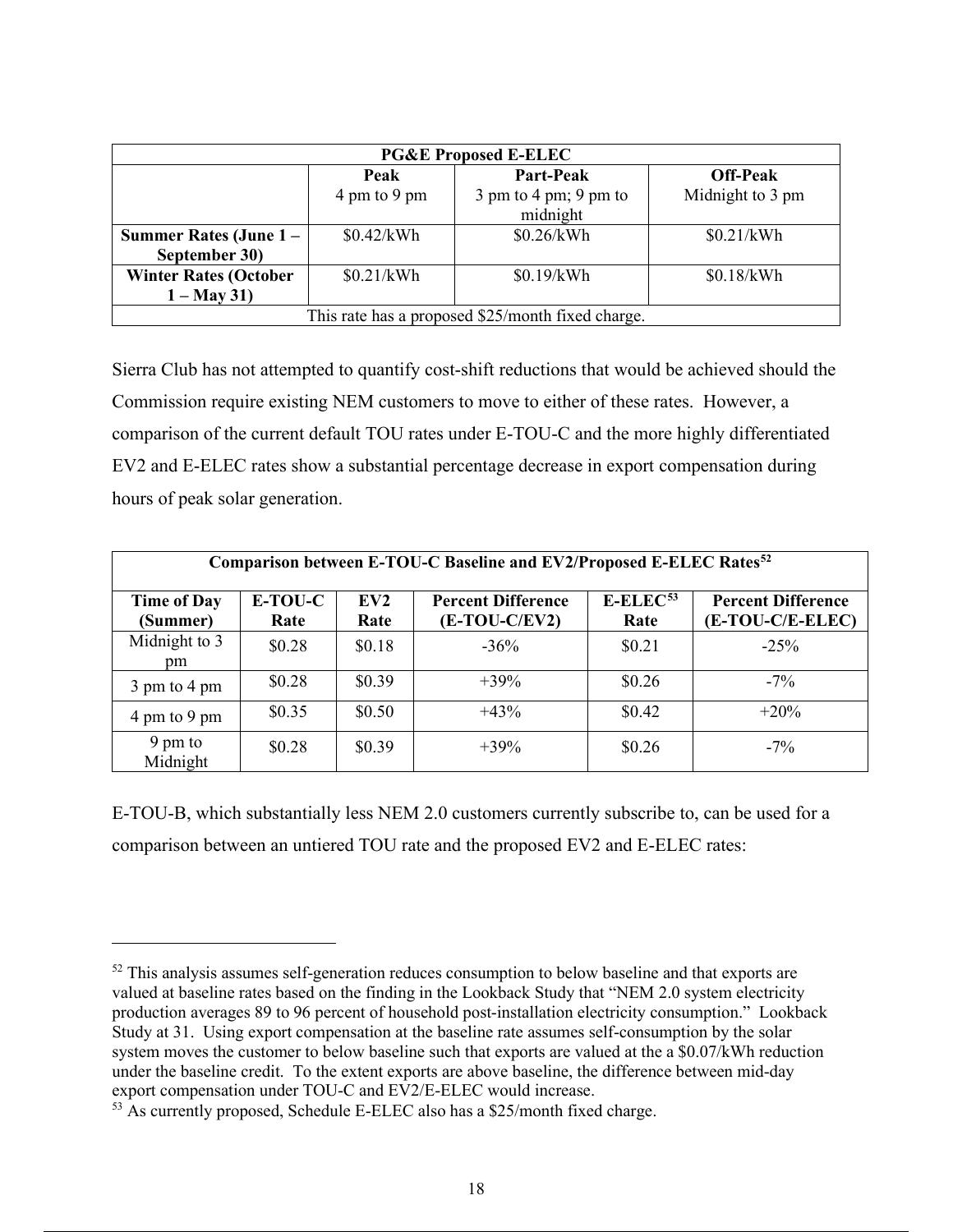| <b>Comparison between E-TOU-B and EV2/Proposed E-ELEC Rates</b> |                 |                         |                                              |                       |                                               |  |  |
|-----------------------------------------------------------------|-----------------|-------------------------|----------------------------------------------|-----------------------|-----------------------------------------------|--|--|
| <b>Time of Day</b><br>(Summer)                                  | E-TOU-B<br>Rate | EV <sub>2</sub><br>Rate | <b>Percent Difference</b><br>$(E-TOU-B/EV2)$ | <b>E-ELEC</b><br>Rate | <b>Percent Difference</b><br>(E-TOU-B/E-ELEC) |  |  |
| Midnight to 3<br>pm                                             | \$0.31          | \$0.18                  | $-42\%$                                      | \$0.21                | $-32\%$                                       |  |  |
| 3 pm to 4 pm                                                    | \$0.31          | \$0.39                  | $+26\%$                                      | \$0.26                | $-16\%$                                       |  |  |
| 4 pm to 9 pm                                                    | \$0.41          | \$0.50                  | $+22\%$                                      | \$0.42                | $+2\%$                                        |  |  |
| 9 pm to<br>Midnight                                             | \$0.31          | \$0.39                  | $+26%$                                       | \$0.26                | $-16%$                                        |  |  |

Notably, were the Commission to require existing NEM customers to move to the EV2 or E-ELEC rate, these systems would still provide substantial value. As an initial matter, Sierra Club does not propose that existing NEM customers be required to move to these rates until eight years from interconnection. In addition, export compensation of \$0.18 kWh under EV2 and \$0.21/kWh under E-ELEC for exports until 3 p.m. compare favorably to export compensation under NEM in other Western states. For example, the residential TOU rates in Colorado to which NEM customers subscribe are \$0.14/\$0.08/\$0.04 for summer on-peak/shoulder and offpeak respectively.<sup>54</sup>

### (2) SCE

SCE offers its TOU-D-Prime rate for customers who can confirm ownership or lease of clean energy technologies, including EVs and plug-in hybrids, residential batteries, or electric

responsive/Company/Rates%20&%20Regulations/Electric\_Summation\_Sheet\_All\_Rates\_08.19.20.pdf. Similarly, NEM customers in Idaho are credited at tiered volumetric retail rates, which range from \$0.08/kWh to \$0.12/kWh and include a \$5.00/month basic charge. Idaho Power Company, *Schedule 6: Residential Service On-Site Generation* (effective June 1, 2018),

https://docs.idahopower.com/pdfs/aboutus/ratesregulatory/tariffs/313.pdf. *See also* NV Energy, *NV Energy Electric Rate Schedules for Residential and General Service Customer Generation – Southern Nevada*, at page 2, columns 3–5 (Jan. 1, 2021),

<sup>54</sup> Public Service Company of Colorado, *Electric Rates Summary* (effective Aug. 19, 2020), https://www.xcelenergy.com/staticfiles/xe-

https://www.nvenergy.com/publish/content/dam/nvenergy/brochures\_arch/about-nvenergy/ratesregulatory/np\_netmetering\_rates.pdf (reflecting the four tiers of NEM export compensation under NV Energy's Optional Residential Single-Family TOU Rate, with Tier 4 customers receiving \$0.26 for summer on-peak generation and \$0.04 at all other times, including all winter hours, which run from October 1 through May 31. Summer on-peak hours are 1 pm to 7 pm from June 1 through September 30. This rate also has a monthly service charge of \$12.50.).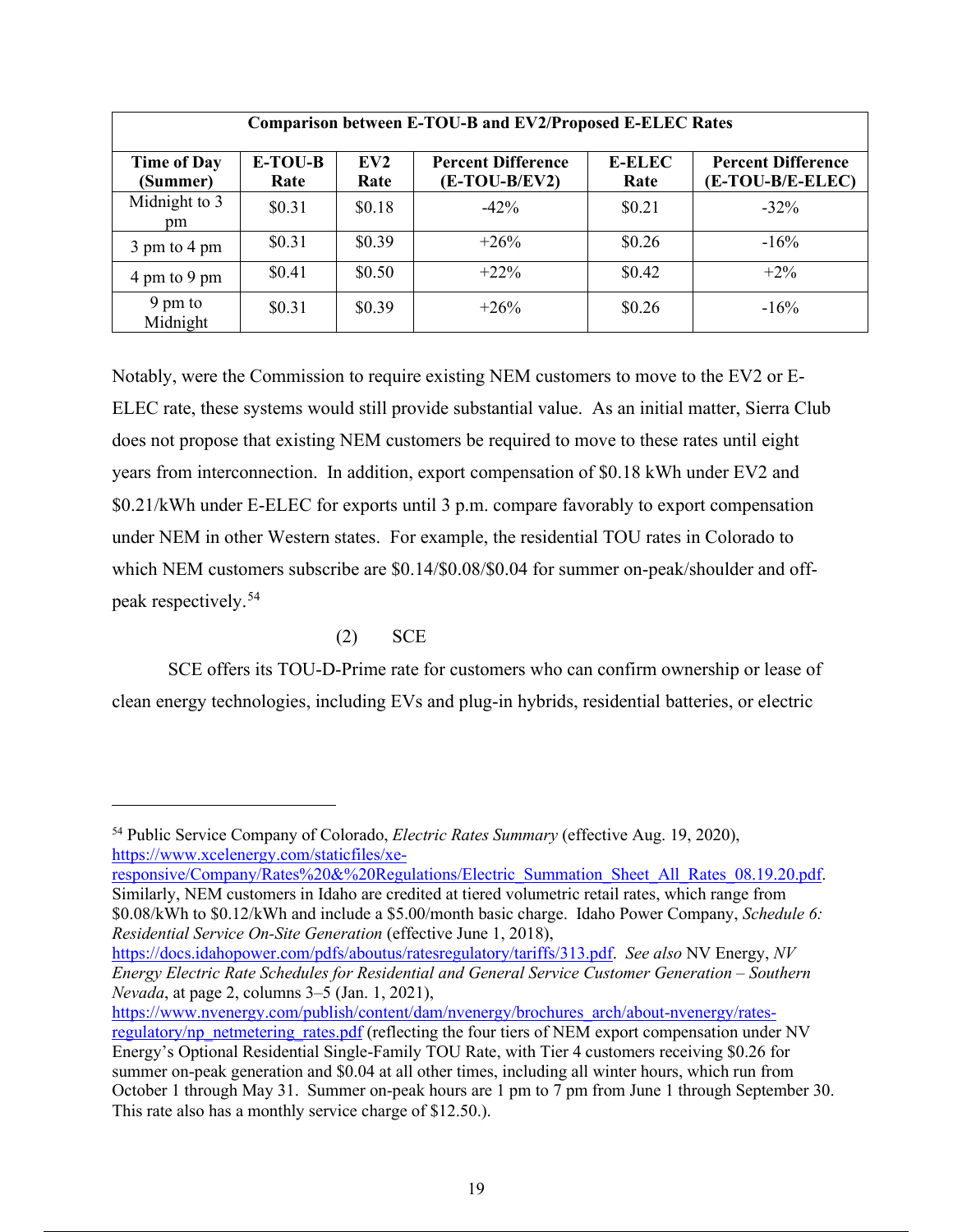heat pumps for space or water heating.<sup>55</sup> This rate has a 2.6:1 differential between summer peak evening and mid-weekday off-peak periods.

| <b>Schedule TOU-D-Prime<sup>56</sup></b>                                           |                                     |                                          |                                             |                                                   |  |  |  |
|------------------------------------------------------------------------------------|-------------------------------------|------------------------------------------|---------------------------------------------|---------------------------------------------------|--|--|--|
|                                                                                    | <b>On-Peak</b>                      | <b>Mid-Peak</b>                          | <b>Off-Peak</b>                             | <b>Super Off-Peak</b>                             |  |  |  |
|                                                                                    | Weekdays: 4 pm to                   | Weekends and                             | All other                                   | $N/A$ during                                      |  |  |  |
|                                                                                    | $9 \text{ pm}$                      | Holidays: 4 pm to 9                      | hours                                       | Summer                                            |  |  |  |
|                                                                                    |                                     | pm                                       |                                             |                                                   |  |  |  |
| <b>Summer Rates</b><br>(June 1 to<br>October 1)                                    | \$0.44/kWh                          | \$0.33/kWh                               | \$0.17/kWh                                  | N/A                                               |  |  |  |
|                                                                                    | <b>On-Peak</b><br>N/A during Winter | <b>Mid-Peak</b><br>4 pm to 9 pm all days | <b>Off-Peak</b><br>9 pm to 8 am<br>all days | <b>Super Off-Peak</b><br>8 am to 4 pm all<br>days |  |  |  |
| <b>Winter Rates</b><br>(October 1 to<br>June $1)$                                  | N/A                                 | \$0.41/kWh                               | \$0.16/kWh                                  | \$0.16/kWh                                        |  |  |  |
| Fixed daily basic charge of \$0.40 ("approximately \$12 per month"). <sup>57</sup> |                                     |                                          |                                             |                                                   |  |  |  |

Comparing baseline export compensation of the TOU-D (4 to 9 pm) rate, which is the current default rate for NEM 2.0 customers, with TOU-D-Prime, shows a 15 percent reduction in export compensation at times of peak summer mid-day solar generation.<sup>58</sup>

| <b>Comparison between TOU-D (4-9pm Option) Baseline and TOU-D-PRIME Rates</b> |                                      |                            |                           |  |  |  |
|-------------------------------------------------------------------------------|--------------------------------------|----------------------------|---------------------------|--|--|--|
| <b>Time of Day</b><br>(Summer)                                                | <b>TOU-D</b><br><b>Baseline Rate</b> | <b>TOU-D-PRIME</b><br>Rate | <b>Percent Difference</b> |  |  |  |
| 4 to 9 pm Weekdays                                                            | \$0.36                               | \$0.44                     | $+22\%$                   |  |  |  |
| 4 to 9 pm Weekends                                                            | \$0.28                               | \$0.33                     | $+18%$                    |  |  |  |
| All Other Hours                                                               | \$0.20                               | \$0.17                     | $-15%$                    |  |  |  |

<sup>55</sup> SCE, *Schedule TOU-D: Time-Of-Use Domestic, Option PRIME*, at Sheet 6,

https://library.sce.com/content/dam/sce-doclib/public/regulatory/tariff/electric/schedules/residentialrates/ELECTRIC\_SCHEDULES\_TOU-D.pdf. The TOU Prime rate option is also available to customers on three other legacy TOU rates.

<sup>56</sup> *Id.* 

<sup>57</sup> *Id.*, *see also* SCE, *Time-of-Use Rate: TOU-D-PRIME*, https://www.sce.com/sites/default/files/inline-

 $\frac{1}{58}$  This comparison assumes that self-consumption by the solar system moves the customer to below baseline such that exports are valued at a \$0.07/kWh reduction under the baseline credit.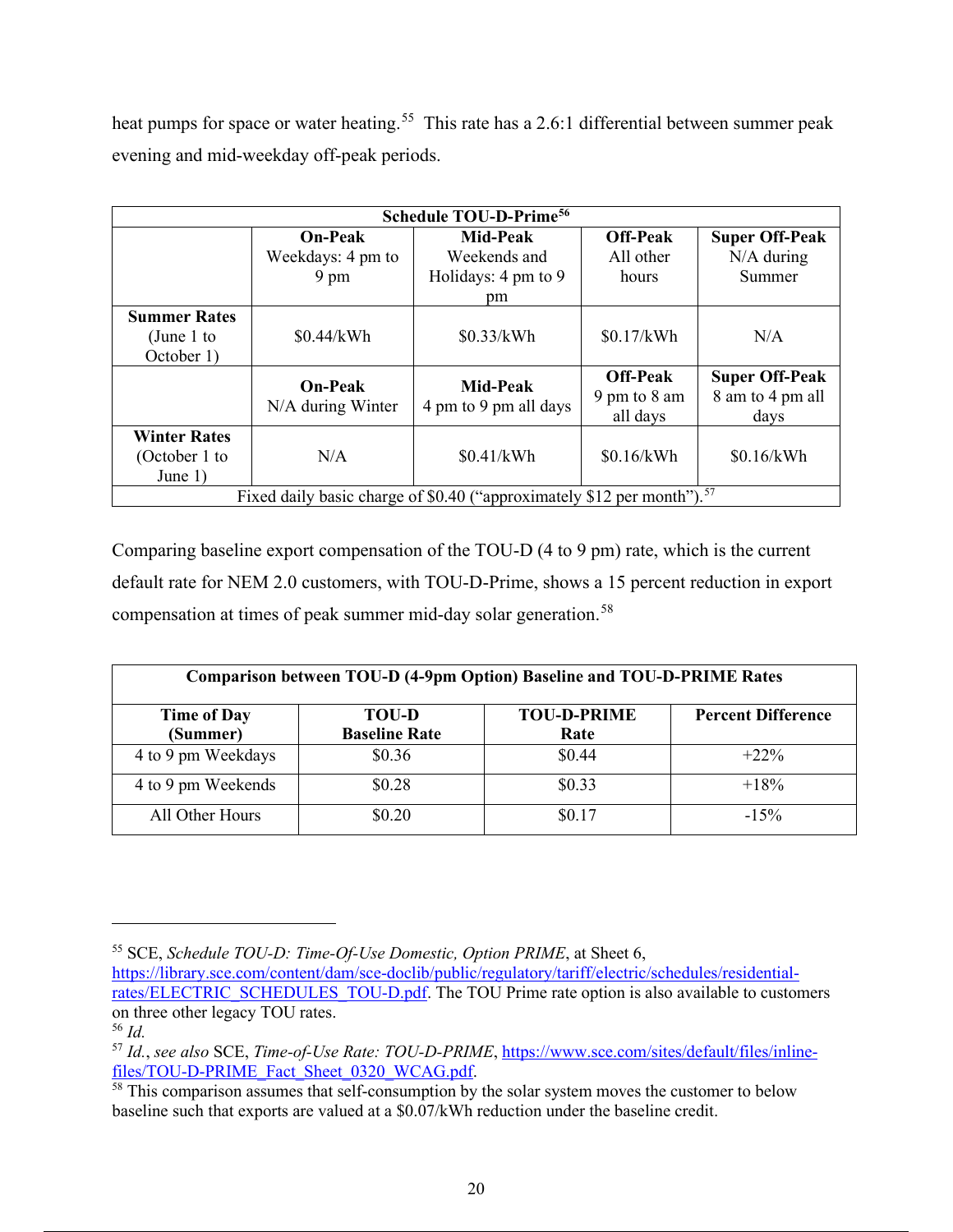#### $(S)$  SDG&E

SDG&E currently does not offer an EV or other rate that is substantially more differentiated between mid-day summer and evening periods than its default TOU-DR-1 rate. Its current EV rate schedules are more differentiated than its default TOU rate but its off-peak period is from midnight to 6 a.m. and therefore does not establish at least a 2:1 differential between summer evening peak and weekday off-peak rates.<sup>59</sup> It is Sierra Club's understanding that SDG&E will propose an electrification-friendly rate similar to SCE's TOU-D-Prime and PG&E's proposed E-ELEC by no later than September 1, 2021.<sup>60</sup> The Commission should ensure this rate falls within the differentials and fixed charges of the electrification-friendly rates adopted by PG&E and SCE to ensure consistent treatment across utilities.

#### **b) Moving Existing NEM Customers to More Differentiated TOU Rates Incentivizes Load Shifting and Electrification.**

Sierra Club has retained Synapse to assess how moving NEM customers to more differentiated rate structures incentivizes electrification. Synapse's preliminary analysis has assessed the impact of moving solar NEM customers from PG&E's default TOU-C rate to E-ELEC or EV2 and found moving to these rates results in annual operational cost savings for customers who electrify their home and vehicle, with additional savings through load shifting. Sierra Club intends to present this analysis in more detail in testimony. In providing an additional incentive to electrify by increasing operational savings of electrification technologies, moving existing NEM customers to more differentiated rates aligns with California's decarbonization objectives and furthers Guiding Principle (e).<sup>61</sup>

 $59$  For example, with the exception of weekends and holidays, SDG&E's EV-TOU-5 rate has a summer 6 a.m. to 4 p.m. off-peak rate of \$0.33/kWh and 4 p.m. to 9 p.m. peak rate of \$0.60/kWh. SDG&E, *Schedule EV-TOU-5*, http://regarchive.sdge.com/tm2/pdf/ELEC\_ELEC-SCHEDS\_EV-TOU-5.pdf. As discussed SDG&E's default TOU-DR-1 rate has a summer 6 a.m. to 4 p.m. off-peak rate of \$0.30/kWh and 4 p.m. to 9 p.m. peak rate of \$0.60/kWh.

<sup>60</sup> *See* A.10-07-009/A.19-03-002, *Joint Motion for Approval of General Rate Case Phase 2 Settlement Agreement*, Attachment A at 14 (Oct. 8, 2020),<br>https://docs.cpuc.ca.gov/PublishedDocs/Efile/G000/M348/K580/348580462.PDF.

<sup>&</sup>lt;sup>61</sup> D.21-02-007, *Decision Adopting Guiding Principles for the Development of a Successor to the Current Net Energy Metering Tariff*, at 46 (Feb. 17, 2021)

https://docs.cpuc.ca.gov/PublishedDocs/Published/G000/M366/K418/366418635.PDF.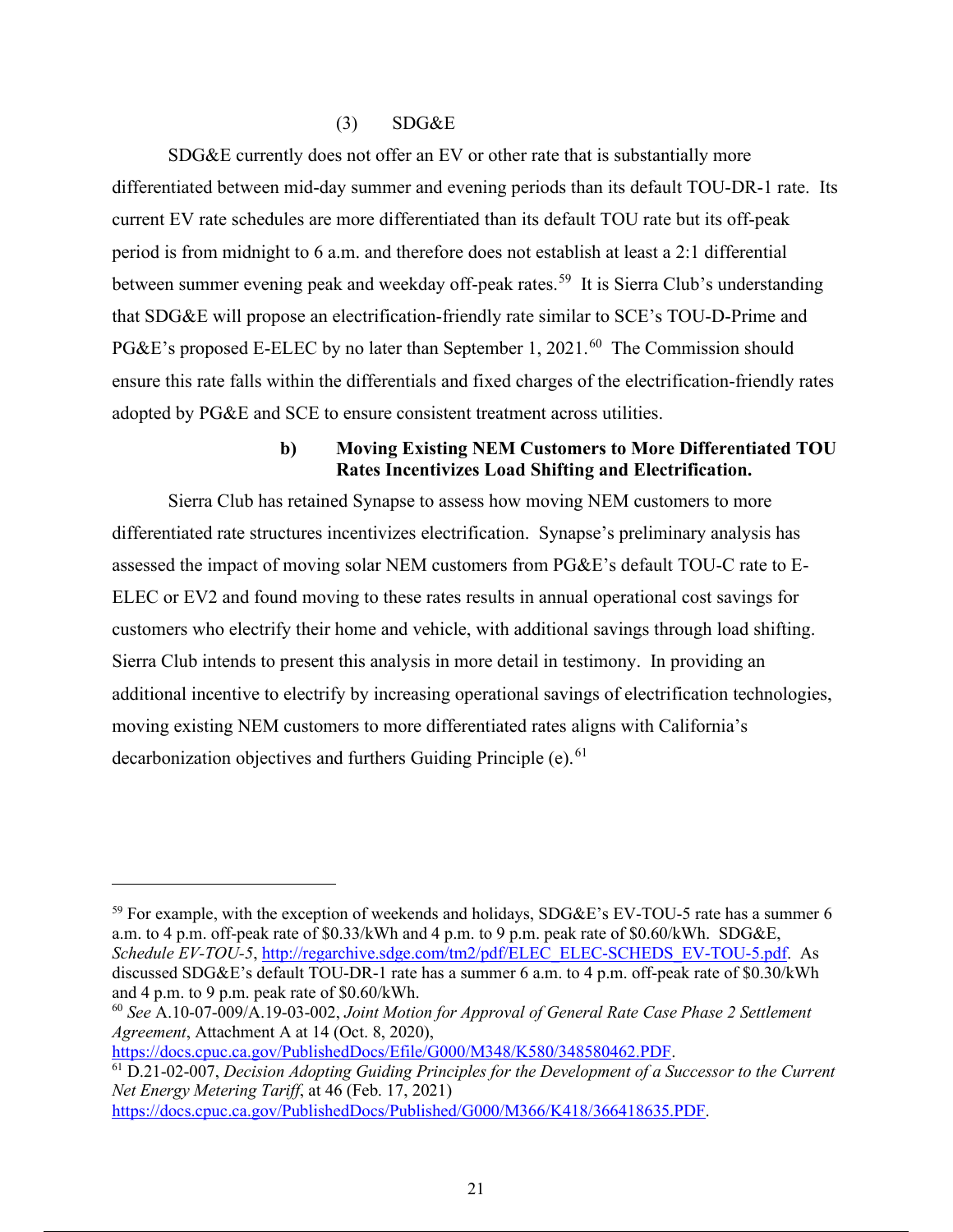**5. Prior to Moving to More Differentiated Rates, the Utilities Should Provide Existing NEM Customers With Information on Ways to Maximize System Value and Environmental Benefits through Load Shifting and Electrification Technologies.** 

California now has over 1 million residential NEM customers.<sup>62</sup> Transitioning these customers to more differentiated TOU rates provides over 1 million opportunities to market loadshifting and electrification technologies that can improve system value, provide increased environmental benefits needed for California to meet its decarbonization goals, and generate bill savings for NEM customers from fuel switching to electric vehicles and appliances. Sierra Club recommends that prior to moving existing residential NEM customers to a more highly differentiated TOU rate, as part of customer notification, the utilities provide information on technologies and available incentives that can improve system value such as programmable thermostats, heat pump water and space heaters, electric vehicles and batteries. For example, SCE's Fact Sheet about the TOU-D-Prime rate points out that charging an EV or plug-in hybrid during off-peak hours is "roughly equivalent to paying less than \$2 per gallon for a gas-powered vehicle," and suggests charging EVs overnight, shifting energy usage from large household appliances to off-peak hours, and using stored energy from residential batteries during on-peak hours.<sup>63</sup> This type of information would be provided to existing NEM customers but adjusted to account for the added value of using solar generation during off-peak periods. In addition to operational cost saving information, materials should also explain the climate benefits of electrification and how utilizing energy during periods of mid-day solar generation and limiting evening usage reduces climate pollution.

### **6. Transitioning Existing NEM Customers to More Differentiated TOU Rates Should Occur Approximately 8 Years from Interconnection.**

As set forth in Section A, Commission precedent allows moving customers off their existing rate after five years. However, given the significance of the change from tiered and default TOU rates to highly differentiated/electrification-friendly rates, Sierra Club recommends providing additional time such that this transition occurs approximately eight years from interconnection. As shown in the following two graphs from the E3 White Paper and Lookback

<sup>62</sup> Successor Tariff White Paper at 30.

<sup>63</sup> SCE, *Time-of-Use Rate: TOU-D-PRIME*, https://www.sce.com/sites/default/files/inline-files/TOU-D-PRIME\_Fact\_Sheet\_0320\_WCAG.pdf.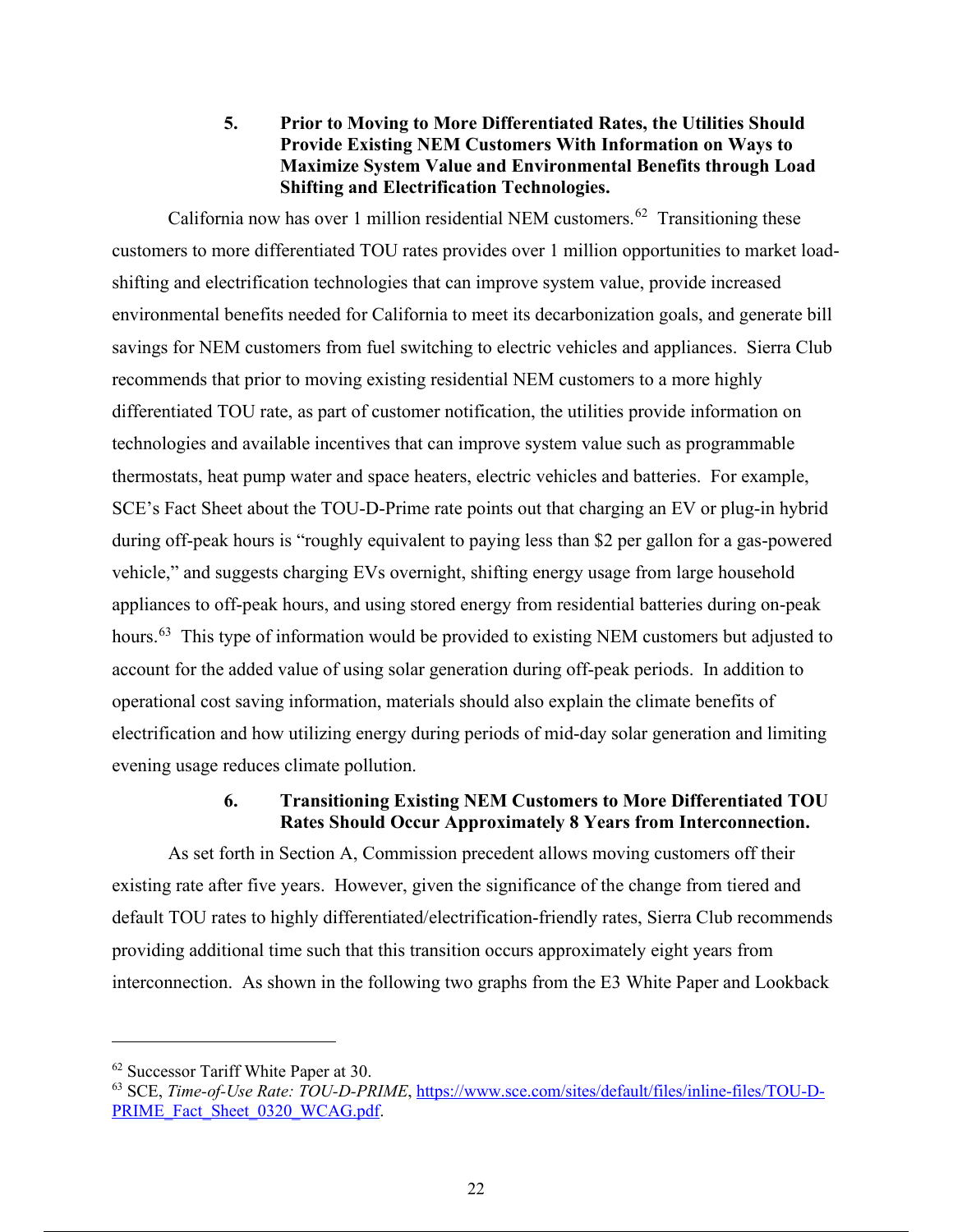Study illustrating annual and cumulative NEM 1.0 and NEM 2.0 deployment,**<sup>64</sup>** the vast majority of NEM customers installed their systems within the past eight years. An eight-year transition would provide these relatively new customers additional time before they are impacted, and allow for a gradual but significant annual transition to electrification-friendly rates.



FIGURE 3-1: NUMBER AND CAPACITY OF NEM SYSTEMS INSTALLED BY NEM 1.0 VS. NEM 2.0

Figure 3. California BTM Solar Penetration, Large Investor-Owned Utilities<sup>3</sup>



<sup>64</sup> Lookback Study at 24; Successor Tariff White Paper at 8.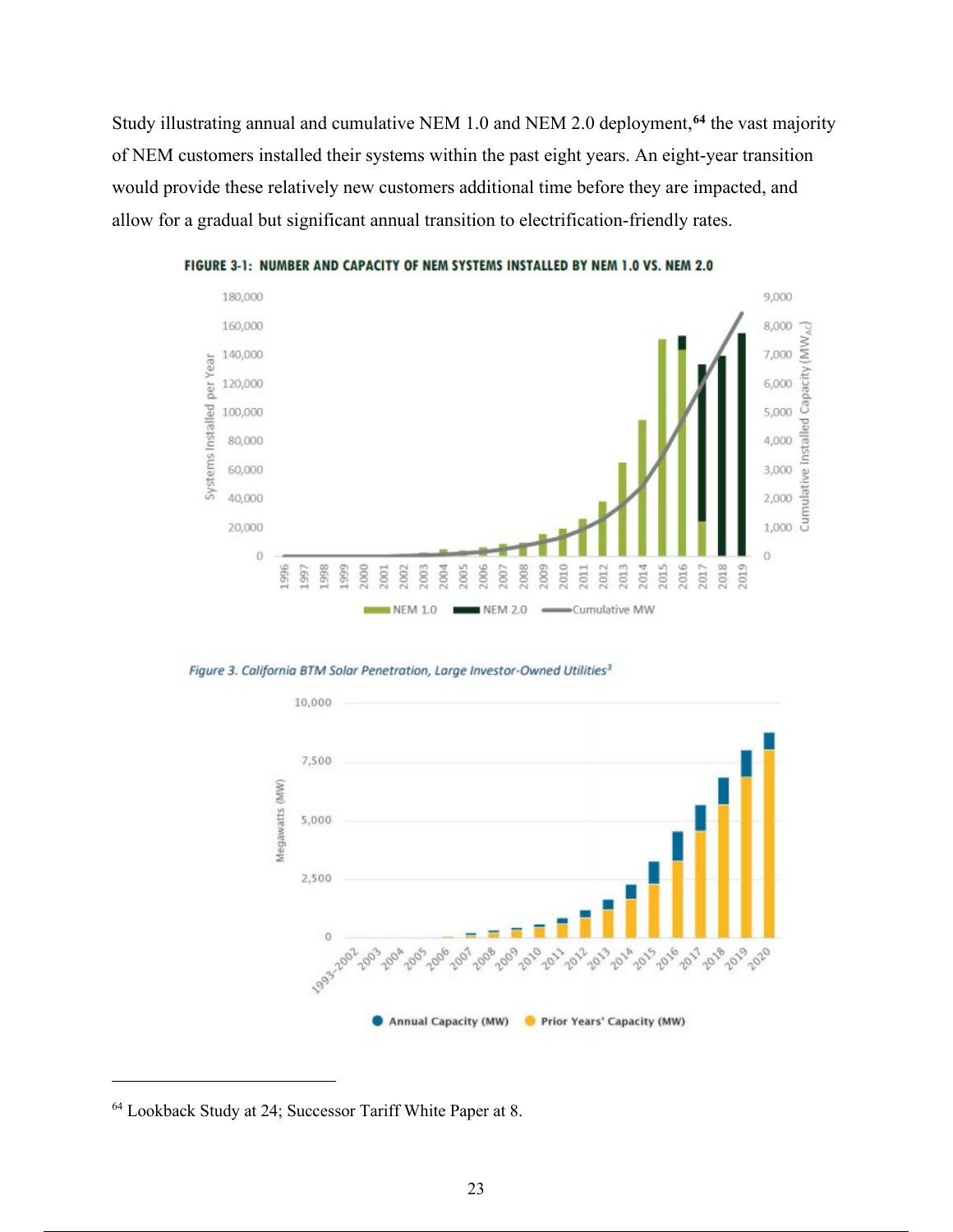To implement this proposal, Sierra Club recommends that the Commission move customers that had been enrolled in NEM for eight years at the beginning of the ninth year following subscription to NEM. For example, provided a Commission decision was issued that left sufficient time for the IOUs to develop informational materials and notify affected NEM customers, under an 8-year transition period, an implementation date of January 1, 2023 would impact NEM customers that had interconnected in 2014 or earlier. On January 1, 2024, residential customers receiving service under NEM in 2015 would transition. Assuming the successor tariff is put into place in 2022, the transition for existing NEM customers to more differentiated rates would be complete by January 1, 2031.

#### **B. Successor Tariff**

### **1. The Commission Should Require Residential NEM 3.0 Customers to Be on a Highly Differentiated/Electrification-Friendly TOU Rate.**

Sierra Club proposes that successor tariff customers be required to enroll in the electrification-friendly rates that have been adopted or are under development by each IOU or a rate with at least a 2:1 differential between summer peak evening and weekday off-peak periods. For PG&E, qualifying rates are either EV2 or the proposed E-ELEC rate, and for SCE the qualifying rate is TOU-D-Prime. As set forth above, SDG&E does not yet have a qualifying rate, though its electrification-friendly rate is currently under development. SDG&E successor tariff customers would be required to enroll in that, or another qualifying rate, once approved. To ensure consistency across IOUs, an SDG&E qualifying rate should be within both the differential and range of any fixed charges of PG&E and SCE's qualifying rates.

While the Successor Tariff White Paper proposes several potential rate design alternatives for consideration, including TOU demand charges, dynamic rates or a subscription rate, these rate structures would represent significant and untested changes to existing rate designs. In contrast, rates such as SCE's TOU-D-Prime and PG&E's proposed E-ELEC rate have or are undergoing substantial stakeholder input and are likely more easily understood than alternatives such as dynamic rates or demand charges because they build off existing TOU structures that NEM customers already subscribe to by increasing the differentiation between TOU periods. Existing and planned electrification-friendly rates also further the objectives identified in the Successor Tariff White Paper and the Commission's Guiding Principles. Rates such as TOU-D-Prime were specifically designed for "electric vehicle or plug-in hybrid owners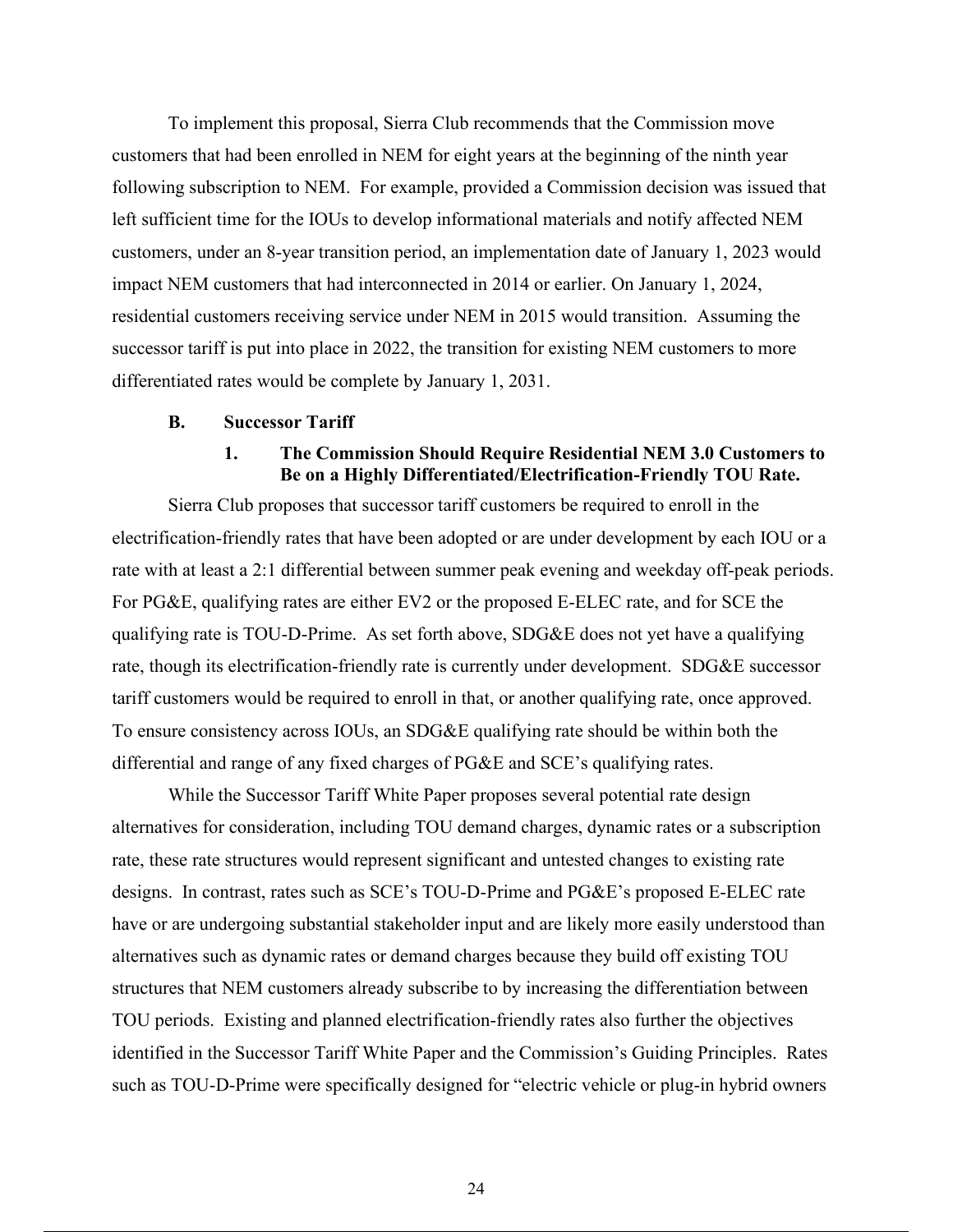and lessees, customers with a residential battery, or customers with an electric heat pump system for water or space heating," and therefore help to "unlock[] the full value of battery storage as well as end-use and building electrification" and achieve the deeper GHG reductions needed for California to decarbonize.<sup>65</sup> In substantially decreasing export compensation for mid-day solar and increasing rates in the evening, these rates also help to better align "retail rates and customer-sited renewable generation compensation with underlying grid costs."66

#### **2. Export Compensation**

### **a) Sierra Club Agrees with the White Paper that the Successor Tariff Should Use Net Billing.**

The NEM structure has been instrumental in facilitating rooftop solar growth and the maturation of the industry in California. With approximately 10 GW of rooftop solar deployment in California,  $67$  and retail rates among the highest in the nation, it is appropriate for the NEM successor tariff to transition to an export credit model for rooftop solar generation. Sierra Club emphasizes that the transition away from retail rate compensation for exported customer generation in California is not intended to suggest this is currently appropriate in other jurisdictions. In states with lower electricity rates and solar penetration, retail rate compensation can continue to serve as a reasonably proxy for the grid and societal benefits provided by the solar system. In addition, solar now provides over 22 percent of California's electricity needs, further differentiating it from other states.<sup>68</sup> As noted in recent analysis by Lawrence Berkeley National Laboratory, as solar penetration levels have increased, its relative market value in CAISO has "declined because of a solar-induced shift in the timing of high and low energy prices and a reduction in solar's capacity credit. In contrast, the market values of solar in

<sup>65</sup> SCE, *Time-of-Use (TOU) Rate Plans*, https://www.sce.com/residential/rates/Time-Of-Use-Residential-Rate-Plans; Successor Tariff White Paper at 11; D.21-02-007, *Decision Adopting Guiding Principles for the Development of a Successor to the Current Net Energy Metering Tariff* at 46 (principle (e)) (a successor tariff "should be coordinated with the Commission and California's energy polices, including but not limited to ….California Executive Order B-55-18") (Feb. 11, 2021). <sup>66</sup> Successor Tariff White Paper at 14–15.

<sup>67</sup> CPUC, *2020 California Solar Initiative: Annual Program Assessment*, at 6 ("By the end of 2019, California has installed approximately 9,607 MW of solar capacity at 1,072,354 customer sites" and "approximately 8,796 MW of solar capacity was installed at 974,784 customer sites in the large IOU<br>territories.") (June 2020), https://www.cpuc.ca.gov/WorkArea/DownloadAsset.aspx?id=6442465653. <sup>68</sup> SEIA, *California Solar*, (Dec. 15, 2020), https://www.seia.org/state-solar-policy/california-solar. In contrast, solar supplies less than 8 percent of electricity needs in Arizona and less than 4 percent in Colorado. SEIA, *Arizona Solar*, (Dec. 15, 2020) https://www.seia.org/state-solar-policy/arizona-solar; SEIA, *Colorado Solar*, (Dec. 15, 2020) https://www.seia.org/state-solar-policy/colorado-solar.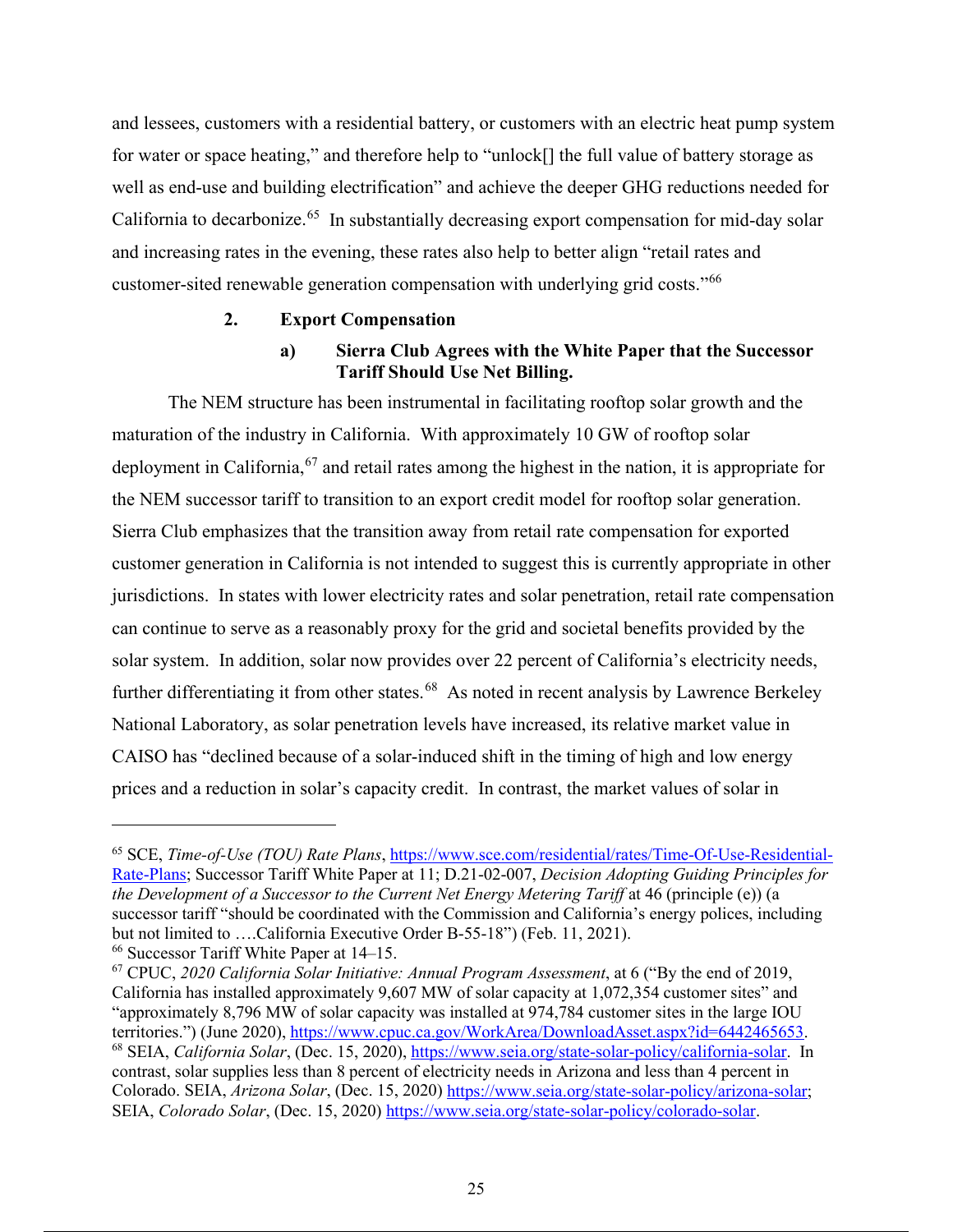ERCOT, SPP, MISO, PJM Interconnection (PJM), and NYISO—where solar penetrations were low—did not decline relative to average prices."<sup>69</sup> Accordingly, while Sierra Club supports a successor tariff in California that no longer compensates exports at retail rates for residential customers, this should not be interpreted to signal support for a similar approach in states with lower retail rates or solar penetration.

### **b) Step-Downs in Export Compensation Should be Based off Capacity.**

With regard to MTC implementation, the Successor Tariff White Paper asks whether "MTC vintages be based on time (e.g., annual), number of participants, or capacity (e.g., MW blocks)?"70 Sierra Club recommends structuring step-downs in successor tariff export compensation based on MW of deployment, administered at a pro rata share by each IOU within their service territory. Sierra Club has concerns with setting adjustments to incentives or export compensation according to calendar-based parameters (e.g., annual step-downs) because calendar-based incentive adjustments fail to capture the relevant market conditions and can cause unintended stalls and rushes in adoption based on the artificial market condition they impose.

The experience of the California Solar Initiative ("CSI") program in developing a mechanism for gradual incentive declines is instructive.<sup>71</sup> Initially, the Commission approved the program with a combination system for reducing incentives. Incentives would be reduced annually, either on an automatic basis at the end of the calendar year or when deployment hit certain MW benchmarks. Whichever condition was met first (*e.g*., MW benchmark or December 31) would trigger the stepdown.<sup>72</sup> However, upon reaching the first MW trigger, parties on all

<sup>69</sup> Andrew D. Mills et al., *Solar-to-Grid: Trends in System Impacts, Reliability, and Market Value in the United States*, at viii–ix, Lawrence Berkeley National Laboratory (Feb. 2021) https://emp.lbl.gov/sites/default/files/solar-to-grid\_technical\_report.pdf.<br><sup>70</sup> Successor Tariff White Paper at 33.

<sup>71</sup> *See* D.06-01-024, *Interim Order Adopting Policies and Funding for the California Solar Initiative* (authorizing the CSI Program and setting a combination time- and deployment-based system for triggering incentive reductions) (Jan. 12, 2006) ("D.06-01-024"); D.06-08-028, *Opinion Adopting Performance-Based Incentives, an Administrative Structure, and Other Phase One Program Elements for the California Solar Initiative* (revising the triggering mechanism to adopt a solely deployment-based system) (Aug. 24, 2006) ("D.06-08-028"); D.06-12-033, *Opinion Modifying Decision 06-01-024 and Decision 06-08-028 in Response to Senate Bill 1* (confirming the pure deployment-based mechanism while adjusting the deployment levels of each tranche to comply with SB 1) (Dec. 14, 2006) ("D.06-12- 033"). 72 D.06-01-024 at 24–25; *see also id.*, App. A, at 15 (Table 5 shows the MW triggers and incentive

levels).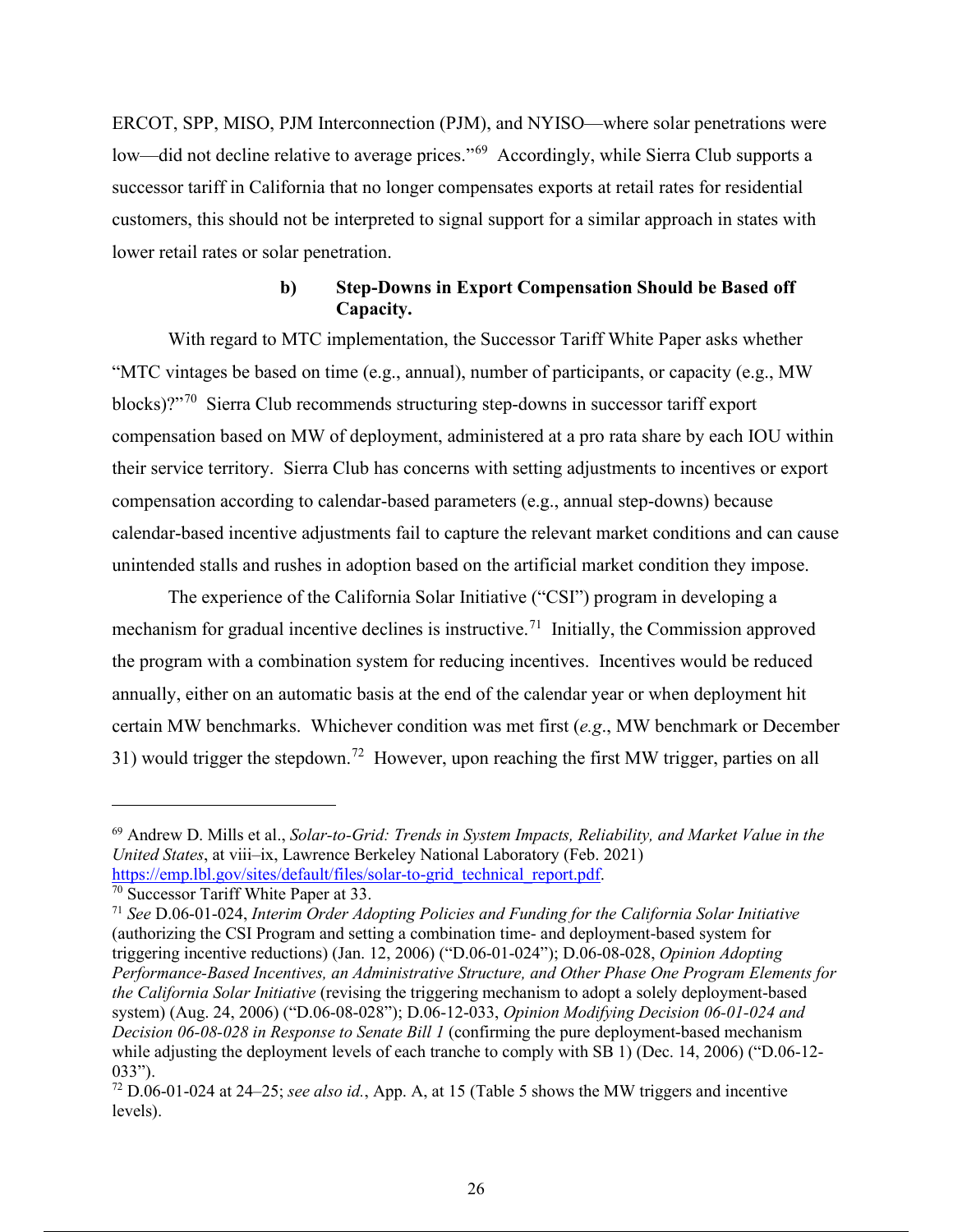sides raised concerns about the implementation of the program, and the Commission revised its stepdown structure in D.06-08-028 to adopt a purely MW deployment-based trigger system, with each IOU administering incentives based on the rate of adoption in its service territory.<sup>73</sup> While the utilities supported the initial combined system to preserve the program's budget, the Commission agreed with the solar parties' concerns about the artificial effects of time-based incentive reductions on the market, causing stalls when program funds for each year were exhausted and rushes to sign up for the program before an anticipated drop in incentive levels. The Commission also acknowledged the solar parties' and TURN's observation that a deployment-based mechanism responds directly to market conditions without requiring the Commission to constantly monitor the market.<sup>74</sup> While the levels of MW capacity in each tranche were adjusted thereafter to comply with SB 1 goals, the Commission did not alter its decision to remain on a purely deployment-based structure for incentives, and affirmed that such a structure was "simple, transparent, and predictable and correspond[ed] to the economics of the solar marketplace without resource intensive reviews."<sup>75</sup>

To allow for more regulatory certainty in implementing a capacity-based step-down for an MTC, Sierra Club recommends that IOUs set a date certain for the next step-down three months in advance of when the capacity limit is estimated to be reached based on a projection of deployment trends. This will allow for better planning for developments and remove uncertainty as to which vintage a project may qualify for.

### **c) Sierra Club Recommends Step-Downs to Reach Avoided Cost Compensation After 10 GW of Additional Residential NEM Capacity.**

Sierra Club proposes a glide path to export compensation at avoided cost that is tied to achieving 10 GW of distributed resource deployment. Ten GW is the approximate level of additional customer solar deployment assumed under 2030 IRP Scenario modeling.<sup>76</sup> Sierra Club recognizes that IRP modeling projections for deployment of customer solar are based off

<sup>73</sup> D.06-08-028 at 84–87.

<sup>74</sup> *Id.* at 85–87.

 $75$  D.06-12-033 at 10.

<sup>76</sup> D.20-02-028, *2019-2020 Electric Resource Portfolios to Inform Integrated Resource Plans and Transmission Planning*, at 42 (Apr. 6, 2020),

https://docs.cpuc.ca.gov/PublishedDocs/Published/G000/M331/K772/331772681.PDF (identifying 9,927 MW of deployment in 2020 and 20,066 MW by 2030).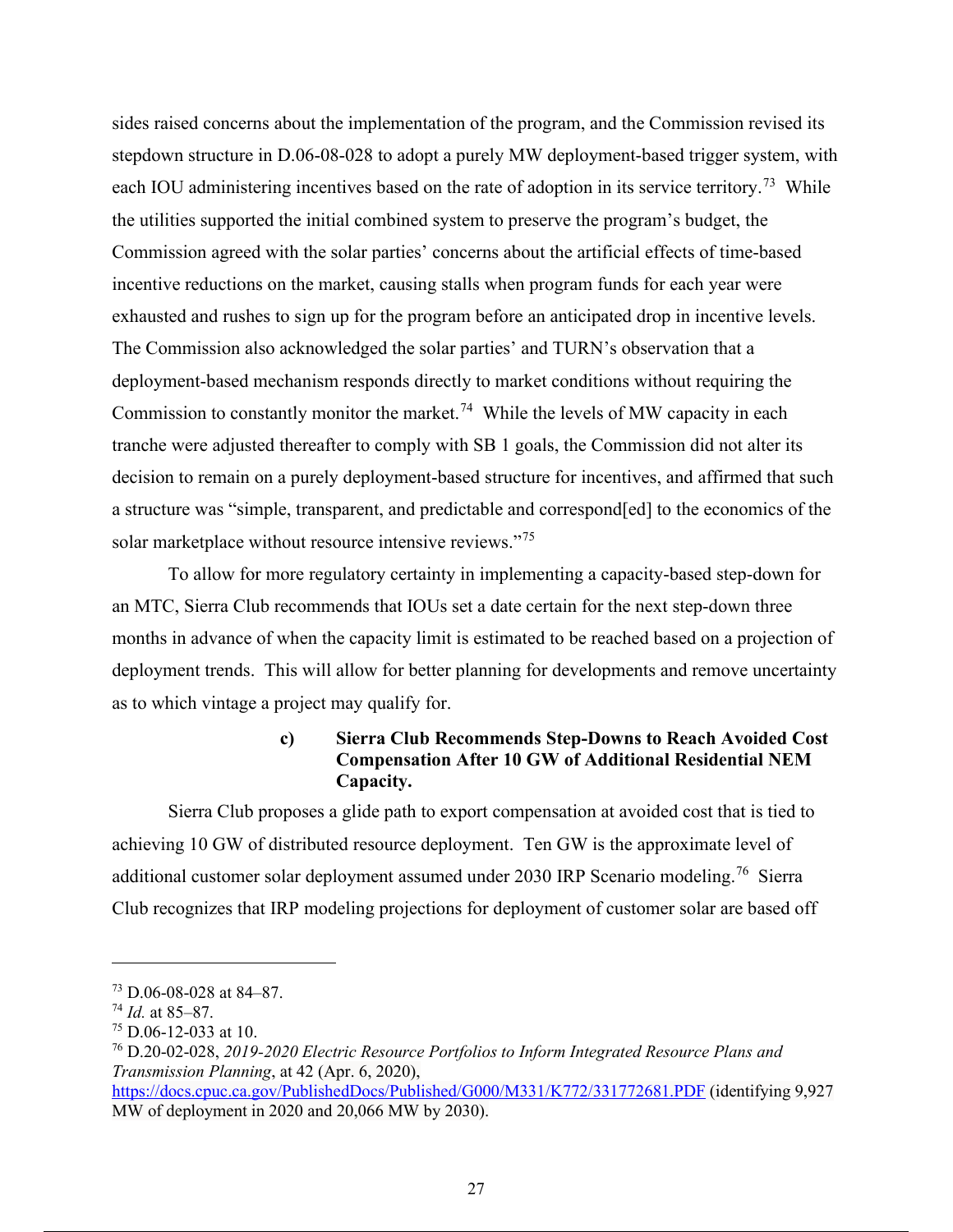existing deployment trends and there are alternative solutions to achieving the IRP GHG targets. Nonetheless, a 10 GW glide path is a useful guidepost that strikes the appropriate balance between utility scale and distributed resource development. This balance furthers a variety of objectives, including the protection of open space and provision of generation in local capacity areas that can help enable the retirement of gas plants in disadvantaged communities.

Notably, a 10 GW glide path constitutes only a small fraction of the additional solar resources California will likely need to meet SB 100 requirements. The Draft SB 100 Joint Agency Report assumes deployment of 39 GW of customer-side solar under all scenarios.<sup>77</sup> Achievement of the 10 GW glide path coupled with existing deployment of customer sited solar therefore represents roughly half of SB 100 projections for customer cited generation. Even with this level of distributed solar deployment, the SB 100 Joint Agency Report assumes 67 GW of additional utility scale solar, far above what is currently deployed in California.78

A 10 GW glide path appropriately recognizes the importance of continued rooftop solar deployment in limiting the land use impacts of utility scale solar. Failure to achieve rooftop solar deployment levels in IRP modeling and in the SB 100 Joint Agency Report means more development pressure on California's open spaces, working lands, and sensitive habitats.<sup>79</sup> This is already occurring at current deployment levels. As one recent example, despite the California Fish and Game Commission recently moving forward with a petition to determine whether the Western Joshua Tree should be designated a threatened or endangered species and granting it temporary endangered species status, 15 proposed utility scale solar projects sited in Joshua Tree habitat were nonetheless allowed to proceed under an emergency authorization, permitting the razing of this species.<sup>80</sup> California has recognized the importance of preserving its natural and

<sup>78</sup> *Id.* at 86. According to the CEC, 12.3 GW of solar plants have been deployed in California as of 2019. CEC, *California Solar Energy Data and Statistics*,

<sup>77</sup> CEC, CPUC, CARB, *Draft 2021 SB 100 Joint Agency Report* at 108 (Dec. 2020),

 $\frac{79}{2}$  Central-station solar photovoltaic plants with fixed arrays or single-axis tracking typically require 7.5 to 9.0 acres per MW-AC, or 3.3 to 4.4 acres per GWh per year. Sean Ong et al., *Land-Use Requirements for Solar Power Plants in the United States*, National Renewable Energy Laboratory, at Table ES-1 (June 2013), https://www.nrel.gov/docs/fy13osti/56290.pdf. 67 GW of solar would occupy roughly 500,000 to 600,000 acres.

<sup>80</sup> LA Times, *California grants western Joshua trees temporary endangered species protections* (Sept. 22, 2020), https://www.latimes.com/environment/story/2020-09-22/western-joshua-trees-granted-temporaryendangered-species-protections.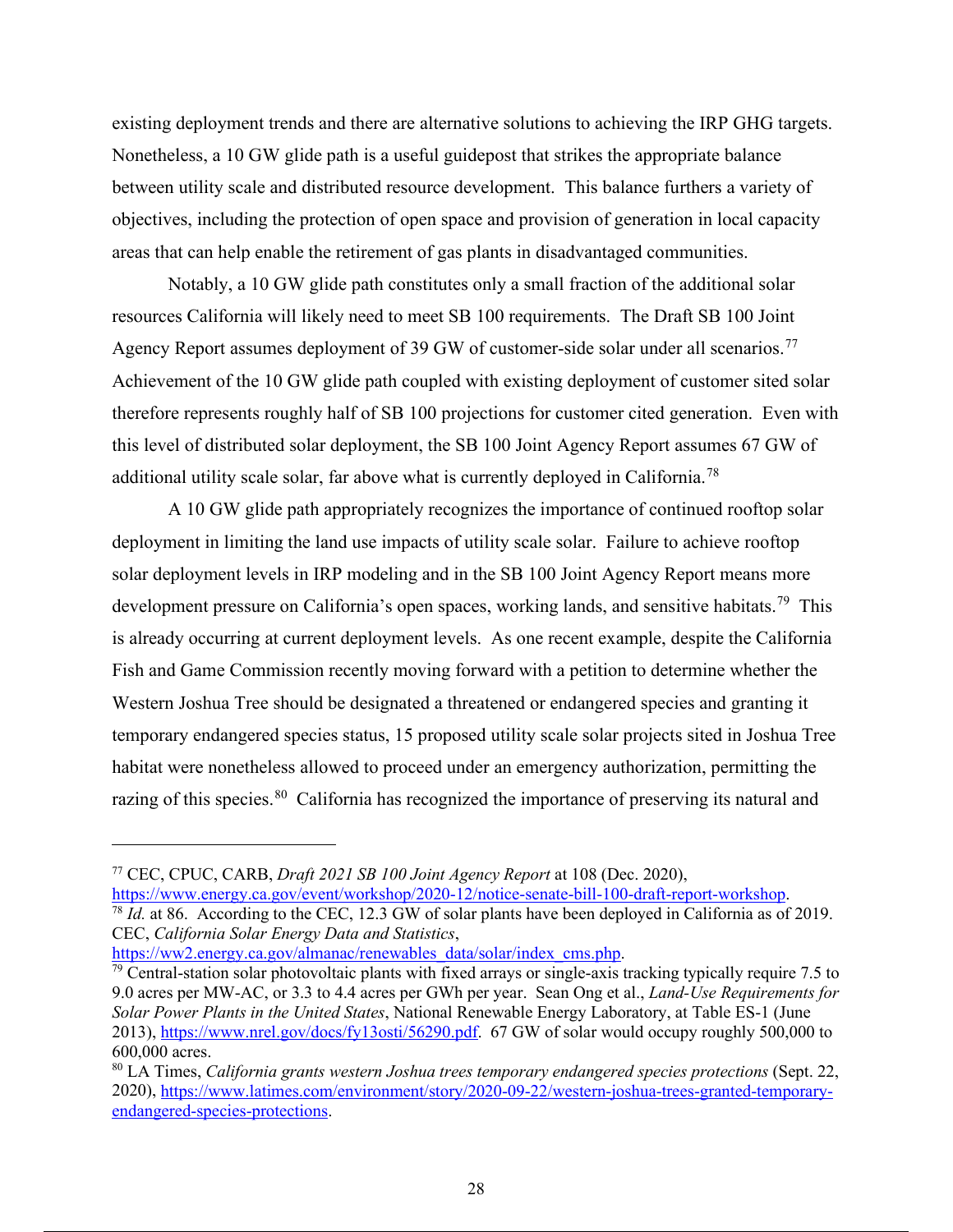working lands, with a recent Executive Order committing "to conserve at least 30 percent of California's land and coastal waters by 2030."81 In planning for the appropriate ratio of utility scale to distributed solar in California's clean energy future, the Commission should consider the preservation of California's natural heritage and open space. As set forth in the Vote Solar/SEIA Proposal, assuming no new distributed generated results in increased utility scale development that runs into significant land use constraints under Integrated Resource Plan modeling. A 10 GW capacity target, which would still require an additional 20 GW of rooftop solar deployment at avoided cost compensation to meet SB 100 objectives, strikes this balance.

Distributed generation is also an important resource to displace gas-fired generation in disadvantaged communities in local capacity areas. Local capacity requirements for 2021 are over 21 GW, of which approximately 14 GW are being met with gas-fired generation.<sup>82</sup> Local areas and sub-areas have limited transmission capability and therefore rely on internal resources to be available to serve local need in the event of a transmission contingency. For batteries to displace other local capacity resources in the event of a transmission outage, remaining "resources must be sufficient to recharge the batteries in anticipation of the outage continuing through the night and into the next day's peak load period."<sup>83</sup> Local capacity areas with significant amounts of gas generation in disadvantaged communities such as Western LA Basin are largely developed and therefore cannot accommodate utility scale renewables to serve as a local generation source to charge batteries in the event of an extended transmission contingency. Distributed generation is a key part of local reliability solutions that enable the retirement of gas generation in local capacity areas and achieve California's decarbonization objectives, and Commission policies should be designed to ensure continued deployment.<sup>84</sup>

<sup>&</sup>lt;sup>81</sup> Executive Order N-82-20 (Oct. 2020),  $\frac{https://www.gov.ca.gov/wp-content/uploads/2020/10/10.07.2020-EO-N-82-20-signed.pdf.$ 

<sup>&</sup>lt;sup>82</sup> CPUC, *The State of the Resource Adequacy Market – Revised* at 17 (Jan. 13, 2020) https://www.cpuc.ca.gov/RA/.

<sup>&</sup>lt;sup>83</sup> See R.19-11-009, *CAISO Final Local Capacity Technical Study* at 3 (May 1, 2020), https://www.caiso.com/Documents/May1-2020-Final-2021-LocalCapacityTechnicalStudyReport-R19-  $\frac{11-009.pdf}{44}$ .<br><sup>84</sup> While adders that increase value of solar generation in local capacity areas is a more targeted approach

to encouraging solar deployment in capacity constrained areas, to Sierra Club's knowledge, no such adders have been adopted by the Commission.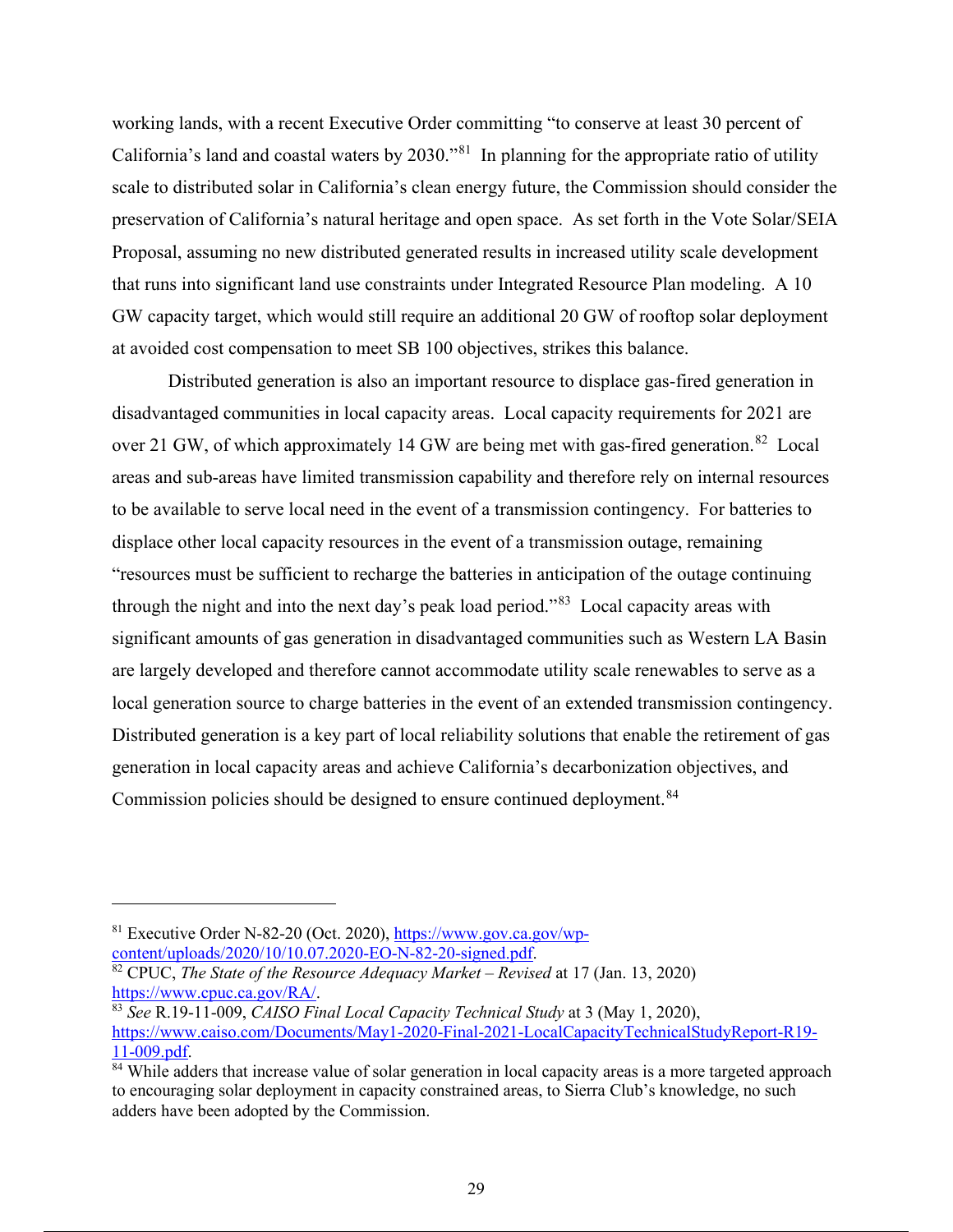### **d) The Initial Export Credit Should be Set to Allow for a Transition Between Default and All-Electric Rates and Have Export Compensation at Avoided Cost as the End State.**

Sierra Club supports the use of an MTC proposed in the Successor Tariff White Paper to "enable the transition of NEM customers towards a more fully cost-reflective rate, by making up the gap between the estimated acceptable payback amount and the transitional rates that will more closely align rates with avoided costs."<sup>85</sup> To allow for a transition from existing compensation to avoided cost, Sierra Club proposes export compensation first be set equal to the IOUs' respective qualifying successor tariff rate, and dropped down by 10% per GW tranche of the difference between the retail rate from the eligible rate and avoided cost for that TOU period at the time of the step-down. For example, under SCE's TOU-D-Prime rate, the off-peak summer rates are currently \$0.17/kWh. The initial tranche of successor tariff customers would receive an export credit during those hours of \$0.17/kWh, to match the eligible rate, and would receive this compensation for the next 20 years. Once this initial tranche is filled, new successor tariff customers would be compensated at the avoided cost plus 90% of the difference between the eligible retail rate and the avoided cost averaged over that TOU period. That is, if avoided cost averaged over this TOU period for off-peak hours were hypothetically \$0.07 and the TOU-D-Prime rate was the same (\$0.17), the second tranche of successor tariff customers would receive avoided cost (\$0.07) plus 90% of the difference between avoided cost and the retail rate (approximately \$0.09), which is \$0.16. For summer peak export compensation (weekdays from 4 to 9 pm), if avoided cost over this period hypothetically averaged at \$0.24 and the TOU-D-Prime rate was the same at the time of a step-down (\$0.44), the second tranche of successor tariff customers would receive avoided cost (\$0.24) plus 90% of the difference between avoided cost and the retail rate (approximately \$0.17), for an export rate of \$0.41 during summer peak periods. Step-downs would decrease export compensation by an additional 10% of the difference between retail and avoided cost per tranche until the export rate is equal to avoided cost, as determined by the avoided cost calculator at the time of the step-down.

| 0 GW             | 1 GW                            | 2 GW | $\overline{3}$ GW | 4 GW | $\blacksquare$ 5 GW | $6$ GW | $17$ GW | 8 GW | 9 GW | $10+$ GW |
|------------------|---------------------------------|------|-------------------|------|---------------------|--------|---------|------|------|----------|
| Export<br>Credit | $10\%$                          | 20%  | 30%               | 40%  | 50%                 | 60%    | 70%     | 80%  | 90%  | 100%     |
|                  | Percent decline to avoided cost |      |                   |      |                     |        |         |      |      |          |

<sup>85</sup> Successor Tariff White Paper at 17.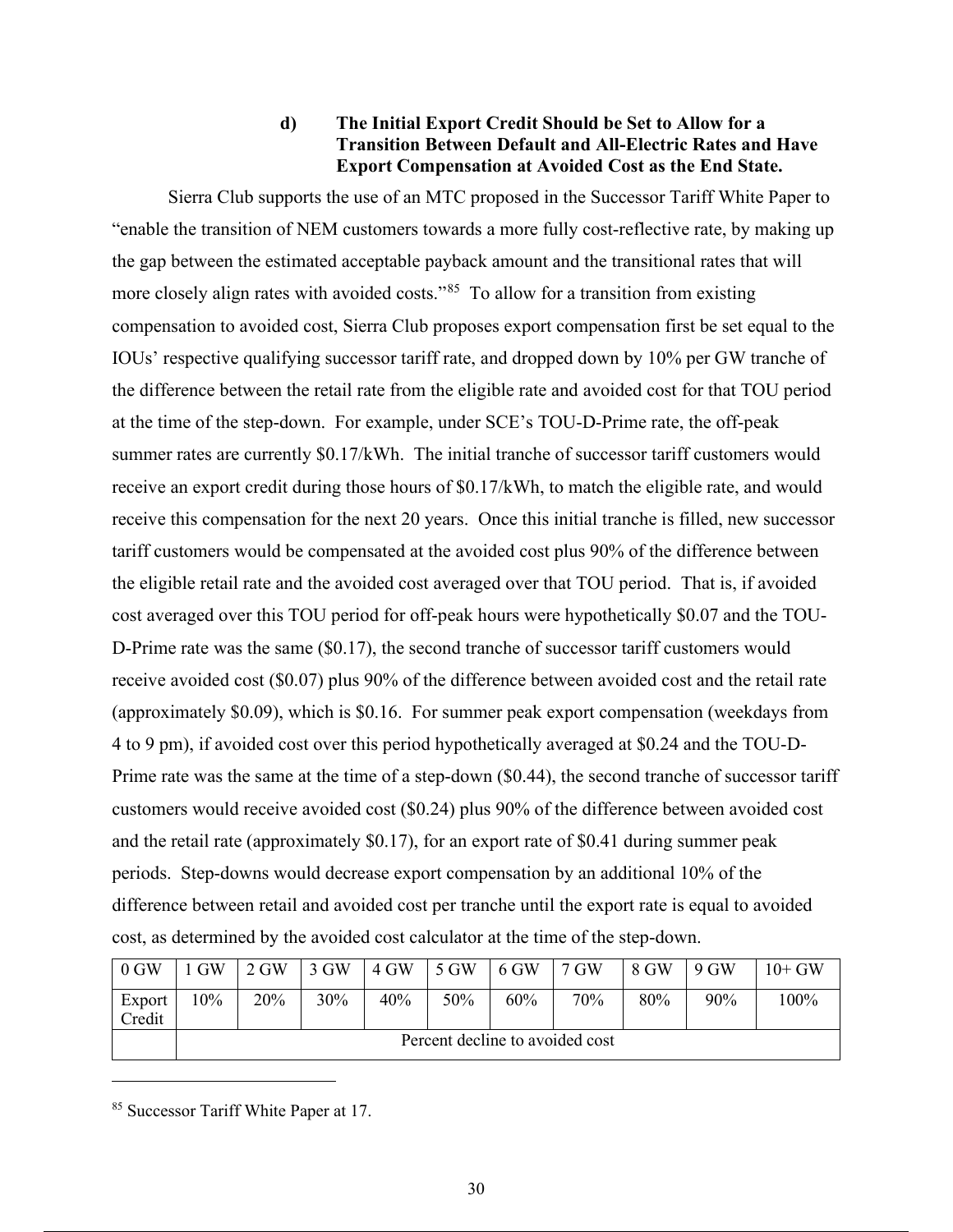Deployment steps would be divided among IOUs based or their relative electric loads and account for all behind-the-meter solar deployment, including solar on new construction under Title 24 and programs targeted at low-income customers. Sierra Club recognizes that solar costs may not decline at the pace set forth above. The purpose of the proposed glide path is to provide enough of a trajectory for the solar + storage market to evolve with an end state toward avoided cost compensation. As export compensation declines with successive vintages, storage will become an increasingly attractive option to maximize system value with the goal of an end state where solar + storage is the default installation option.

 Sierra Club does not support additional fixed charges for successor tariff customers such as those proposed in the Successor Tariff White Paper. Given the significant changes to NEM already being proposed, any additional fixed charges should be considered at a later juncture.

### **3. System Size Limits Should Be Based Off Demand with Electric Appliances and Vehicle Charging Rather than Historic Demand.**

Current NEM 2.0 tariffs implement the statutory eligibility requirement that NEM customers' generation facilities be "primarily intended to offset part or all of the customer's own electrical requirements<sup>"86</sup> by assessing historical load data for the customer to determine the customer's "electrical requirements" and limiting system sizing based on that data. $87$  For any electricity that is produced in excess of a NEM customer's on-site load at the end of a 12-month true-up period, the NEM customer receives net surplus compensation ("NSC"). Pursuant to D.11-06-016, NSC is calculated as a simple rolling average of the IOUs' default load aggregation point price from 7 a.m. to 5 p.m., corresponding to the customer's 12-month true-up period.88 The rate is typically "approximately \$0.02 to \$0.03 per kWh."89

<sup>88</sup> D.11-06-016, *Decision Adopting Net Surplus Compensation Rate Pursuant to Assembly Bill 920 and the Public Utility Regulatory Policies Act of 1978*, at 65, Ordering **P** 1 (June 9, 2011).

<sup>89</sup> CPUC, *Net Energy Metering*, https://www.cpuc.ca.gov/NEM/. *See also* PG&E, *Net Surplus Compensation Rates for Energy*, https://www.pge.com/pge\_global/common/pdfs/solar-andvehicles/green-energy-incentives/AB920\_RateTable.pdf (Net Surplus Compensation Rates from PG&E for January 2019 – February 2021 varying between approximately \$0.02/kWh to \$0.03/kWh).

<sup>86</sup> Pub. Util. Code § 2827(4)(A); § 2827.1(a) (defining "eligible customer-generator" for the purposes of the NEM 2.0 Tariff as the same definition from  $\S 2827(4)(A)$ ).

<sup>87</sup> *See*, *e.g.*, SCE, *Schedule NEM-ST Net Energy Metering Successor Tariff*, Special Condition 1(b)(iii) at Sheet 9 https://library.sce.com/content/dam/sce-doclib/public/regulatory/tariff/electric/schedules/other-rates/ELECTRIC SCHEDULES NEM-ST.pdf.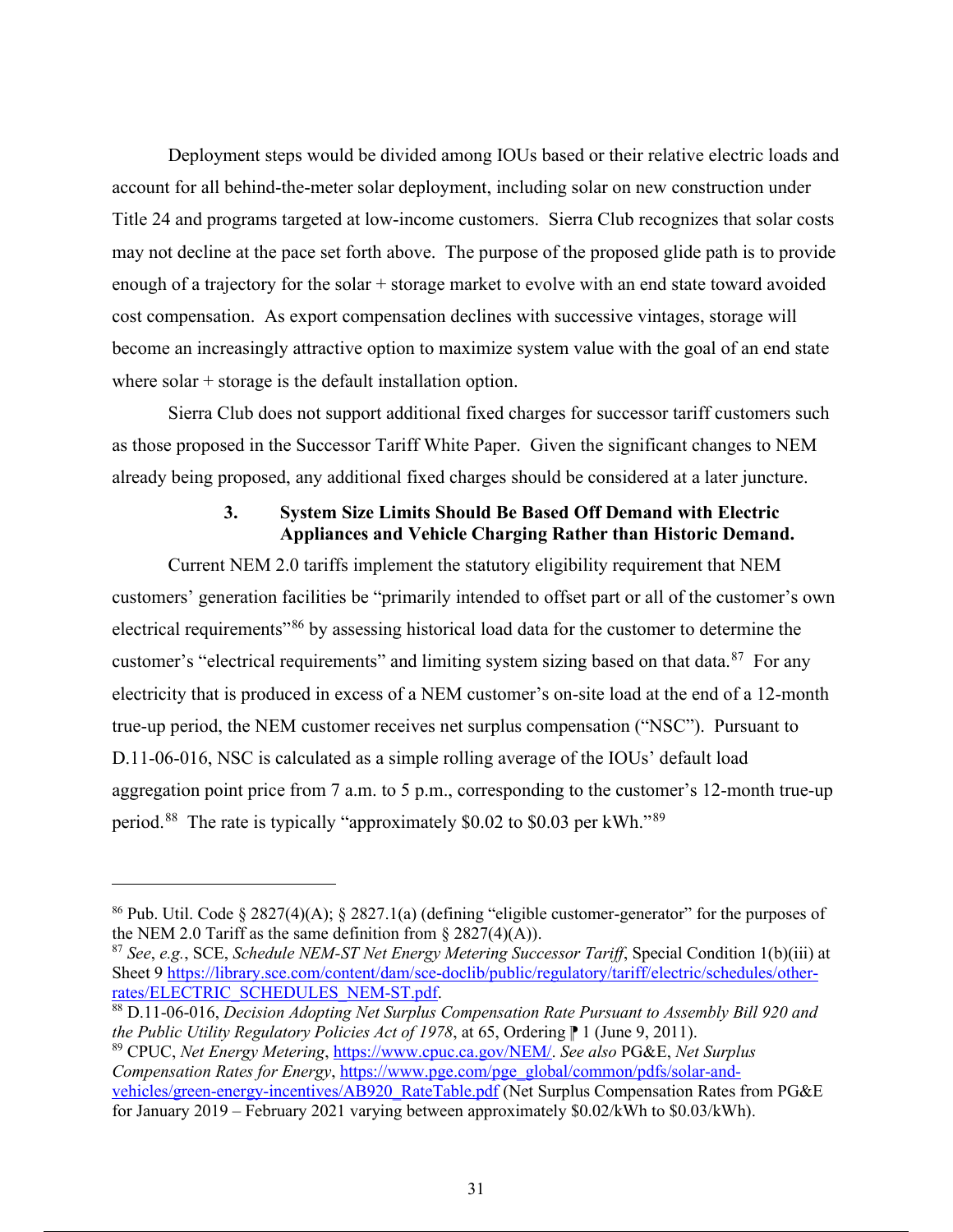With the state's focus on widespread electrification as a key policy to reach California's decarbonization objectives, continued reliance on historical load data where a customer has not yet adopted electrification technologies could function to discourage their future adoption by reducing the operational savings achieved through electrification. For the successor tariff to be "coordinated"<sup>90</sup> with the Commission and the State's climate and decarbonization policy, sizing requirements should be based on annual load that incorporates a reasonable approximation of demand with electric appliance and vehicle adoption.

Notably, a recent proposed decision in Connecticut updated its system size policy to further its electrification goals, stating:

[I]n order to promote the state's policy goals with respect to vehicle electrification and fuel switching as noted by stakeholders in the above-captioned proceeding, the [IOUs] shall allow the system to be sized based on the historical load parameters above *plus* a reasonable approximation of the annual load of two electric vehicles and, for non-electric heating customers, a reasonable approximation of the incremental electric load associated with fuel switching. These approximations may be applied to each Residential Tariff application and do not have to be unique or specific to each application or customer.<sup>91</sup>

To facilitate building and vehicle electrification, the Commission should adopt a similar policy for determining system size requirements.

To the extent allowing systems larger than historic usage to facilitate future electrification is a concern, rather than provide a bill credit or payment for NSC to the successor tariff customer, the Commission should require that NSC be directed to clean energy programs targeting low-income ratepayers. This approach for net surplus generation is used in Oregon,  $92$ and would avoid a potential circumstance where systems are oversized to take advantage of NSC without future adoption of electrification technologies. It would also advance equity objectives

<sup>90</sup> *See* D.21-02-007 at 46 (principle (e)).

<sup>91</sup> State of Connecticut, Public Utilities Regulatory Authority, Docket No. 20-07-01, *Interim Decision* at 16 (Feb. 10, 2021),

http://www.dpuc.state.ct.us/DOCKHISTPost2000.NSF/8e6fc37a54110e3e852576190052b64d/a6e81afaf c71c8c78525869600507797/\$FILE/200701-021021.pdf.

<sup>92</sup> *See* Portland General Electric Company, *Schedule 215: Solar Payment Option Pilot, Small Systems (10 kW or Less)*, at 2, available at:

https://assets.ctfassets.net/416ywc1laqmd/7pnrjJtnZJhkh7DzUZe5xD/6c4d11952cb74e82f19f2f2539959f 66/Sched\_215.pdf. ("[A]t the end of the last monthly Billing Period ending on or before the last day of each generation year, any excess generation kWh credits accumulated will be transferred to the Company's low income assistance program at the average annual Schedule 201 Avoided Cost rate.").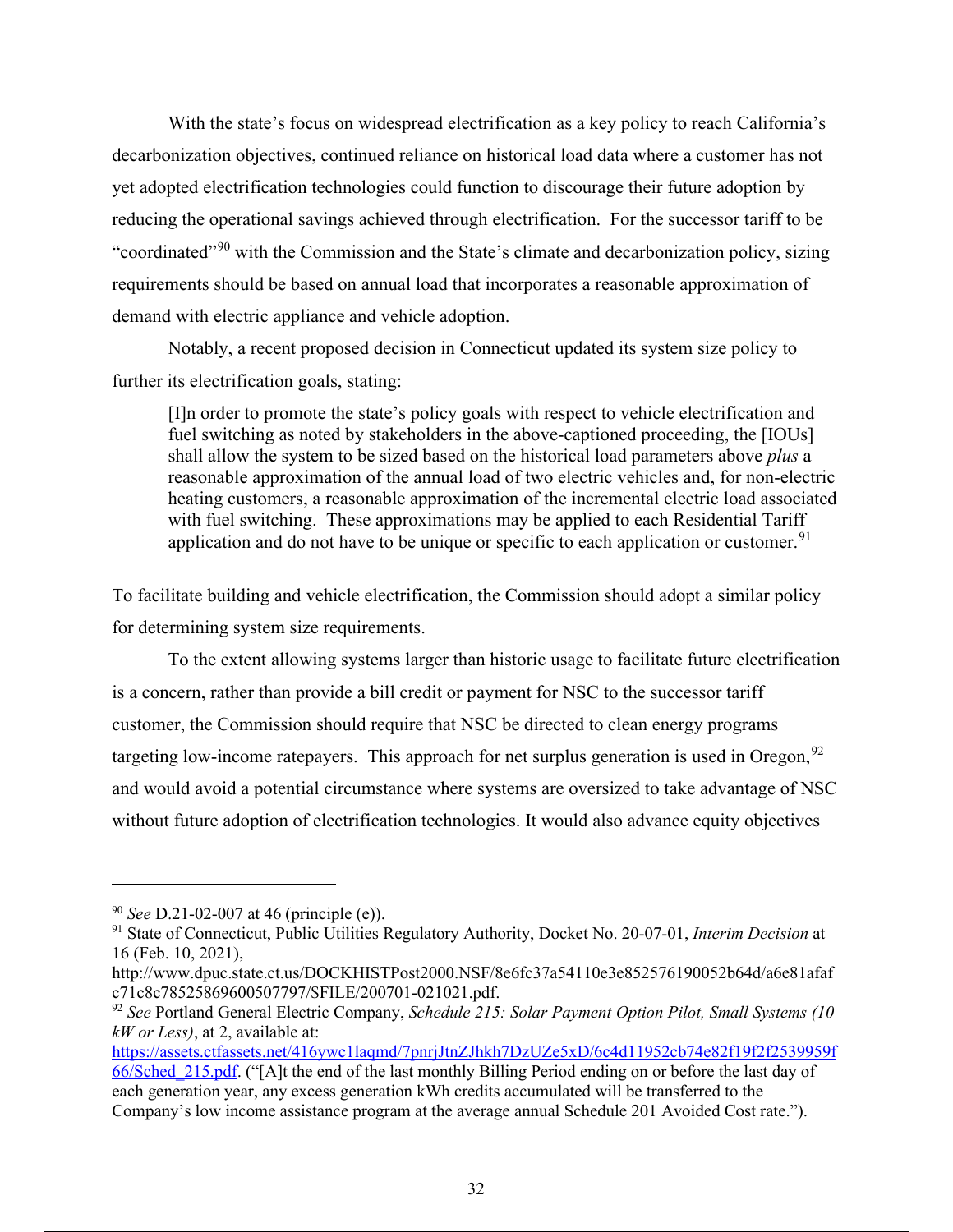by providing additional resources to low-income programs until such time as the customer's electric load is increased through electrification of fossil-fueled end uses.

## **III. RESPONSE TO ALJ QUESTIONS ON PROPOSAL**

## **1. Proposal elements:**

**a. Export compensation structure(s) (e.g., net metering, net billing, feedin tariff)**

Net Billing.

## **b. Description of methodology and inputs for calculating export compensation price(s) (e.g., avoided greenhouse gas emissions, transmission capacity, distribution capacity, generation energy, system generation capacity, local generation capacity).**

The proposal uses the ACC as the end state for export compensation. The ACC incorporates values for avoided costs of generation capacity, energy, ancillary services, greenhouse gases, and transmission and distribution capacity.<sup>93</sup> Export compensation declines from export levels beginning at retail rates of qualifying well-differentiated/electrificationfriendly rate structures to meet avoided costs in 1 GW capacity step-downs to achieve 10 GW of total additional rooftop solar deployment.

## **c. Rate structure(s) (e.g., time-of-use rate requirement, fixed or demand charges, minimum bill, market transition credit, nonbypassable charges)**

Successor tariff customers would be required to be on a TOU rate with at least a 2:1 differential between summer evening peak and mid-weekday off peak periods. Sierra Club does not propose charges additional to what may be part of the underlying rate.

Sierra Club also proposes the Commission move existing NEM customers to a TOU rate with at least a 2:1 differential between summer evening peak and mid-weekday off peak periods eight years from taking service on the NEM tariff.

## **d. Continued application of secondary customer benefits (e.g., exemptions from interconnection upgrade costs, standby charges, and departing load charges)**

Sierra Club does not propose changes from existing NEM 2.0 rules.

<sup>93</sup> *See* CPUC, *2020 Distributed Energy Resources Avoided Cost Calculation Documentation* (June 24, 2020), https://www.cpuc.ca.gov/General.aspx?id=5267.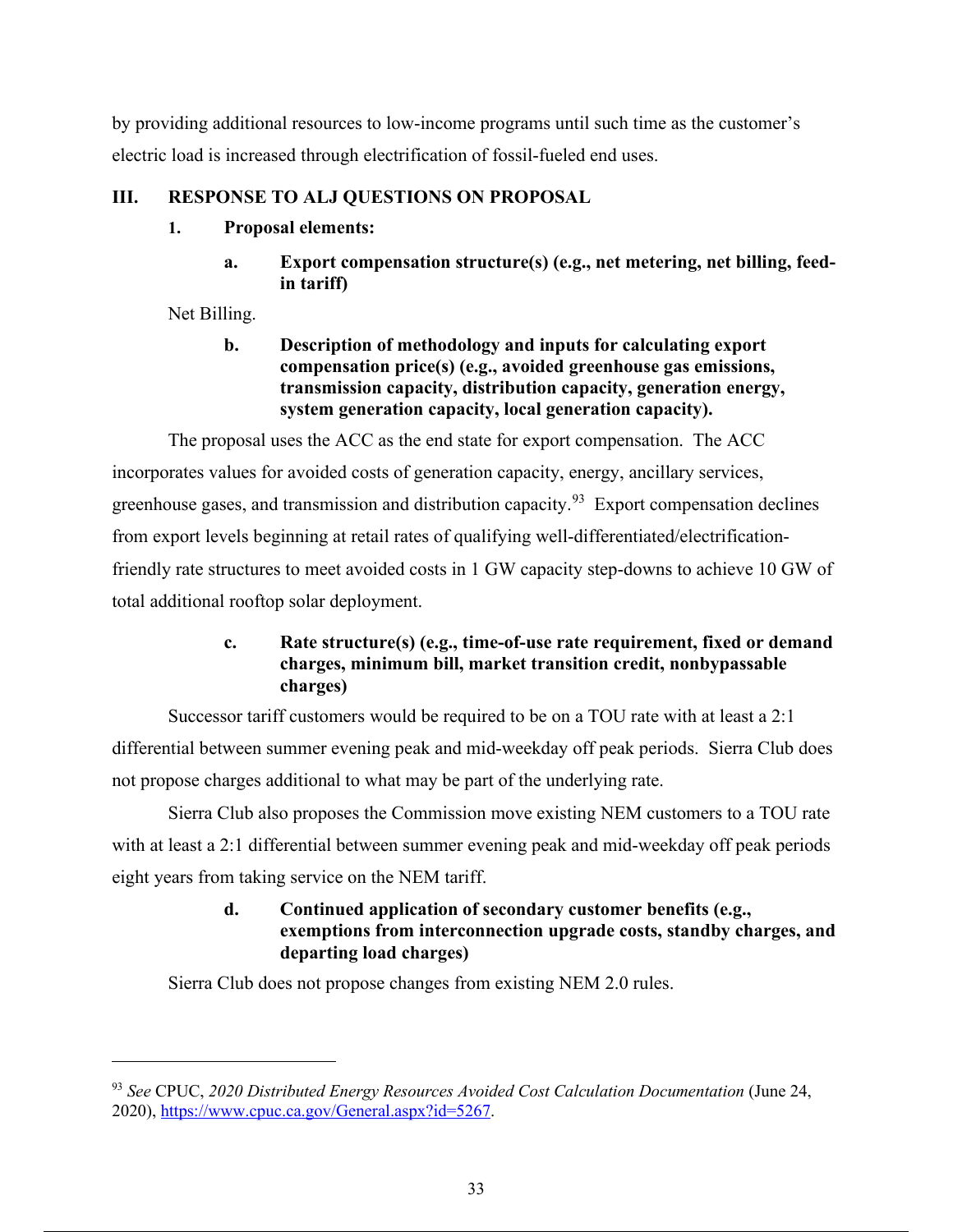### **e. Terms of service and billing rules (e.g., duration of service, true-up period, netting interval)**

Sierra Club proposes that residential customers be allowed to size their system to meet energy demand for all-electric appliances and two electric vehicles. Any net-surplus compensation upon an annual true-up would no longer be credited to the customer and instead be used to fund low-income clean energy programs. Sierra Club proposes no other changes to terms of service and billing rules.

### **f. Treatment for systems 1 megawatt and larger**

Sierra Club does not propose changes from existing NEM 2.0 rules.

## **g. How to address variations on the current net energy metering tariff (e.g., net energy metering aggregation and virtual net energy metering)**

Sierra Club's proposal is directed at residential NEM customers. Sierra Club does not have a specific proposal for virtual net metering ("VNEM") customers and it is Sierra Club's understanding that net energy metering aggregation is not used by residential customers.

## **h. Any modifications to existing smart inverter requirements for systems taking service on the successor tariff**

Sierra Club's proposal does not include any changes to existing rules on smart inverter requirements.

## **i. Whether and how energy storage and other distributed energy resources are integrated into the tariff**

In moving existing NEM customers to a more highly differentiated TOU rate, Sierra Club's proposal provides a greater economic incentive for battery storage deployment and electrification technologies. Initial modeling results by Synapse indicate that NEM customers that switch to a more differentiated rate (such as from PG&E's default TOU-C rate to EV2 or the proposed E-ELEC rate) obtain greater operational cost savings from fuel switching to electric appliances and an electric vehicle. Sierra Club will provide additional detail regarding potential cost savings in testimony.

In providing capacity step-downs that reduce export compensation to ACC avoided cost, Sierra Club's successor tariff proposal provides a glide path for the market to routinely provide solar paired with battery storage as part of new installations.

## **j. Any safety issues related to the successor tariff**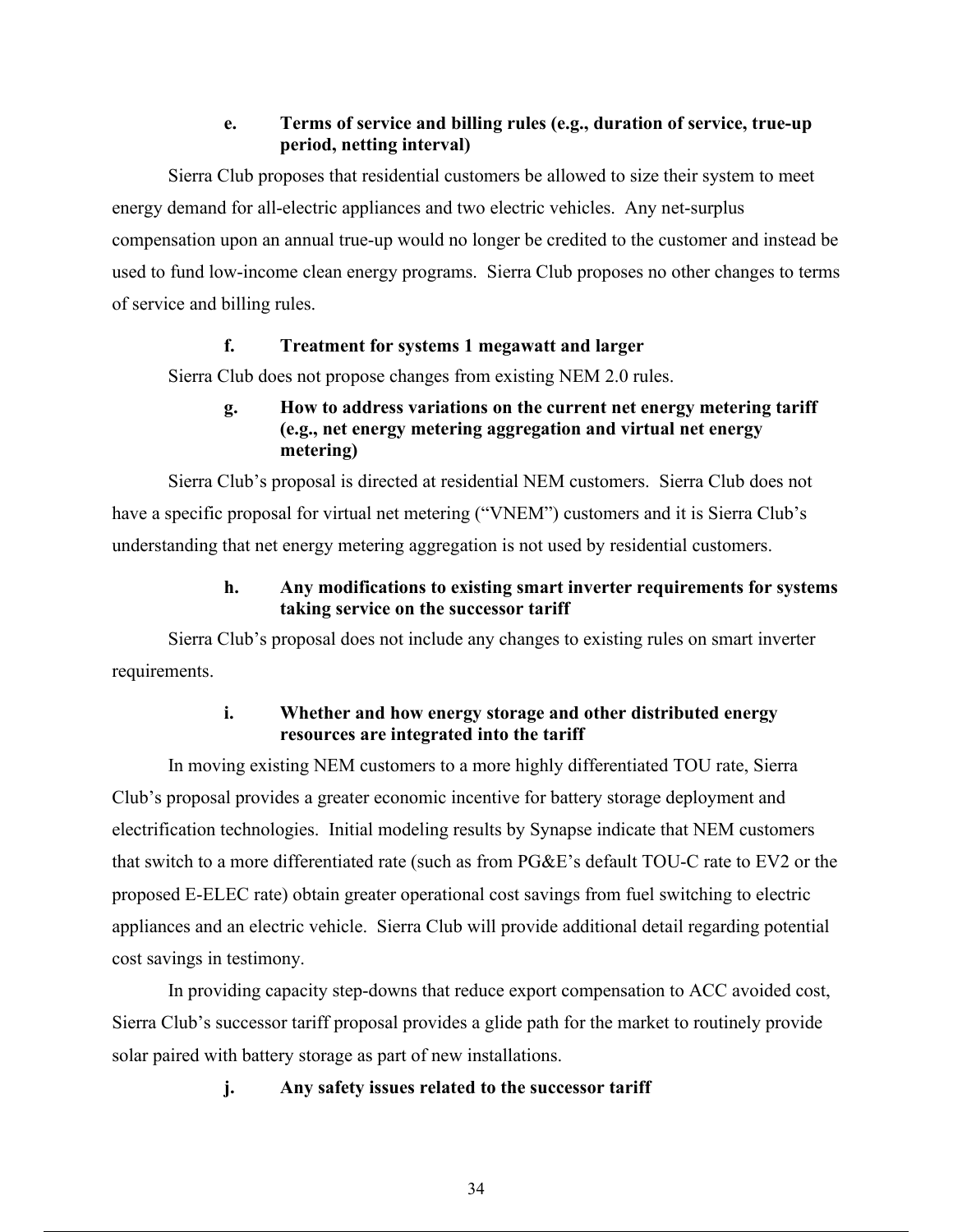Sierra Club is not aware of any safety issues associated with its proposal.

## **k. Any legal issues associated with your proposal (e.g., consistency with other Commission decisions or statutory requirements, tax implications for customers)**

Moving existing NEM customers to more differentiated TOU rates five or more years after taking service under the NEM tariff is consistent with multiple Commission decisions underscoring that the rates underlying NEM service are occasionally subject to more abrupt changes and that NEM customers do not have a reasonable expectation to maintain service under a particular rate structure.<sup>94</sup> Sierra Club believes other aspects of its proposal are also consistent with relevant Commission and statutory requirements and is not aware of any tax implications of its proposal.

## **2. Proposal consistency with each of the "guiding principles" articulated in the**  *Decision Adopting Guiding Principles for the Development of the Successor to the Current Net Energy Metering Tariff* **in R.20-08-020, compliance with all statutory and cost-effectiveness mandates, and cost-effectiveness.**

The Guiding Principles set forth in D.21-02-007 are as follows:

*a. A successor to the net energy metering tariff should comply with the statutory requirements of Public Utilities Code Section 2827.1;* 

Public Utilities Code 2827.1 states in relevant part:

*In developing the standard contract or tariff, the commission shall do all of the following:* 

*(1) Ensure that the standard contract or tariff made available to eligible customer-generators ensures that customer-sited renewable distributed generation continues to grow sustainably and include specific alternatives designed for growth among residential customers in disadvantaged communities.* 

In D.21-02-007, the Commission declined to adopt a specific definition of "grow sustainably."<sup>95</sup> In providing a glide path to avoided cost export compensation, Sierra Club's proposal is intended to ensure sustainable growth of customer-sited renewable generation. In Sierra Club's view, "grow sustainably" should also be interpreted to include growing in manner that goes beyond solar deployment to facilitate the deeper decarbonization and load shifting

<sup>94</sup> *See* D.14-03-041 at 18–20; D.15-07-001 at 149–155; D.16-01-044 at 93–94, 100–101.

<sup>95</sup> D.20-01-007, *Decision Approving PacifiCorp's Net Billing Proposal*, at 11 (Jan. 16, 2020).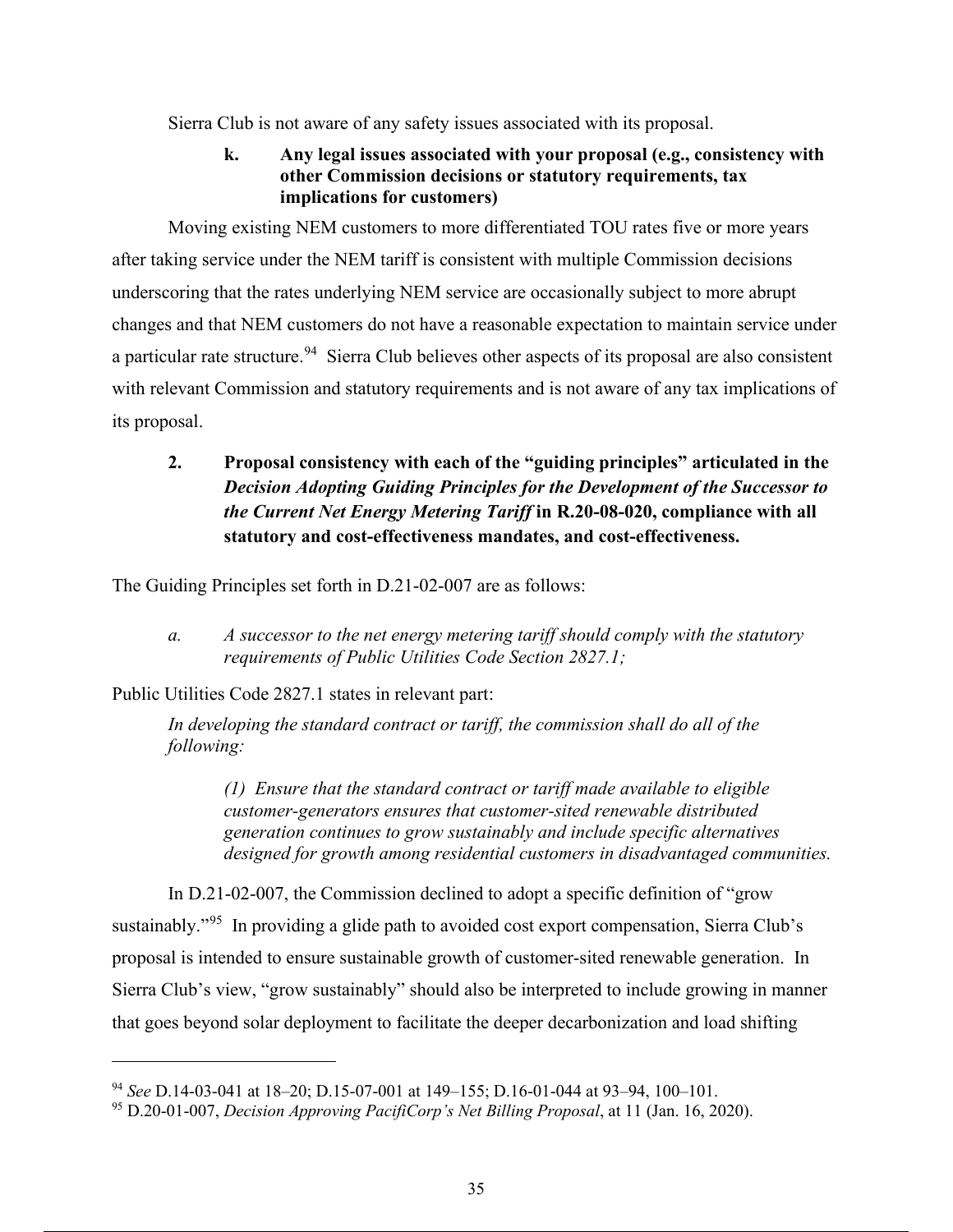achieved through electrification that will be necessary for California to meet its climate objectives. The price signals in more differentiated and electrification-friendly rates facilitate more sustainable outcomes by lowering the operational cost of electrification technologies compared to fossil fueled alternatives.

Sierra Club's proposal for alternatives designed for growth among low-income customers is set forth separately as part of a separate joint proposal submitted with Grid Alternatives and Vote Solar.

*(2) Establish terms of service and billing rules for eligible customer-generators.* 

The Sierra Club proposal uses a net billing mechanism for exports.

*(3) Ensure that the standard contract or tariff made available to eligible customer-generators is based on the costs and benefits of the renewable electrical generation facility and (4) Ensure that the total benefits of the standard contract or tariff to all customers and the electrical system are approximately equal to the total costs.*

 Sierra Club's proposal provides better alignment of costs and benefits for existing NEM customers by moving to well differentiated/electrification-friendly rates. Avoided cost compensation is the end-state for the successor tariff. Under Sierra Club's proposal, the glide path to avoided cost is gradual and designed to balance statutory criteria to ensure sustainable growth of customer-sited generation. In addition, Sierra Club proposes to offset costs of a gradual transition to avoided cost export compensation for successor tariff customers by moving existing NEM customers to well-differentiated TOU/electrification friendly rates.

Sierra Club also views total system benefits to include societal benefits. However, Sierra Club does not propose a specific adder to account for societal benefits at this time given the use of an MTC to provide a glide path to avoided cost compensation and the lack of any additional fixed charges beyond those in an underlying rate.

### *b. A successor to the net energy metering tariff should ensure equity among customers;*

Sierra Club's separate proposal, submitted jointly with Grid Alternatives and Vote Solar, is intended to facilitate greater deployment of customer-sited generation among low-income customers. Moving existing NEM customers to well differentiated TOU rates provides increased equity among customers by better aligning export value with system benefits. Reducing export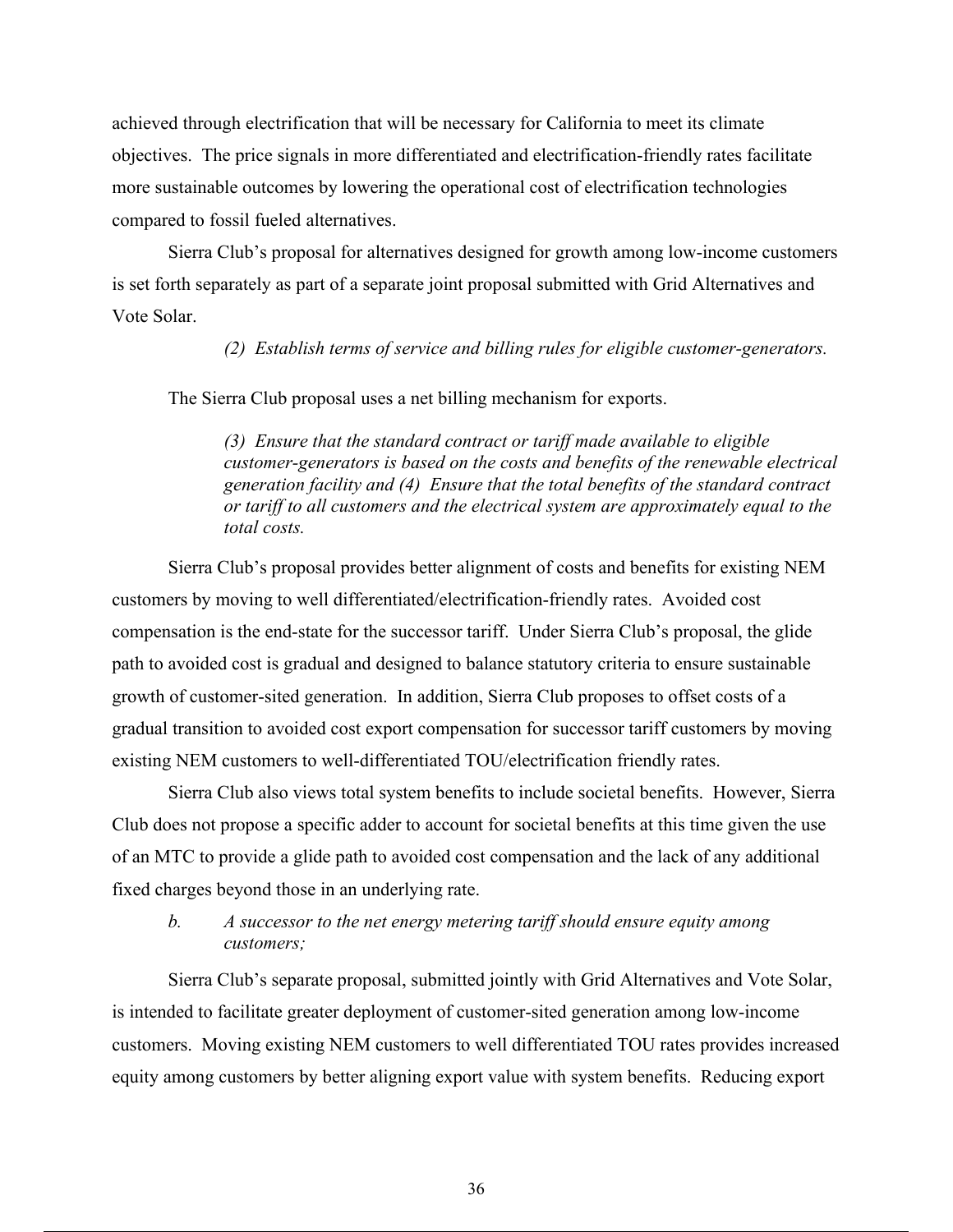compensation under the successor tariff that declines to avoided cost in successive step-downs similarly furthers equity among customers.

### *c. A successor to the net energy metering tariff should enhance consumer protection measures for customer generators providing net energy metering services;*

Sierra Club's successor tariff proposal provides export compensation that is fixed for 20 years. This certainty enhances transparency and customer protection.

*d. A successor to the net energy metering tariff should fairly consider all technologies that meet the definition of renewable electrical generation facility in Public Utilities Code Section 2827.1;* 

Sierra Club's proposal is limited to residential customers and designed to address specific issues and opportunities with deployment of customer-sited solar. Technologies that may be used for other customer classes, such as fuel cells utilizing biomethane, have separate considerations that are beyond the scope of Sierra Club's proposal.

*e. A successor to the net energy metering tariff should be coordinated with the Commission and California's energy policies, including but not limited to, Senate Bill 100 (2018, DeLeon), the Integrated Resource Planning process, Title 24 Building Energy Efficiency Standards, and California Executive Order B-55-18;* 

Sierra Club's proposal is designed to advance California's clean energy and climate policies. Moving existing NEM customer to well-differentiated TOU rates provides a marketing opportunity and incentive for those customers to achiever deeper levels of decarbonization through adoption of electrification technologies. With regard to Title 24, the California Energy Commission ("CEC") is in the process of updating the 2022 building code. For low-rise residential construction, the CEC's current draft 2022 building code falls short of full electrification by incorporating either heat pump water heating or space heating into the project baseline. Adoption of a successor tariff rate structure that increases operational savings for electric appliances compared to gas alternatives provides an additional incentive for all-electric new construction.

*f. A successor to the net energy metering tariff should be transparent and understandable to all customers and should be uniform, to the extent possible, across all utilities;*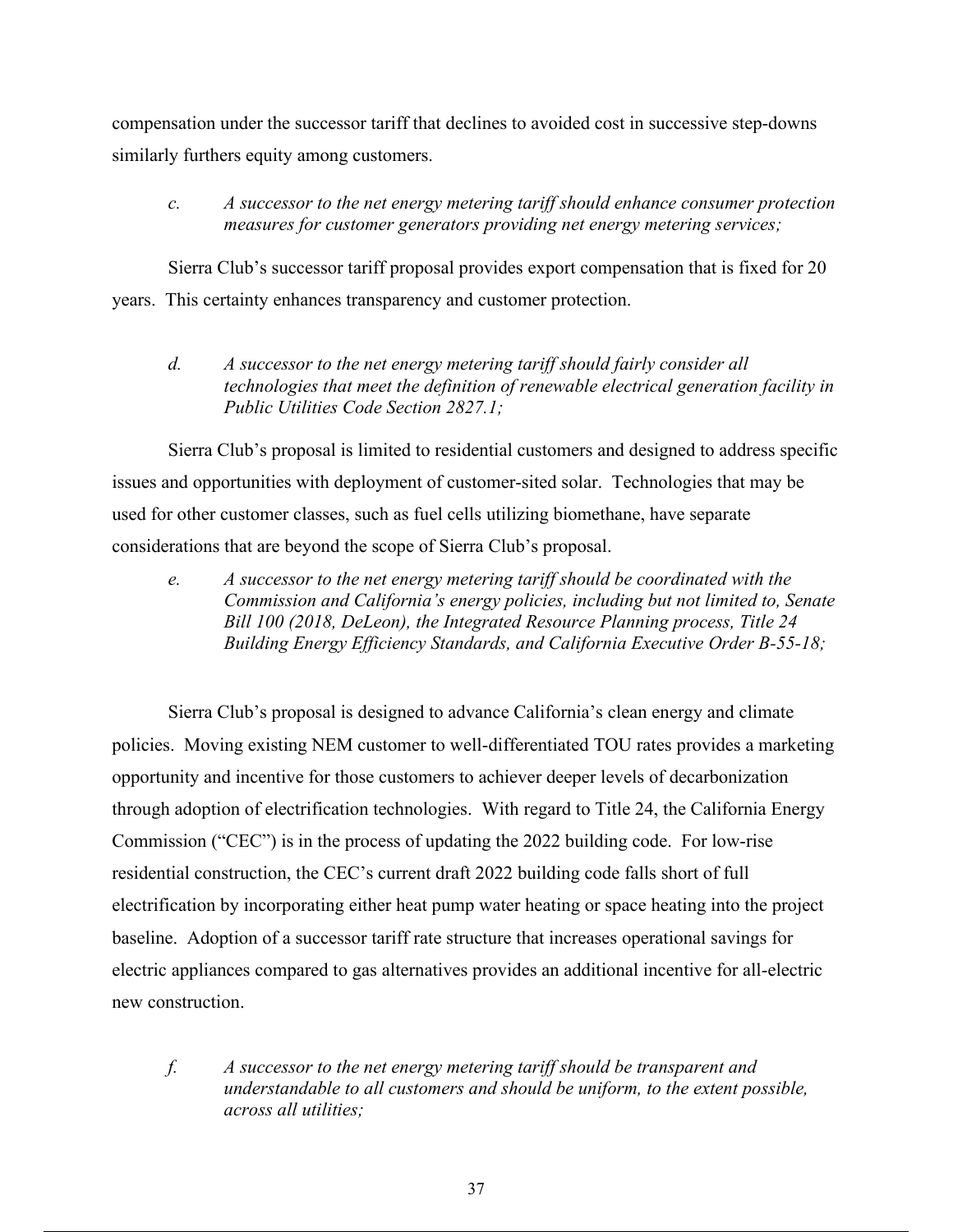Sierra Club's proposal provides a fixed export credit over twenty years to provide transparency and certainty to prospective customers. Under Sierra Club's proposal, initial export credits are set relative to the eligible rate structures but export compensation under successive step-downs are toward avoided cost as determined by the ACC.

### *g. A successor to the net energy metering tariff should maximize the value of customer-sited renewable generation to all customers and to the electrical system;*

Sierra Club's proposal aims to maximize value to the electrical system by proposing a tariff with price signals to encourage deployment of electrification and load-shifting technologies to optimize generated energy in a manner consistent with grid needs.

### *h. A successor to the net energy metering tariff should consider competitive neutrality amongst Load Serving Entities.*

Sierra Club's proposal does not address competitive neutrality. Sierra Club looks forward to reviewing other party proposals on this subject.

### **3. Proposal's implementation plans and timelines**

Sierra Club believes implementation can be achieved through Advice Letter filings and coordination with other proceedings. One key element of Sierra Club's proposal that is missing is an electrification-friendly rate for SDG&E similar to that already adopted by SCE (TOU-Prime) or proposed by PG&E (E-ELEC). It is Sierra Club's understanding that development and adoption of SDG&E's rate is anticipated to occur as part of SDG&E Rate Design Window Application in September. Another part of Sierra Club's proposal is notice to existing NEM customers on their transition to a well-differentiated/electrification-friendly rate. Sierra Club believes notification should be reviewed via a Tier 1 or Tier 2 Advice Letter process to ensure requisite information on achieving bill savings through electrification and demand response technologies, any available rebates in that customer's service territory, and the air quality and climate benefits of electrification and how utilizing energy during periods of mid-day solar generation and limiting evening usage reduces climate pollution, is appropriately and accurately communicated.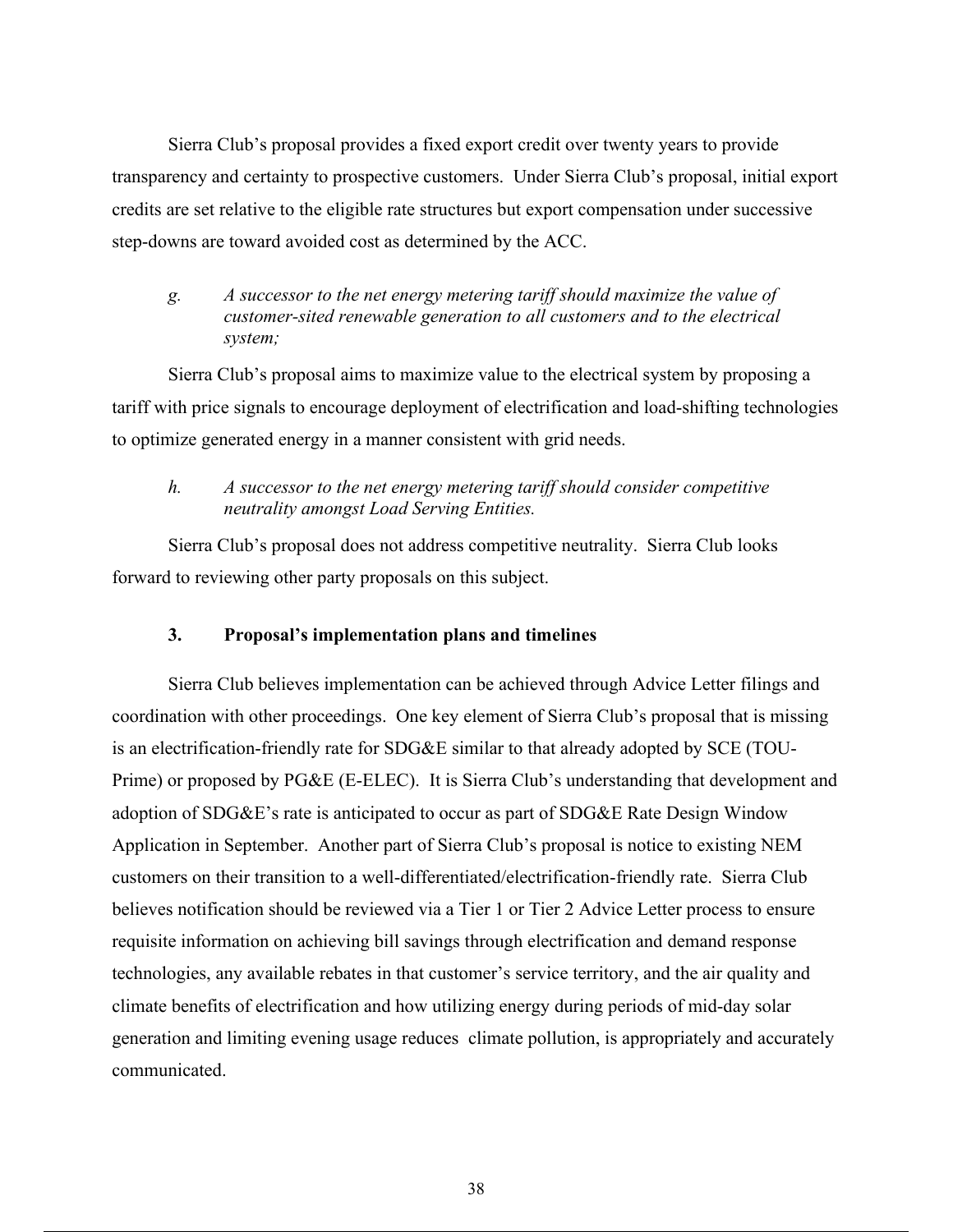Particularly given the need for SDG&E to adopt an electrification-friendly rate, Sierra Club expects a successor tariff to be implemented by the end of 2022. Assuming there are no longer new NEM 2.0 customers by 2023, Sierra Club's proposal to shift existing NEM customers to more differentiated TOU rates after eight years from system interconnection would be fully implemented by January 1, 2031. Sierra Club's proposal also includes self-executing capacitybased step-downs in export compensation to avoided cost. It is difficult to estimate when the step-downs would be concluded. Because all rooftop solar, including from new construction, non-residential customers, and low-income customers contribute to meet the capacity stepdowns, it is Sierra Club's hope that the 10 GW of additional customer-sided solar the step downs are based off of will be met by 2030 as assumed in the IRP proceeding.

### **4. Similarities and differences with the White Paper and the MTC**

Sierra Club's proposal contains similar elements to those discussed in the White Paper, including a move to a net billing model for NEM 3.0 and a mechanism for initially setting the export rate at above avoided cost to avoid collapse of the rooftop solar industry, similar to the MTC. Sierra Club's proposal is also similar to the White Paper in that it identifies certain characteristics of underlying rates that are appropriate to serve NEM customers such that the costs and benefits of the NEM structure are in alignment with each other and with California's climate and building decarbonization objectives. However, Sierra Club's proposal differs from that of the White Paper, as the White Paper offers examples of potential new rates for NEM customers, including additional fixed charges, whereas Sierra Club uses existing or anticipated well-differentiated/electrification-friendly rates to use as the underlying rate for the successor tariff. Sierra Club also proposes moving existing NEM customers to more differentiated TOU rates. The White Paper does not address existing NEM customers.

### **a. Sierra Club's Responses to the White Paper Questions on the MTC**

#### *(1) What is a reasonable payback period for BTM generation?*

Sierra Club considers a payback period under 10 years to be reasonable for NEM customers. However, in designing its proposal, Sierra Club took an approach of step-downs to export compensation at a specific rate for twenty years rather than attempt to ensure export compensation would allow for payback within a set period before dropping to avoided cost or some other value. Sierra Club took this approach to aid in customer understanding and financing. As a result, Sierra Club suggests that the concept of payback periods be used as a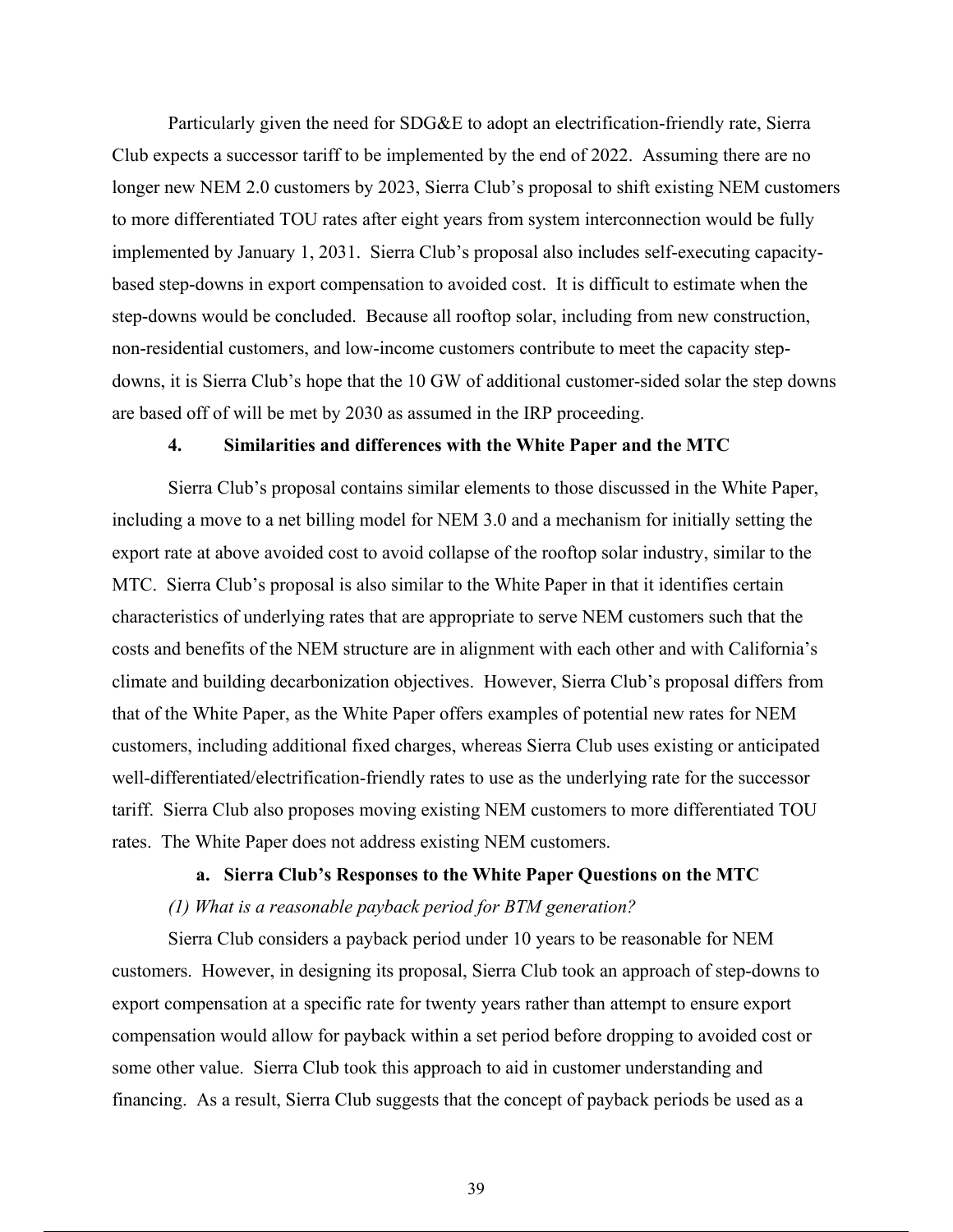loose guideline for development of the NEM successor tariff, rather than a calculable hard value, to account for the range of experiences and financial concerns of different NEM customers.

*(2) Over what period of time should more cost-based retail rates for customer-generators be implemented? How can this rate transition best support other policy goals such as promoting electrification as a key decarbonizing strategy?* 

Sierra Club proposes that existing NEM customers (*i.e.*, NEM 1.0 and NEM 2.0 customers) be required to transition to an electrification-friendly rate at the eight-year point from interconnection, and that successor tariff customers be required to enroll under an electrificationfriendly rate at their date of interconnection. NEM customers' enrollment in electrificationfriendly rates promotes the policy goal of electrification of these customers' homes by providing cost-based price signals that incentivize load-shifting and adoption of home electrification technologies, such as heat pump water heaters, smart thermostats, electric vehicles, or battery storage, to maximize the customer's value proposition while reducing overcompensation of solar-only systems. Starting successor tariff customers on these rates means they will have these incentives as they plan and size their systems, and giving existing NEM customers eight years from interconnection on their existing rates provides those customers with time to plan for the transition without undermining reasonable expectations about the value their system would provide. Transitioning existing NEM customers also supports electrification policy as it provides an opportunity for the IOUs to educate these customers on the optimal use of their systems and opportunities to further decarbonize their homes in ways that benefit the customer, the grid, and the climate.

### *(3) How should a MTC for customer-generators be structured?*

Sierra Club's recommended export compensation model is described in detail above. Sierra Club believes this structure will provide reasonable, sustainable growth for the industry while reducing cost impacts on non-participants and incentivizing optimal use of customergenerators' systems.

# *(4) Should MTC vintages be based on time (e.g., annual), number of participants, or capacity (e.g., MW blocks)?*

As discussed above, Sierra Club recommends MTC vintages be based primarily on installed capacity, with each step-down being assigned a date-certain as the capacity thresholds approach. This provides a market-responsive step-down system that also avoids confusion for